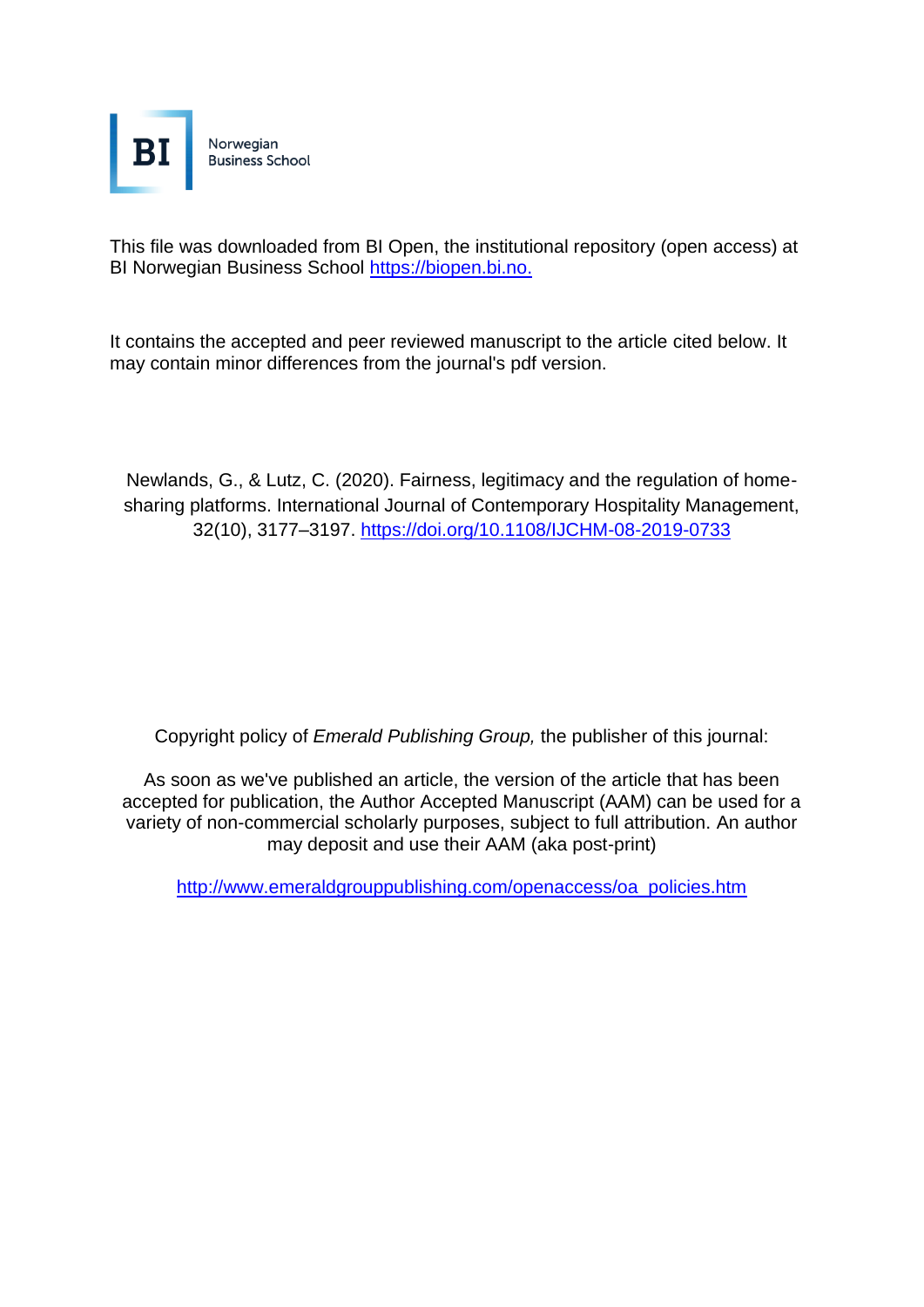# **Fairness, Legitimacy, and the Regulation of Home-Sharing Platforms**

Gemma Newlands Nordic Centre for Internet and Society BI Norwegian Business School Nydalsveien 37 0484 Oslo, Norway [gemma.e.newlands@bi.no](mailto:gemma.e.newlands@bi.no)

Christoph Lutz Nordic Centre for Internet and Society BI Norwegian Business School Nydalsveien 37 0484 Oslo, Norway [christoph.lutz@bi.no](mailto:christoph.lutz@bi.no)

#### **Acknowledgements**

The research received funding by the Research Council of Norway within grant agreement 275347 "Fair Labor in the Digitized Economy" and by the European Union's Horizon 2020 Framework Program within grant agreement 732117 "Ps2Share: Participation, Privacy and Power in the Sharing Economy". We want to thank the anonymous peer reviewers of the article as well as IJCHM Editor-in-Chief Professor Fewzi Okumus for a very constructive peer review process that helped strengthen the paper.

Please cite as:

Newlands, G., & Lutz, C. (2020). Fairness, Legitimacy, and the Regulation of Home-Sharing Platforms. *International Journal of Contemporary Hospitality Management.* <https://doi.org/10.1108/IJCHM-08-2019-0733>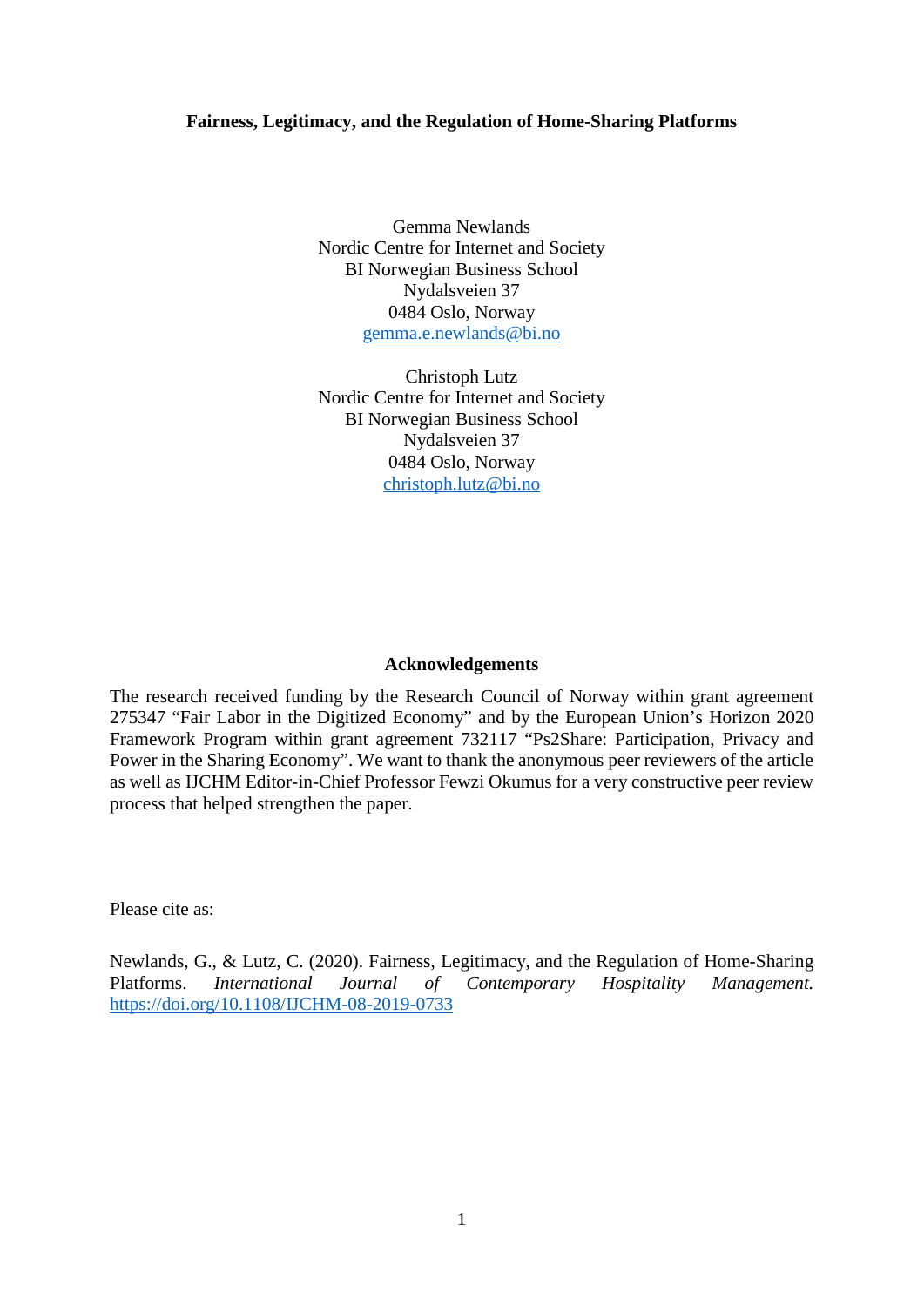#### **Abstract**

**Purpose** – The purpose of this study is to contribute to current hospitality and tourism research on the sharing economy by studying the under-researched aspects of regulatory desirability, moral legitimacy, and fairness in the context of home-sharing platforms (e.g., Airbnb).

**Design/methodology/approach** – Three separate 2x1 between-subjects experimental vignette surveys are used to test the effects of three types of fairness (procedural, interpersonal, informational) on two outcomes: moral legitimacy and regulatory desirability.

**Findings** – The results of the research show that high perceived fairness across all three types increases moral legitimacy and reduces regulatory desirability. Respondents who perceive a fictional home-sharing platform to be fair consider it to be more legitimate and want it to be less regulated.

**Research limitations/implications** – Following established practices and reducing external validity, the study uses a fictional scenario and a fictional company for the experimental vignette. The data collection took place in the United Kingdom, prohibiting cultural comparisons.

**Practical implications** – The research is useful for home-sharing platform managers by showing how they can boost moral legitimacy and decrease regulatory desirability through a strong focus on fairness. It can also help policymakers and consumer protection advocates by providing evidence about regulatory desirability and how it is affected by fairness perceptions.

**Originality/value** – The article adds to hospitality and tourism research by offering theoretically meaningful and practically relevant conclusions about the importance of fairness in driving stakeholder opinions about home-sharing platforms.

*Keywords:* Sharing Economy, Fairness, Regulation, Legitimacy, Ride-Hailing, Home-Sharing

2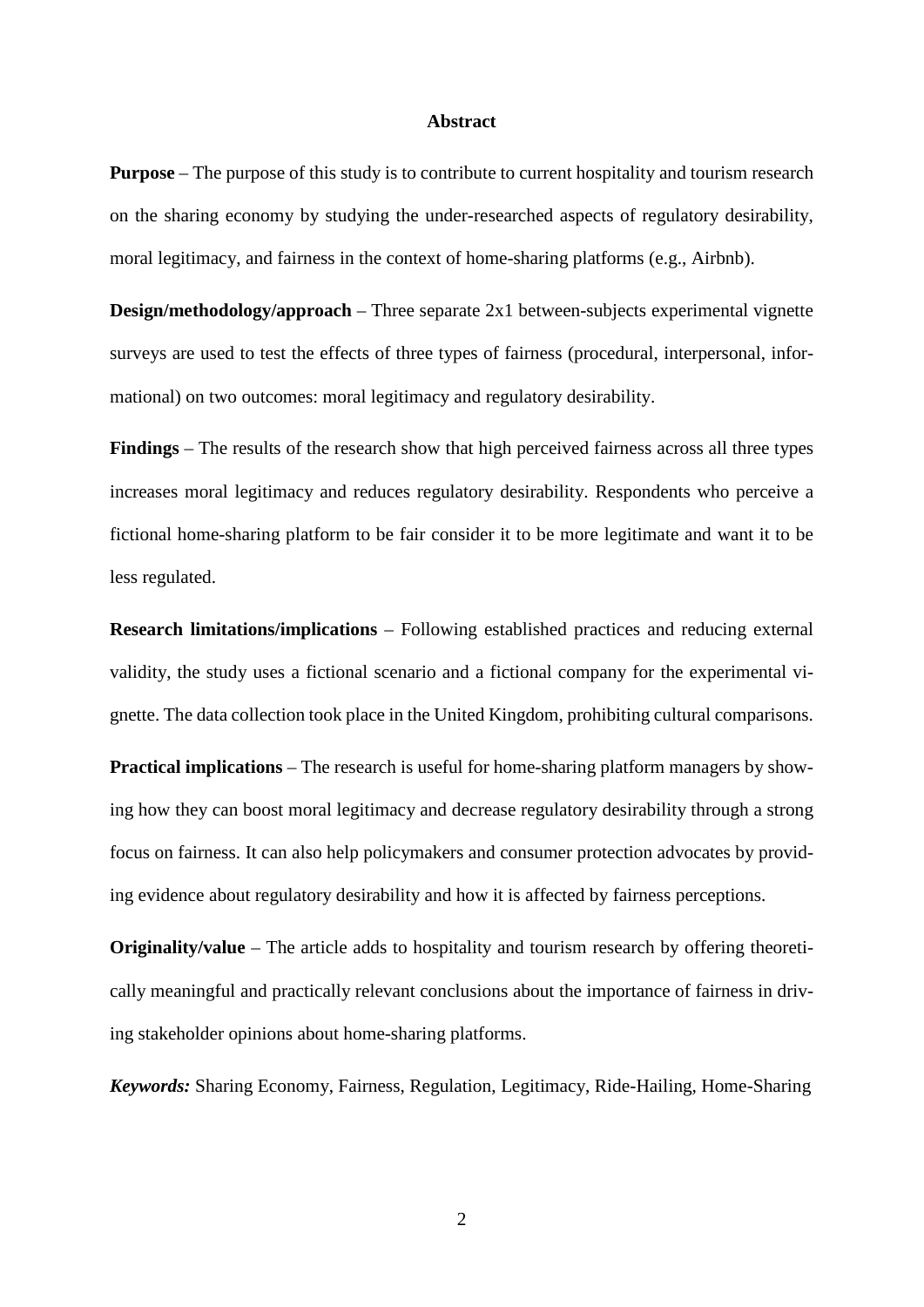#### **Fairness, Legitimacy, and the Regulation of Home-Sharing Platforms**

## **Introduction**

By popularizing asset-sharing among private individuals, the so-called 'sharing economy' [1] has ushered in a variety of technological, economic, and societal advances (Hamari *et al.*, 2016; Malhotra and Van Alstyne, 2014). However, the rapid growth of the sharing economy has garnered criticism for its disruption of traditional industries, ranging from transport and tourism to logistics and finance (Einav *et al.*, 2016; Gyódi, 2019; 2018; Zervas *et al.*, 2017). With their legitimacy called into question (Frenken and Schor, 2017), sharing economy platforms such as Uber, Airbnb, and BlaBlaCar, face a scattered regulatory environment. The struggle over appropriate regulation is intensified by platforms and their advocates operating within a narrative frame which counterposes the benefits of innovation with the restrictive nature of governmental regulation (Oskam and Boswijk, 2016). In this contribution, we focus on home-sharing platforms such as Airbnb and HomeAway (Dann *et al.*, 2019). We understand home-sharing platforms to be internet-based services that offer peer-to-peer (p2p) accommodation either exclusively or as a complement to existing hospitality services. We thus contribute to the emerging debate about perceived impacts of the sharing economy in hospitality and tourism (Mody *et al.*, 2019; Stergiou and Farmaki, 2019).

In-depth reviews of the home-sharing literature in leading hospitality and tourism journals have shown that there are several prominent topics (Altinay and Taheri, 2019; Guttentag, 2019). While ample research has looked at matters of trust (Ert *et al.*, 2016; Han *et al.*, 2019; Wu *et al.*, 2017), consumer segmentation (Lutz and Newlands, 2018; Mody *et al.*, 2017; Wiles and Crawford, 2017), and pricing (Abrate and Viglia, 2017; Gibbs *et al.*, 2018; Zhang *et al.*, 2018), neglected topics include "competition and consumer protection issues" (Altinay and Taheri,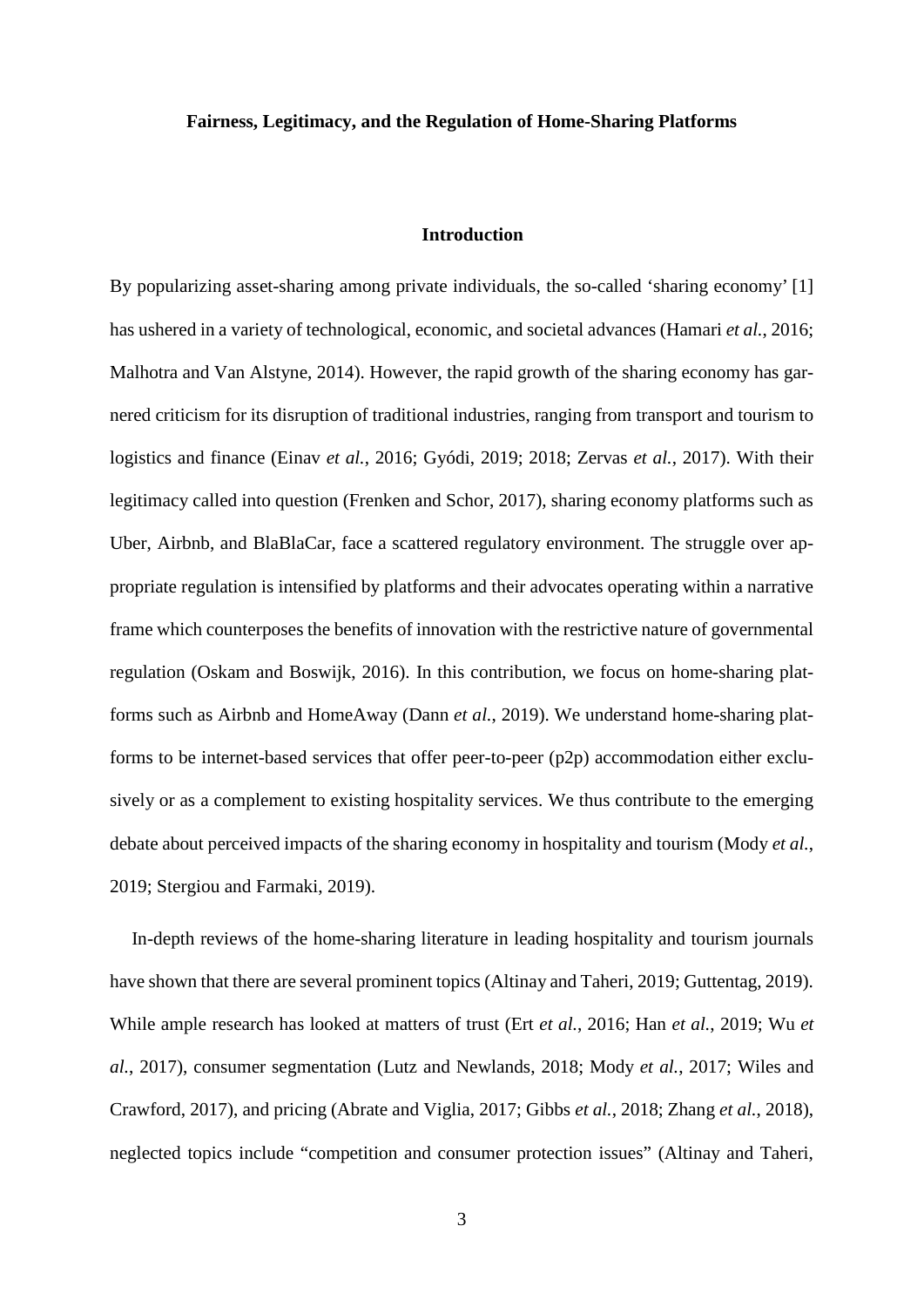2019, p. 189). Indeed, while growing research has studied the regulatory climate of the sharing economy (Cetin and Deakin, 2019; Uzunca and Borlenghi, 2019), no research to date has examined the desirability of regulation from a user perspective.

The user perspective is particularly critical since home-sharing platforms have increasingly co-opted the voices of users as amateur lobbyists, mobilizing bottom-up opposition to governmental intervention (Pollman and Barry, 2017; Strabowski, 2017). Airbnb, for instance, has established "home-sharing clubs" in an attempt to mobilize hosts for anti-regulation public activism (Holburn and Raiha, 2017). In light of the peer-to-peer nature of home-sharing, co-opting users as lobbyists can be understood as a pragmatic response by home-sharing platforms. Many users rely on home-sharing for their income and could face financial difficulties if regulatory changes remove their ability to operate (Böcker and Meelen, 2017; Schor and Attwood Charles, 2017). Likewise, consumers accustomed to the on-demand nature of home-sharing platforms may operate with self-interest, opposing any top-down governmental intervention which could hinder their consumer choice. Thus, the regulation of home-sharing services is a key battleground for the platforms in their quest for legitimacy and growth. In addition to the aforementioned efforts to mobilize their users, platforms such as Airbnb spend considerable resources to win lawsuits and affect local short-term legislation in their favor (Carville *et al.*, 2020).

A critical investigation into issues of consumer protection and regulatory desirability is particularly pressing in turbulent times such as the current Covid-19 pandemic. Sharing economy platforms in general and home-sharing platforms in particular are strongly affected by the travel restrictions imposed by governments across the globe and have suffered severe losses. Airbnb, for instance, announced a lay-off of 1900 employees (about a fourth of its workforce), in addition to cost cutting measures such as a hiring freeze, the stop of bonuses in 2020 and the suspension of its marketing activities (Bosa and Rodriguez, 2020). The cancellation of thousands of bookings in spring 2020 and the ensuing uncertainties about refunds have resulted in angry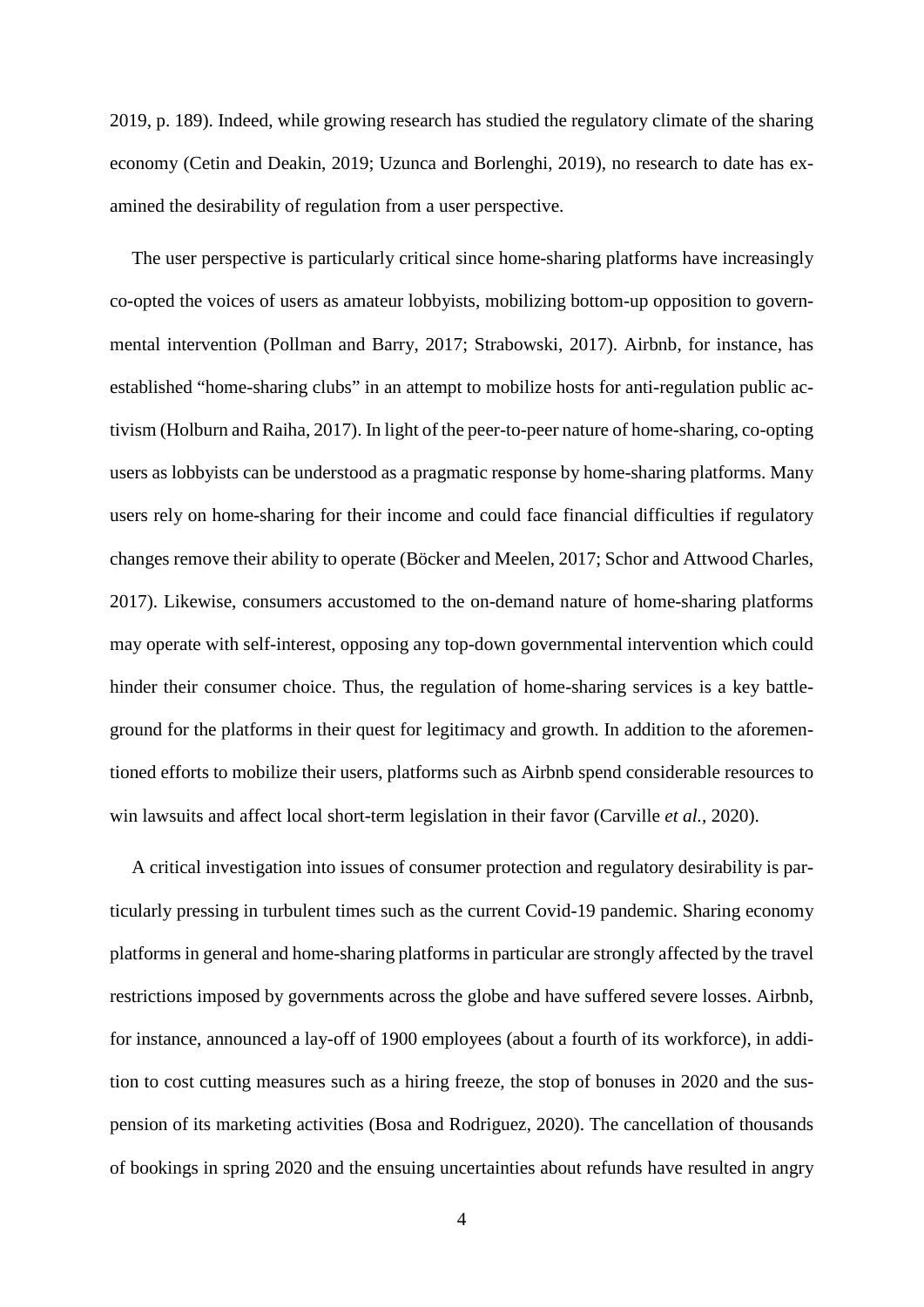reactions, particularly among hosts, who see themselves disadvantaged in comparison to guests (Rodriguez, 2020). Some hosts are selling their properties or listing them on the regular rental market (Yurieff, 2020). Airbnb's request for the Canadian government to bail out hosts, in the form of unemployment benefits, was not only rejected, but also met with public derision, demonstrating the in-flux nature of a company's moral legitimacy as well as its regulatory position (Yun, 2020).

Since a substantial body of research has established how fairness perceptions can affect legitimacy perceptions, as well as acceptance of organizational policies and legal decisions (e.g., Colquitt, 2001; Folger and Cropanzano; Tyler and Smith, 1998), our article addresses the following research question: *How does perceived fairness of home-sharing platforms affect perceptions of moral legitimacy and regulatory desirability?* To address this question, we conducted three separate 2x1 between-subjects experimental vignette surveys, thus testing the effects of three types of fairness (procedural, interpersonal, informational) on two outcomes: moral legitimacy and regulatory desirability.

#### **Literature Review**

### *Legitimacy and Controversial Industries*

Legitimacy, as a key concept in institutional theory (Deephouse and Suchman, 2008), can be understood as "a generalized perception or assumption that the actions of an entity are desirable, proper, or appropriate within some socially constructed system of norms, values, beliefs, and definitions" (Suchman, 1995, p. 574). Legitimacy can be assigned by different actors, such as the media, the state and the general public. However, despite the importance of individuals as "the micro-level foundation of legitimacy" (Finch *et al.*, 2015, p.265), few studies have focused on the general public as a source of legitimacy (Tost, 2011). In new sectors, such as the platform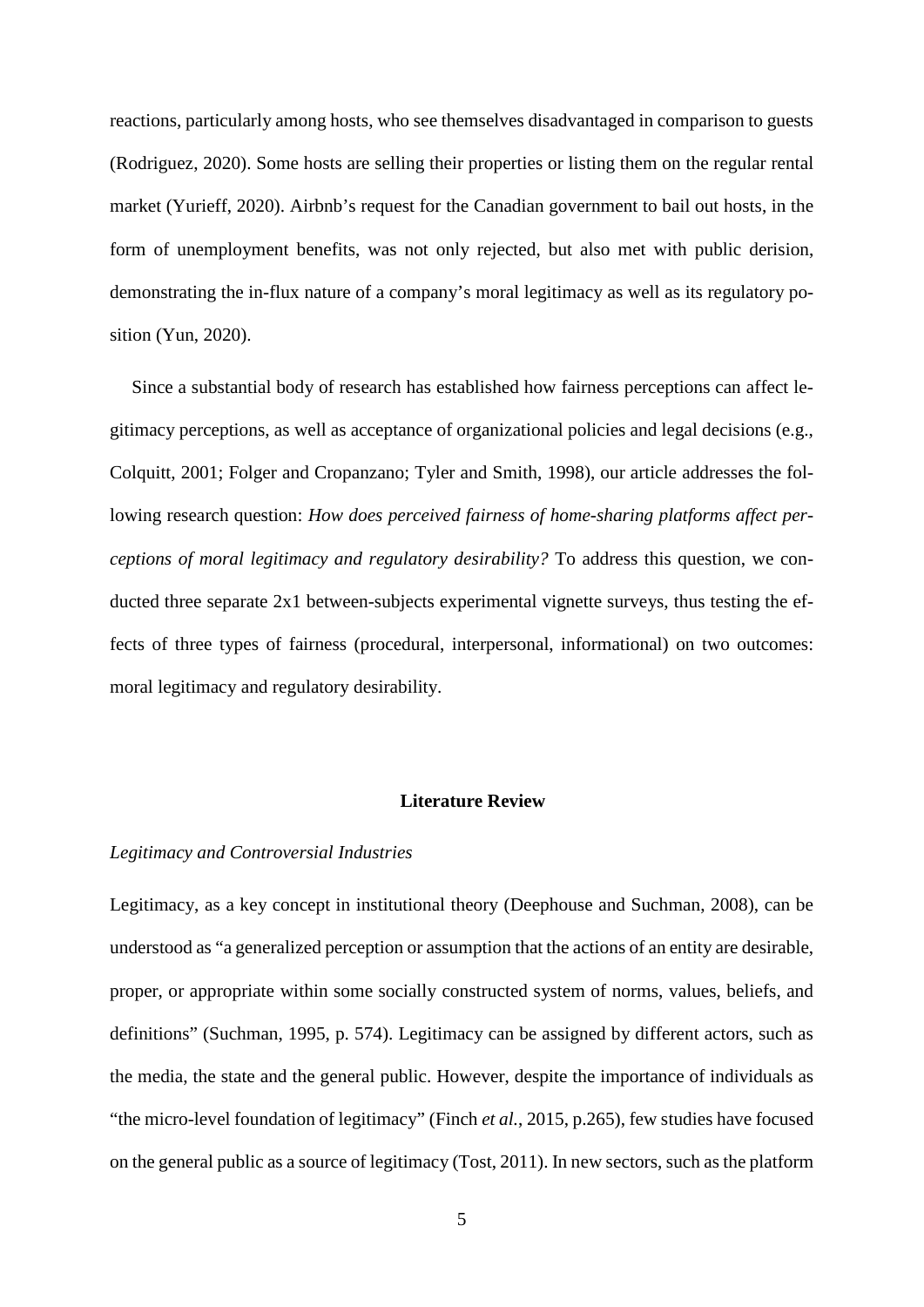economy, there is particular value in adopting a user- and individual-centric approach to legitimacy. We take here an individual perspective on legitimacy (Finch *et al.*, 2015), focusing on moral legitimacy, which describes the evaluation of an entity's morality and its normative approval (Bitektine, 2011; Scott, 1995; Suchman, 1995).

Legitimacy questions are particularly salient for controversial industries (Finch *et al.*, 2015), such as the oil industry (Finch *et al.*, 2015), the tobacco industry (Palazzo & Richter, 2005), the alcoholic beverages industry (Lee *et al.*, 2018), and banking (Norberg, 2018). As a similarly controversial industry, platform-mediated hospitality is a suitable context for studying moral legitimacy. Home-sharing platforms such as Airbnb face regular negative media coverage. In particular, such platforms have been accused of creating black markets, resulting in the disruption of residential areas through tourists (e.g., noise, vandalism), crowding out long-established and often working class residents, and leading to gentrification in large cities such as Barcelona (Llop, 2017).

Moreover, home-sharing platforms are a nascent phenomenon with disruptive potential and questionable legitimacy (Murillo *et al.*, 2017; Oskam and Boswijk, 2016). Guttentag (2015), for instance, adopted the lens of disruptive innovation theory to examine Airbnb's impact on the tourism sector while highlighting the legal issues which remained due to short-term rental regulations. Some commentators have associated issues of housing congestion and rent increases in large cities to sharing economy platforms (Lee, 2016; Sheppard and Udell, 2016). The ongoing disruption of the sharing economy has been exacerbated by the concentrated winner-takes-all approach to the sharing economy, driven by platform capitalism and venture capital logics (Srnicek, 2017).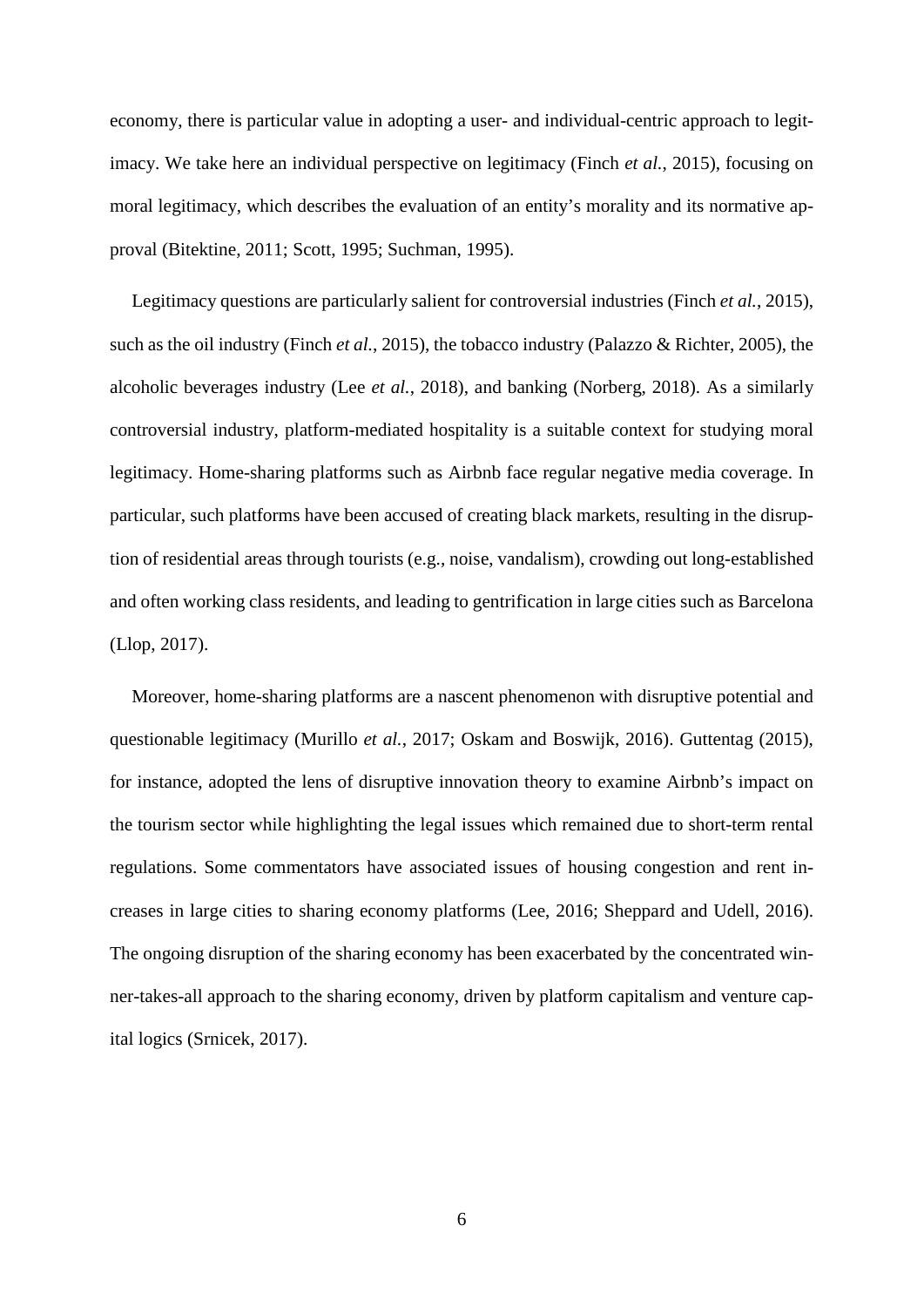## *Regulating Home-Sharing Platforms*

In light of such controversies, policymakers have been presented with the difficult task of regulating home-sharing platforms while still encouraging innovation. Although multiple definitions of regulation are available (Black, 2002; Koop and Lodge, 2017), the consensus holds that the purpose of business regulation is to address social concerns and limit the negative externalities of business practices. Indeed, while the traditional public interest model of regulation holds that regulation can counteract perceived market failures and is instituted to maximize general welfare (Pigou, 1938), the "economic theory of regulation" (Stigler, 1971) also holds that the goal of regulation is addressing perceived market failures, such as safety concerns or pollution.

In general, regulation can act as a barrier for new firms entering a market (Djankov *et al.*, 2006), with regulatory compliance costs being a particular burden for smaller firms (Calcagno and Sobel, 2013). However, large and established platforms have continued to present themselves as the opponents of regulatory intervention. This opposition is understandable when contextualized alongside the business objectives of platforms. Indeed, a lack of appropriate regulation has been identified as one of the key causes of their global expansion to date (Murillo *et al.*, 2017) and platforms have been supported in their opposition by libertarian economists who argue strongly for a regulation-free approach to the sharing economy (Cohen and Sundararajan, 2015).

From a normative standpoint, such a laissez-faire approach is far from ideal, particularly when considered in the context of rising tensions over discrimination, disability provision, and fair competition (Edelman *et al.*, 2017; Katz, 2015). Concerns have been raised over the absence of license requirements (Malhotra and Van Alstyne, 2014), and taxation has become a stickingpoint, with Davidson and Infranca (2016) arguing that major sharing economy firms purposely structure their business operations to avoid taxation (Murillo *et al.*, 2017).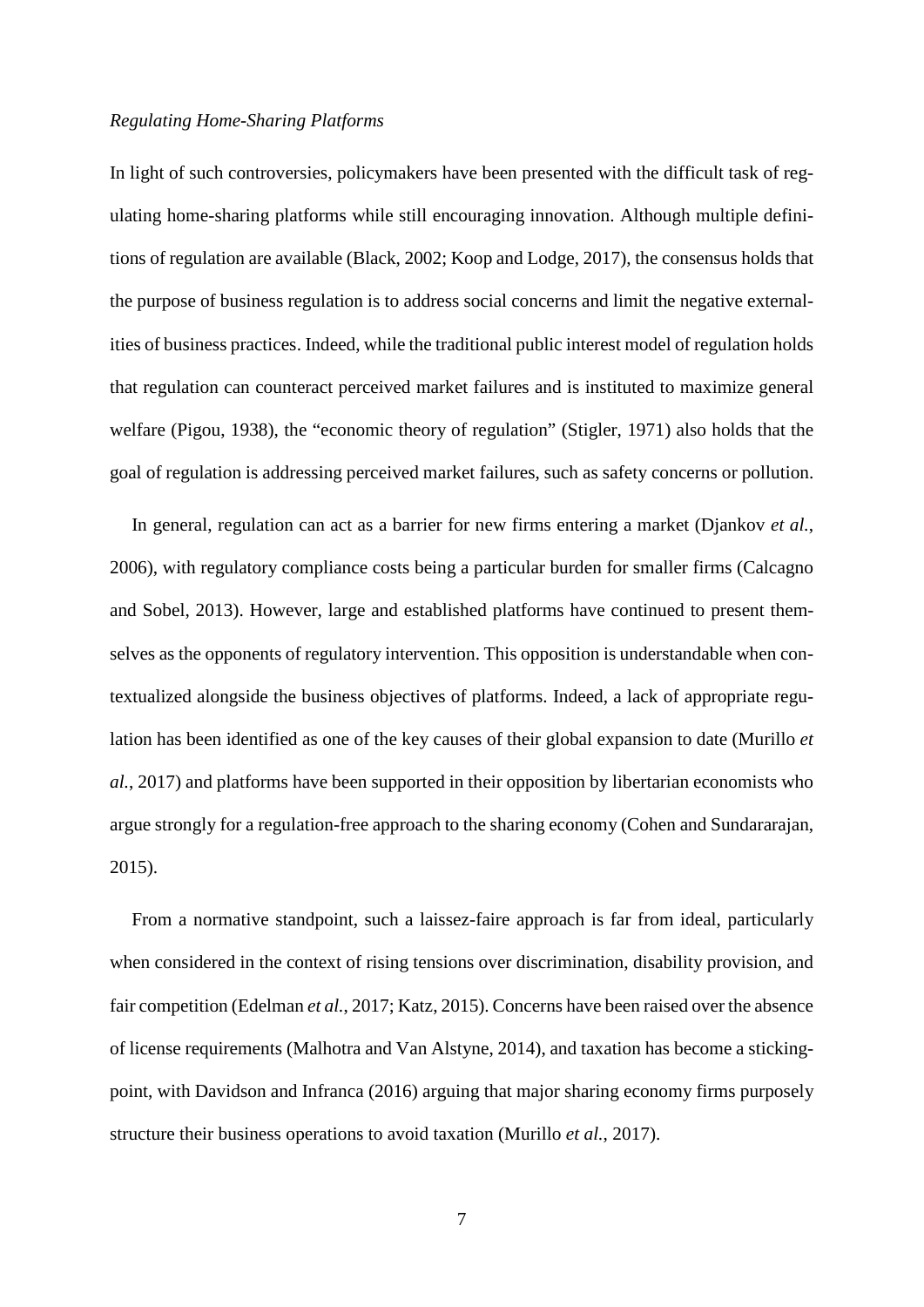The sharing economy in general and home-sharing in particular have faced criticism for operating under what Pollman and Barry (2017) term a system of 'regulatory entrepreneurship'. In this case, platforms actively lobby for weaker regulation as a fundamental aspect of their business model, where they operate as anti-regulation challengers against seemingly pro-regulation incumbents (Crespo, 2016). One key mechanism for anti-regulation efforts is the mobilization of users in what Collier *et al.* (2018) term the 'industry-consumer coalition'. Here, platforms adopt low-effort strategies, a type of 'clicktivism', where users can register their opposition to regulation through online petitions (Pollman and Barry, 2018).

Despite platform preferences for a regulation-free environment, there are ongoing movements to introduce appropriate regulation. Focusing on the European context, where regulatory efforts are the most advanced, regulators have been cautious to avoid curbing beneficial innovations, while simultaneously preserving fair competition and consumer protections. Most regulatory response in Europe is largely fragmented and occurring on a local scale. Brussels, for example, has amended its regulations on shared tourist accommodation, ensuring alignment between the experiences of shared spaces with that of hotel rooms (Hope, 2017). Restrictions have also been levied in Paris, where Airbnb hosts are now automatically restricted to 120 days per year to keep in line with French laws on short-term rentals (Coffey, 2017).

There have also been movements on a broader scale, with the European Commission releasing a report titled "A European Agenda for the Collaborative Economy" (EU Commission, 2016). This report, supportive of the sharing economy, encourages EU member states to apply existing legislation to platforms rather than creating new rules, as well as encouraging member states to work at the EU level to avoid regulatory fragmentation.

Despite considerable top-down debate on regulating the sharing economy among policy makers, academics, and platform advocates, there remains a lack of empirical research into the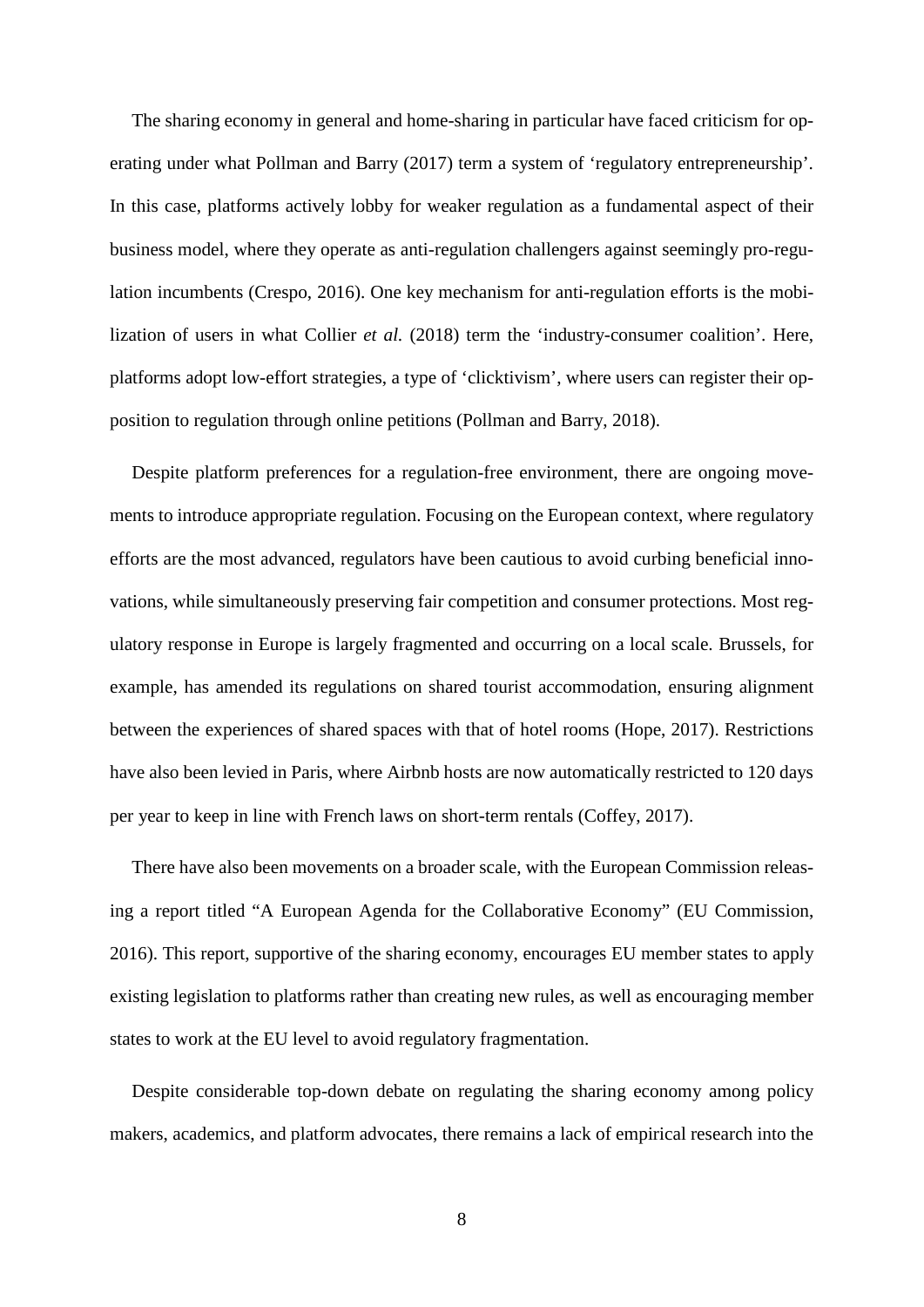opinions of users and non-users of home-sharing platforms towards such regulation. One exception, where a US-based Pew study surveyed attitudes towards regulation (Smith, 2016), demonstrates that there are varied opinions held towards regulation and the antecedents and correlates of such opinions demand closer attention. As key stakeholders in the sharing economy, and increasingly as lobbyists for and against platform regulation, lending attention to the individual voice can make a first step in rectifying this oversight.

## *Fairness*

Considerable research has investigated how fairness perceptions affect people's attitudes and behaviors (Brockner and Wiesenfeld, 1996; Colquitt, 2001; Folger and Cropanzano, 1998; Lind and Tyler, 1988; Tyler and Lind, 1992; Tyler and Smith, 1998). Previous research has shown how fairness is one of the determinants of legitimacy perceptions, with perceived unfairness able to spark moral outrage (Barling *et al.*, 2009; Holtz and Harold, 2013). Moreover, fairness perceptions are associated with the acceptance of new organizational policies such as smoking bans (Greenberg, 1994), as well as the acceptance of legal and policy decisions (Lind, 1990 *et al.*; Lind *et al.*, 1993; Tyler *et al.* 1985).

Based on this reasoning, we suggest that a key factor impacting moral legitimacy and regulatory desirability of home-sharing platforms is the perceived fairness of the service (Tost, 2011). While a long research tradition has explored issues of fairness and legitimacy, most research has considered these two topics separately and not yet in the context of the sharing economy. As such, we propose that re-examining this relationship in a new context will offer valuable findings for hospitality research. In addition, the nexus between fairness and regulatory desirability remains open as a question and offers a novel contribution to fairness literature, as well as opening up the notion of regulatory desirability for future examination. To assess the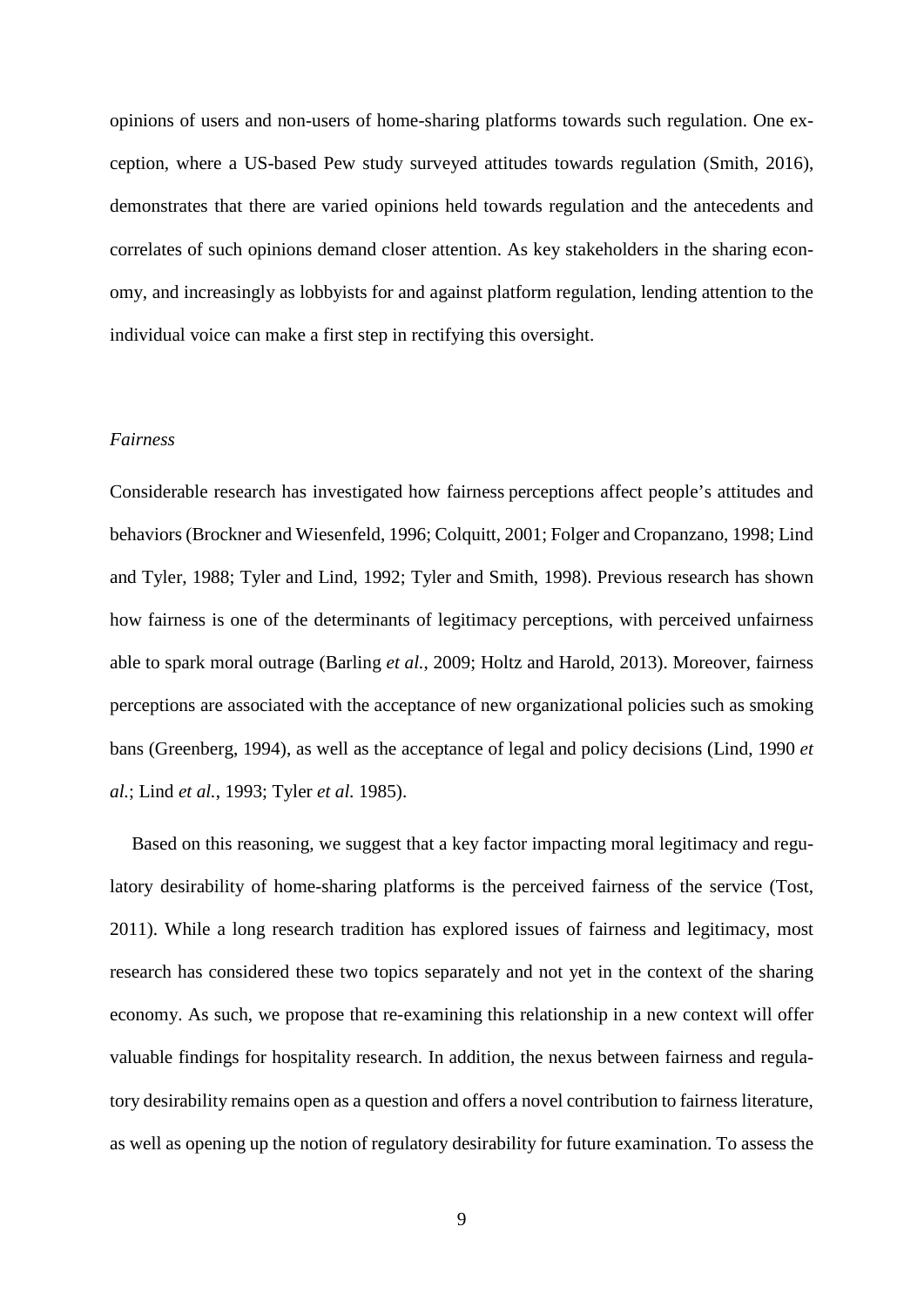interplay of fairness perceptions with moral legitimacy and regulatory desirability, we propose six hypotheses (Figure 1). Drawing on Colquitt (2001), we take three categories of fairness into consideration: procedural fairness, interpersonal fairness, and informational fairness (Colquitt, 2001; Leventhal, 1980). We abstained from including distributional fairness due to the difficulties of operationalizing this dimension in a peer-to-peer context.



*Figure 1: Research Model*

The first fairness dimension considered is *procedural fairness*, referring to the perceived fairness of policies and procedures in allocation decisions (Leventhal, 1980). Specifically, procedural fairness describes whether decisions are accurate, consistent, and unbiased. It can be defined as "the perception by the individual that a particular activity in which they are a participant is conducted fairly" (Culnan and Armstrong, 1999, p. 107). Since procedural fairness affects attitudes towards an organization (Leventhal, 1980; Lind and Tyler, 1988) as well as citizens' willingness to cooperate with governmental decisions and policies (Braithwaite *et al.*, 2007; Tyler and Mitchell, 1994), the inclusion of procedural fairness within the research model is appropriate. Moreover, the connection between procedural fairness and legitimacy has been established by Tyler (2003) in the context of legal authorities. For home-sharing platforms, procedural fairness manifests in how platforms make decisions and whether these principles seem justifiable and appropriate. This includes whether platforms have adequate customer service and complaint management procedures in place and whether their search algorithms consider relevant factors. Airbnb, for example, uses secret trustworthy scores that rely on many signals unrelated to Airbnb from bulk-collected data about users (Bode, 2020). This has led the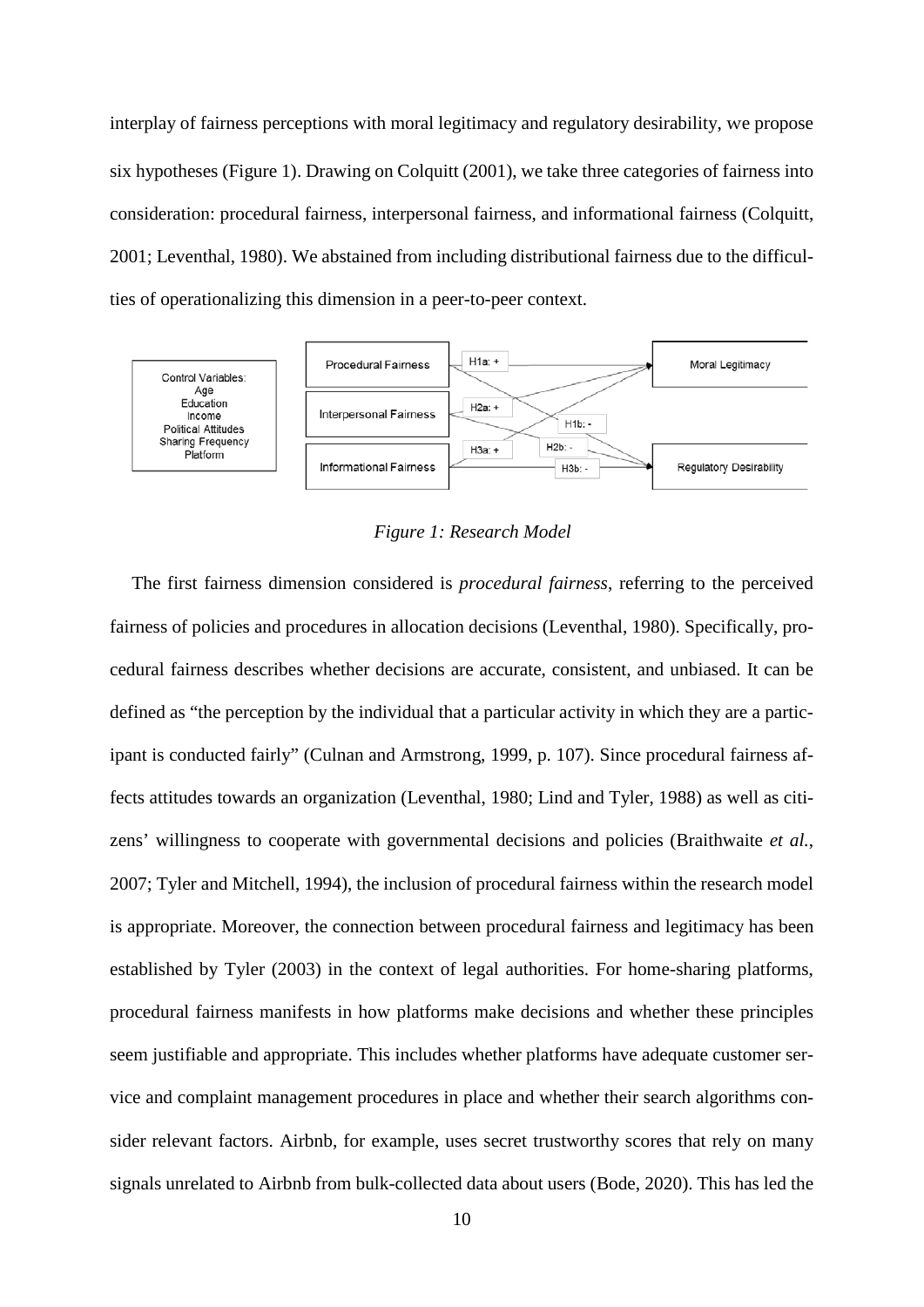privacy advocacy group ERIC (Eletronic Privacy Information Center) to issue a complaint to the Federal Trade Commission, saying that "Airbnb's nontransparent algorithm is unfair and deceptive" (Bode, 2020).

Hypothesis 1a): *Procedural fairness perceptions positively affect moral legitimacy perceptions of home-sharing platforms*

Hypothesis 1b): *Procedural fairness perceptions negatively affect regulatory desirability of home-sharing platforms*

The second dimension considered is *interpersonal fairness*, referring to the quality of treatment received by peers (Bies and Moag, 1986; Colquitt *et al.*, 2001; Lind and Tyler, 1988; Tyler and Lind, 1992). Interpersonal fairness has been found to trigger emotional reactions and to enhance commitment in an organization (Chebat and Slusarczyk, 2005; Zapata-Phelan *et al.*, 2009;). Moreover, in the context of traditional organizations, interpersonal fairness has been shown to increase trust in management, but less so than procedural fairness (Kernan and Hanges, 2002). Similarly, Hegtvedt (2015) has analyzed the relationship between justice, trust and legitimacy, noting scarce research on this topic. Drawing on social identity theory, she explains the mechanism as follows: "When authorities interact with their group members in just ways […], they enhance subordinates' identities of themselves. Those positive self-feelings, in turn, boost individuals' identification and commitment to the group that the authority represents as well as the authority himself or herself. Such identification and commitment represent the support necessary to signal that the authority is legitimate" (p. 61). Research has further looked at the effect of interpersonal fairness on taxpayer compliance (Wenzel, 2006), making it an appropriate factor when considering regulatory desirability. For home-sharing platforms, interpersonal fairness manifests in peer-to-peer personal interactions as well as peer-to-platform personal interactions. For example, if a host treats a guest disrespectfully or discriminates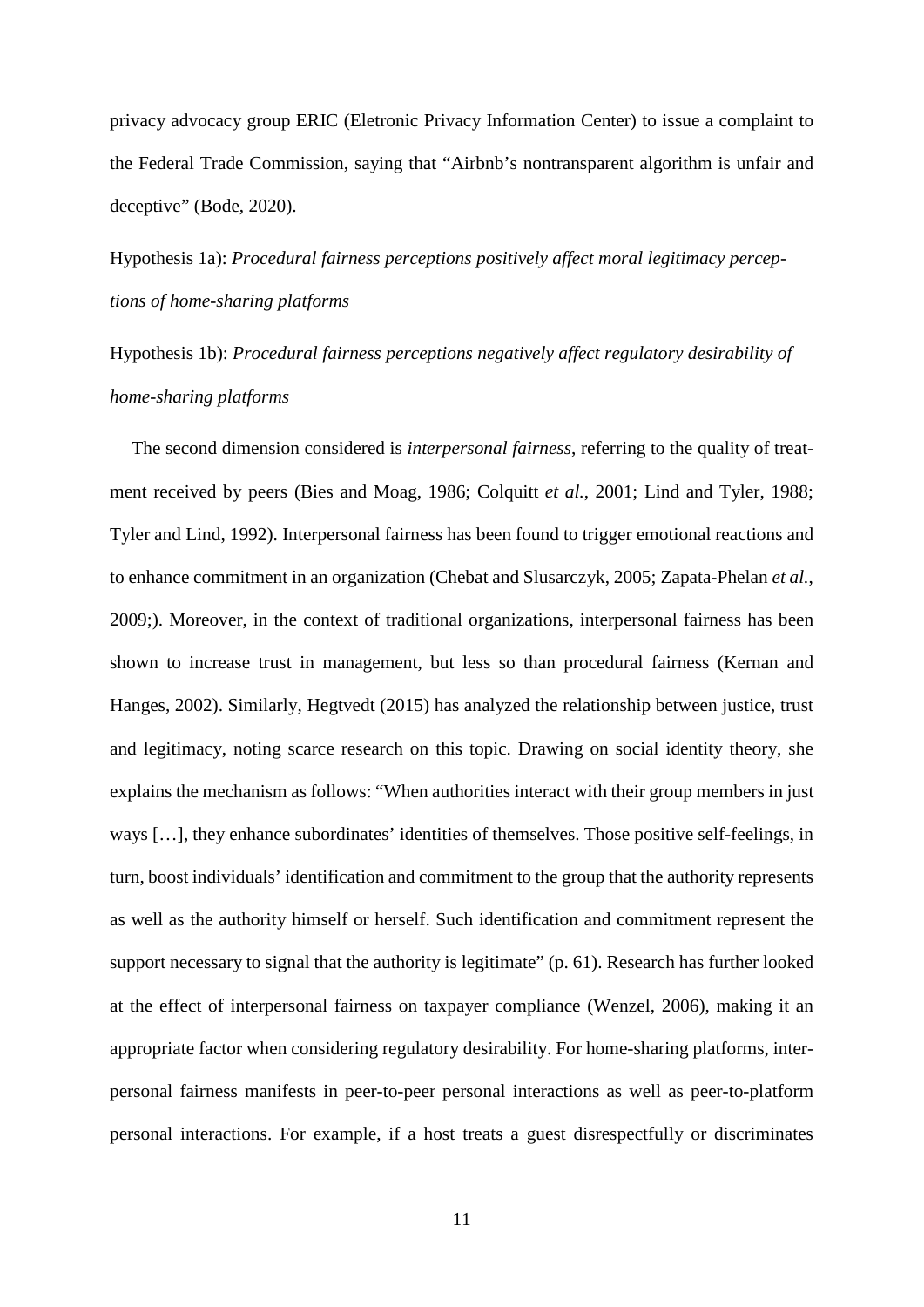against a certain group of guests (Piracha *et al.*, 2019), a violation of interpersonal fairness norms occurs.

# Hypothesis 2a): *Interpersonal fairness perceptions positively affect moral legitimacy perceptions of home-sharing platforms*

Hypothesis 2b): *Interpersonal fairness perceptions negatively affect regulatory desirability of home-sharing platforms*

The third dimension considered is *informational fairness*, referring to the quality of information communicated by either peers or the authority figure (Bies and Moag, 1986; Colquitt, 2001). Important facets of informational fairness are the truthfulness of information as well as the reasonability, timeliness, and specificity of explanations (Bies and Moag, 1986; Colquitt, 2001; Shapiro *et al.*, 1994). Thus, informational fairness reflects the value and accessibility of information received. Research has shown that transparency, in the sense of information disclosure and informational fairness, can lead to increased trust and efficiency (Millar *et al.* 2005). Within new and opaque socio-technical systems, such as recommender systems and social media algorithms, information disclosure in the sense of explanations enhances user satisfaction with as well as awareness and interpretability of the system (Rader *et al.*, 2018). Since opacity has been raised as a criticism against sharing economy platforms (Schor and Attwood-Charles, 2017), increased transparency and informational fairness could strengthen the public perception of home-sharing platforms, leading to legitimacy gains and decreased regulatory desirability. For home-sharing platforms, informational fairness occurs when platforms or users are transparent in their communication and provide up-to-date information. For example, platforms varied in their communication about cancellation policy updates in the midst of the 2020 Coronavirus outbreak (Carville and Newcomer, 2020), with some reacting more proactively and providing more in-depth information than others, thus being more informationally fair.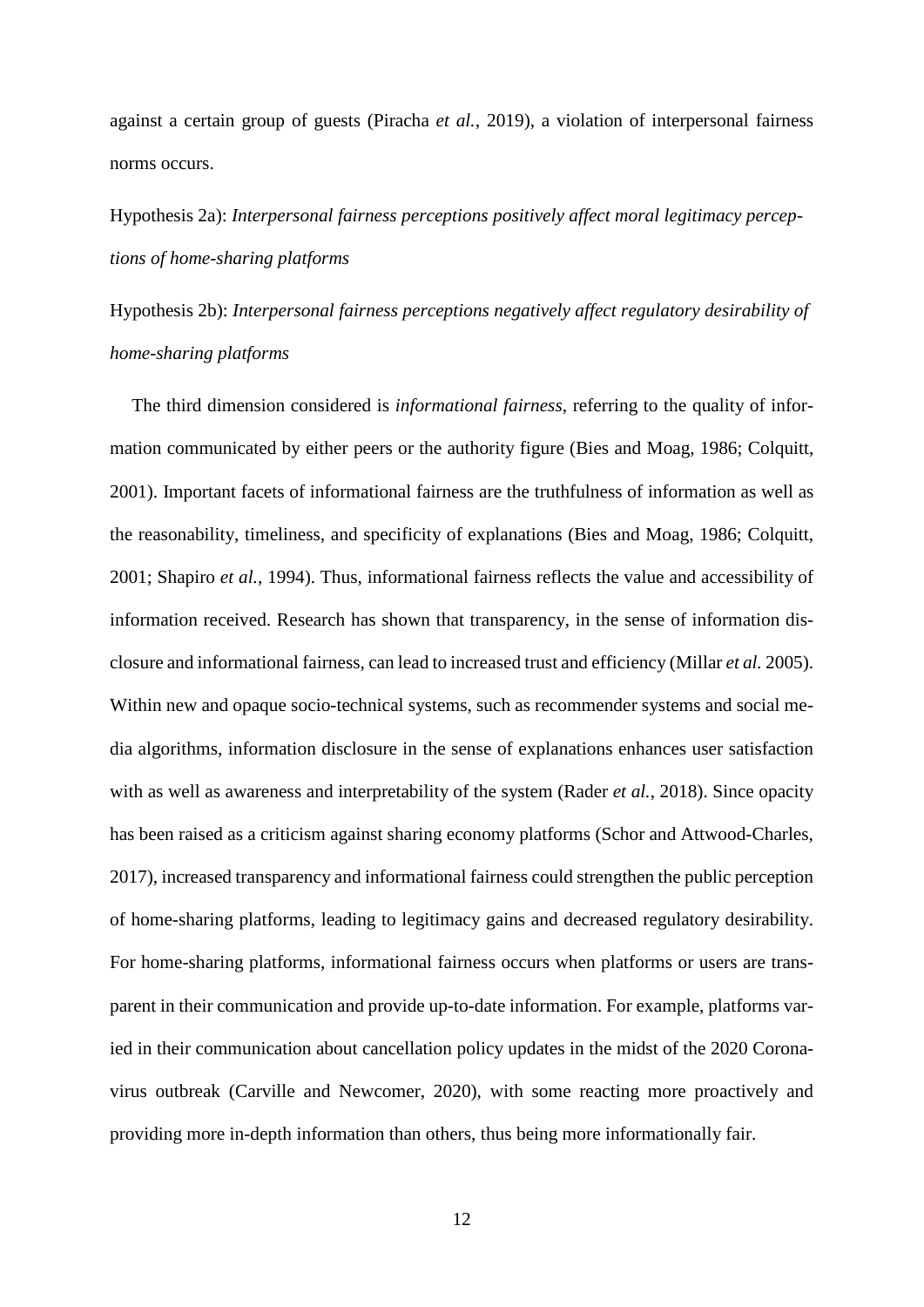Hypothesis 3a): *Informational fairness perceptions positively affect moral legitimacy perceptions of home-sharing platforms*

Hypothesis 3b): *Informational fairness perceptions negatively affect regulatory desirability of home-sharing platforms*

## **Methods**

## *Sample and Data Collection*

Our data comes from three separate 2x1 between-subjects experimental vignette studies (Aguinis and Bradley, 2014) that were conducted in mid-July 2018. We manipulated fairness as the condition in each study: procedural fairness low/high, interpersonal fairness low/high, informational fairness low/high. Thus, fairness served as the independent variable – with two conditions per dimension – and moral legitimacy and regulatory desirability served as the dependent variables. We chose an experimental vignette design for several reasons. First, it allows for establishing causality more clearly than non-experimental surveys. In our case, establishing causality would have been a challenge with a non-experimental survey due to potential confounding variables and reverse causality. Second, experimental vignette surveys provide more external validity than a lab experiment (Aguinis and Bradley, 2014).

We programmed the experimental vignette surveys in Qualtrics and relied on Prolific for the participant recruitment, surveying respondents who reside in the UK. Prolific was used to recruit the respondents due to its good screening functionality, high data quality, user friendliness, and ethical participant remuneration (Palan and Schitter, 2018). The experimental vignette surveys were pre-tested in early July 2018 on a sample of 60 participants for informational fairness, 40 participants for procedural, and 40 for interpersonal fairness. The pre-test included an open feedback box and a comprehension question about the scenarios. Its purpose was to check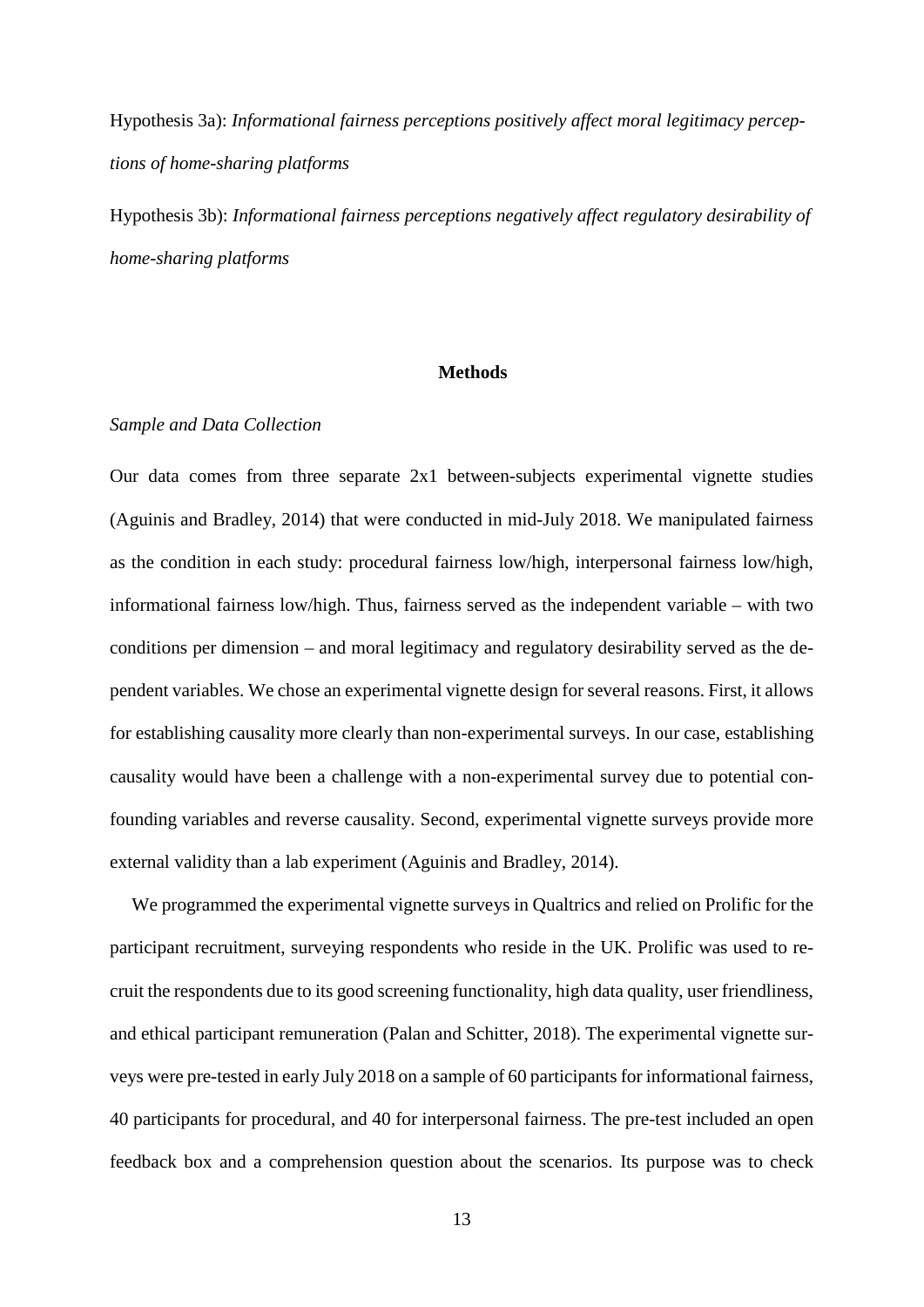whether the manipulation worked and if the comprehensibility of the study could be improved. In light of the feedback, we made a few minor adjustments to the main study.

For the main study, the experimental vignette surveys were posted in short sequence, setting a participant number of 100 respondents per experimental vignette survey. To prevent repeat participation, we relied on Prolific's prescreening function so that participants who had filled out the pre-test or one of the other surveys were unable to participate. Participants for both the pre-test and the full study were compensated with 1 GBP, leading to an average hourly wage of between 10 and 12 GBP. The median completion time was 6 minutes for the procedural and informational fairness surveys and 5 minutes and 40 seconds for the interpersonal fairness survey. For the procedural fairness survey, 98 respondents ended up in the analysis (2 respondents had to be removed for speeding), 102 respondents for interpersonal fairness, and 100 for informational fairness, leaving us with a final sample of 300 participants. The average age across all three surveys is 35 years (SD = 11 years). 178 respondents identify as female (59%), 122 as male (40.5%), and two prefer not to say (0.5%). The sample is relatively educated, with 7% having lower secondary school as their highest degree, 34% higher secondary school, 42% having a Bachelor, 15% a Master and 1% a Doctorate (1 participant reports having only primary education).

## *Measures*

An initial text segment was presented to all respondents, which described a fictional online home-sharing platform called HomeShareCo (online supplement B, Figure A). HomeShareCo is described as a for-profit company which operates globally and is the current market leader (resembling Airbnb). Participants were informed that a couple, Amy and Peter, have recently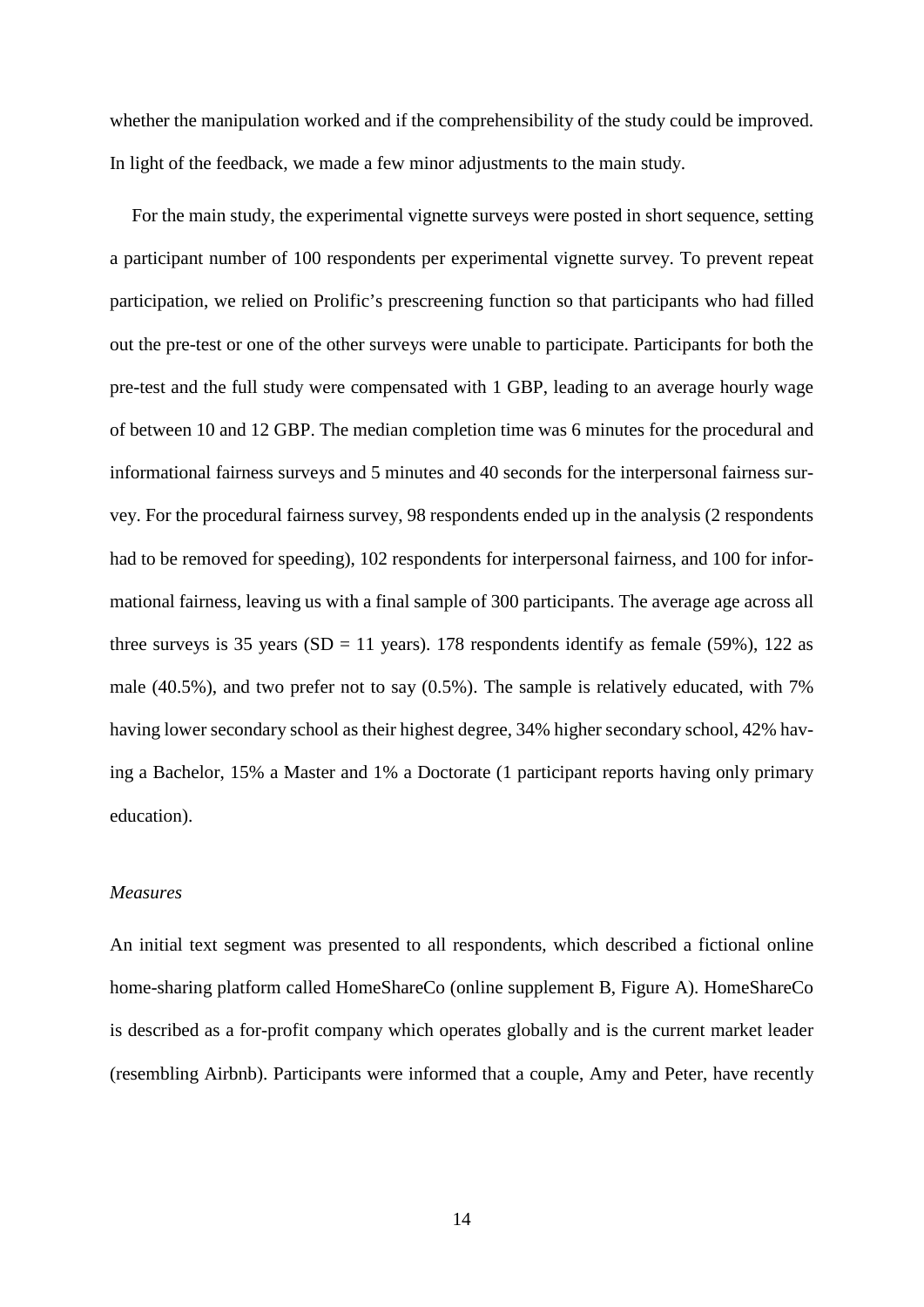begun to use HomeShareCo to rent out their second bedroom in their London apartment. Participants were then informed that Amy and Peter had decided to rent their room to Lukas, a business traveler from Germany, for one week.

Participants were then randomly assigned to either a high- or low-condition of the fairness dimension. The six fairness conditions are shown in Figures B-G in online supplement B. We closely followed Colquitt's (2001) scales to develop the six fairness scenarios, intending that the low fairness scenarios would result in low scores on these scales and that the high fairness scenarios would result in high scores. In each vignette, fairness was operationalized on an individual-dimension, with fair or unfair treatment being enacted by the platform towards Amy and Peter.

In each vignette, Lukas had to cancel his booking and the scenarios differed in HomeShareCo's handling of a new refund-policy for guests. In the procedural fairness vignettes, HomeShareCo differed in the level of user involvement in the decision-making process about the policy. In the interpersonal fairness vignettes, HomeShareCo differed in the behavior of their customer service team when Amy calls to discuss the refund policy. In the informational fairness vignettes, HomeShareCo differed in the provision and availability of information about the refund-policy. Each vignette was designed to reflect a realistic scenario in the home-sharing sector, drawn from real-life examples. To establish the scenarios firmly within the unique home-sharing context, we focused on the experience of hosts, who are critical stakeholders in the continued operation of HomeShareCo, as opposed to guests whose experiences could be reflective of a general consumer experience in a traditional hospitality setting.

As a manipulation check, participants responded to several fairness items adapted from Colquitt (2001). Procedural fairness was measured with five items, interpersonal fairness was measured with four items, and informational fairness was measured with five items (online supplement A, Table B). The manipulation checks in the pre-test and full-study indicated that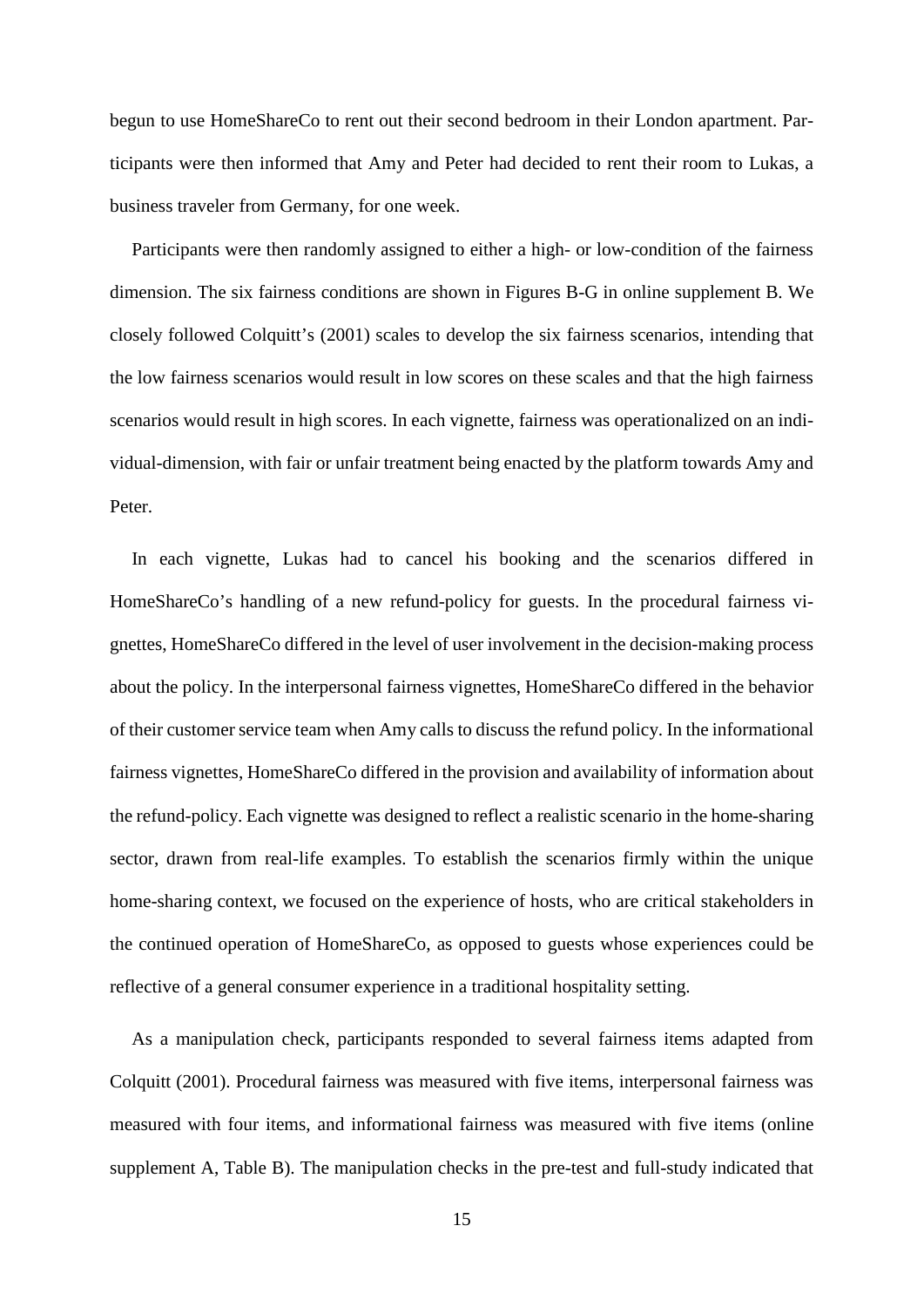the conditions clearly differentiated perceived fairness. We used t-tests for each of the three dimensions to compare the two conditions, both for the pre-test and the main study. The arithmetic mean for *procedural fairness* in the low fairness condition was 2.61 in the pre-test and 2.53 in the main study, whereas in the high fairness condition it was 5.42 and 5.64 respectively (tpre-test=-9.12, ppre-test=0.000; tmain\_study=-13.48, pmain\_study=0.000). The arithmetic mean for *interpersonal fairness* in the low fairness condition was 1.71 in the pre-test and 1.71 in the main study as well, whereas in the high fairness condition it was 5.98 and 5.78 respectively ( $t_{pre-test}$ = 15.14, ppre-test=0.000; tmain\_study=-23.30, pmain\_study=0.000). Finally, the arithmetic mean for *informational fairness* in the low fairness condition was 2.21 in the pre-test and 2.44 in the main study, whereas in the high fairness condition it was 5.31 and 5.65 respectively (t<sub>pre-test</sub>=-12.35,  $p_{pre-test}=0.000$ ;  $t_{main\_study}=18.36$ ,  $p_{main\_study}=0.000$ . The manipulation check questions were not used in the main data analysis (i.e., the regressions to test the hypotheses).

The fairness conditions were entered into a linear regression analysis as dummy variables (0-low fairness condition, 1-high fairness condition). No significant demographic differences in age, education, and income exist between the low and high fairness condition of all three fairness types. For procedural and interpersonal fairness, no significant gender differences exist between the low and high fairness conditions. For informational fairness, women were overrepresented in the low fairness condition and men in the high fairness condition ( $\chi^2$  = 5.41, p = 0.020). The gender distribution for this fairness type was the most uneven (28 men, 72 women), Overall, however, the randomization seemed to have worked.

To assess *moral legitimacy* on an organizational level (see online supplement A, Table A), we adopted a scale by Jahn *et al.* (2020), who had based their scale on Bachmann and Ingenhoff (2017). We slightly adapted the scale to the UK context and extended it by adding two items ("*HomeShareCo is beneficial to the UK"* and the reverse coded item: "*I want HomeShareCo to close down"*) and dropping one item. The adapted scale had good reliability in all three of the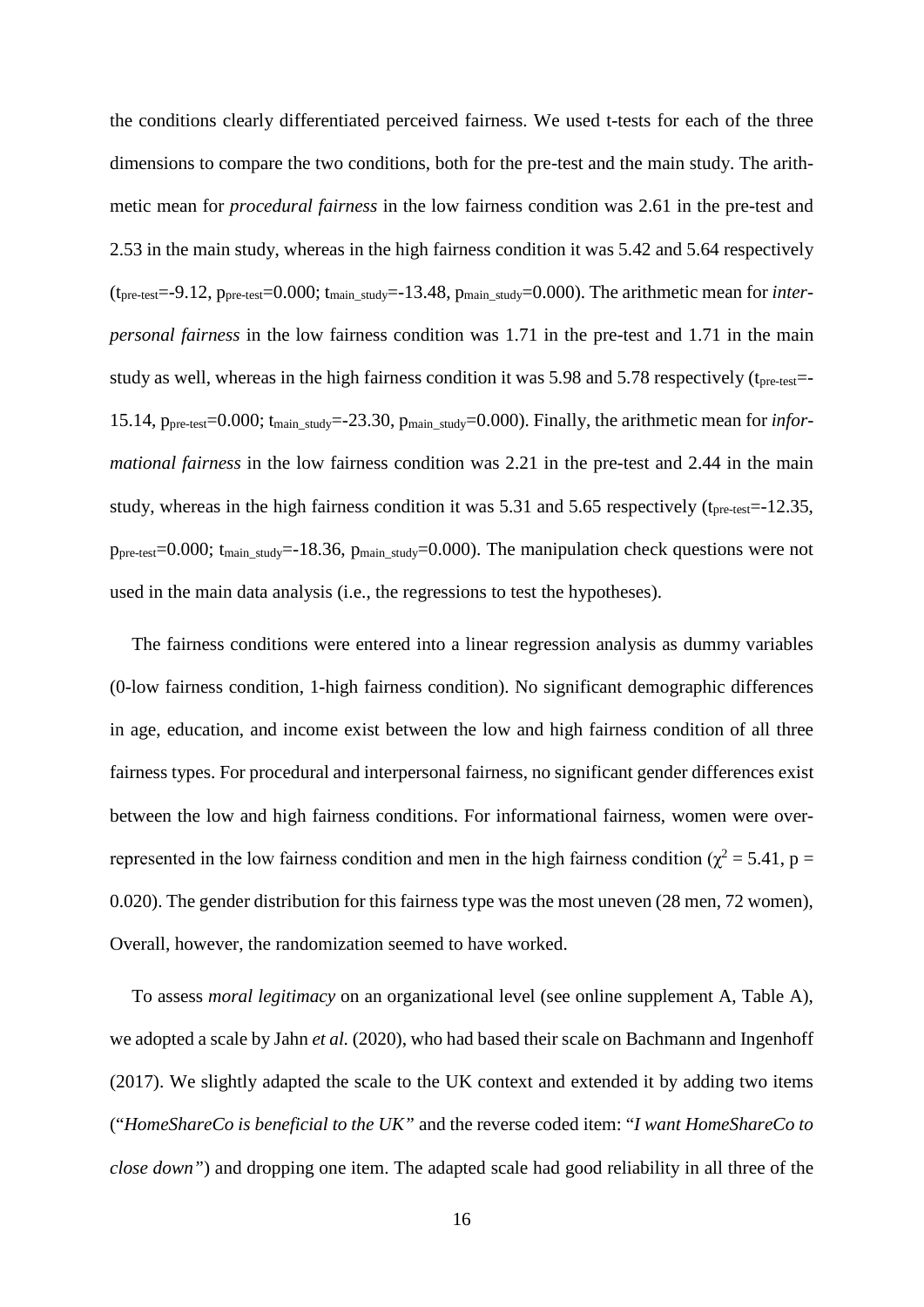surveys: Cronbach's α was 0.93 in the procedural fairness survey, 0.90 in the interpersonal fairness survey and 0.85 in the informational fairness survey. For all three surveys, all six items loaded neatly on one factor in the principal component analysis (PCA) to bundle the factors (see below), with all loadings larger than 0.70 (the lowest loadings was 0.71 for the reverse coded item in the informational fairness survey).

To assess *regulatory desirability*, we developed a scale with four items (online supplement A, Table A). The scale was self-developed due to a lack of suitable scales in the previous literature. The items intend to measure regulatory desirability as desired government intervention, specifically on an organizational rather than on an industry level. The scale revealed high reliability in all three surveys: Cronbach's  $\alpha$  was 0.89 in the procedural fairness survey, 0.87 in the interpersonal fairness survey and 0.82 in the informational fairness survey. For all three surveys, all six items loaded neatly on one factor in the PCA, with all loadings exceeding 0.80, except the last item in the informational fairness survey, which had a loading of 0.69.

The control variables used were age, gender, education, income, political attitudes, frequency of using sharing services, and most frequently used platform (Newlands et al., 2018), Frequency of using sharing services was measured with the following question: *"How frequently do you use sharing platforms?"* and respondents could answer on a 10-point scale, ranging from *0-never, 1-less frequently*, *2-once a year*, and *3-several times a year*, up to *9 daily*, and *10-several times a day*. The most frequently used platform was assessed through an open text box, where the respondents could name the respective service. Airbnb and Uber emerged as dominant platforms and there was a range of smaller platforms that we coded as "Other".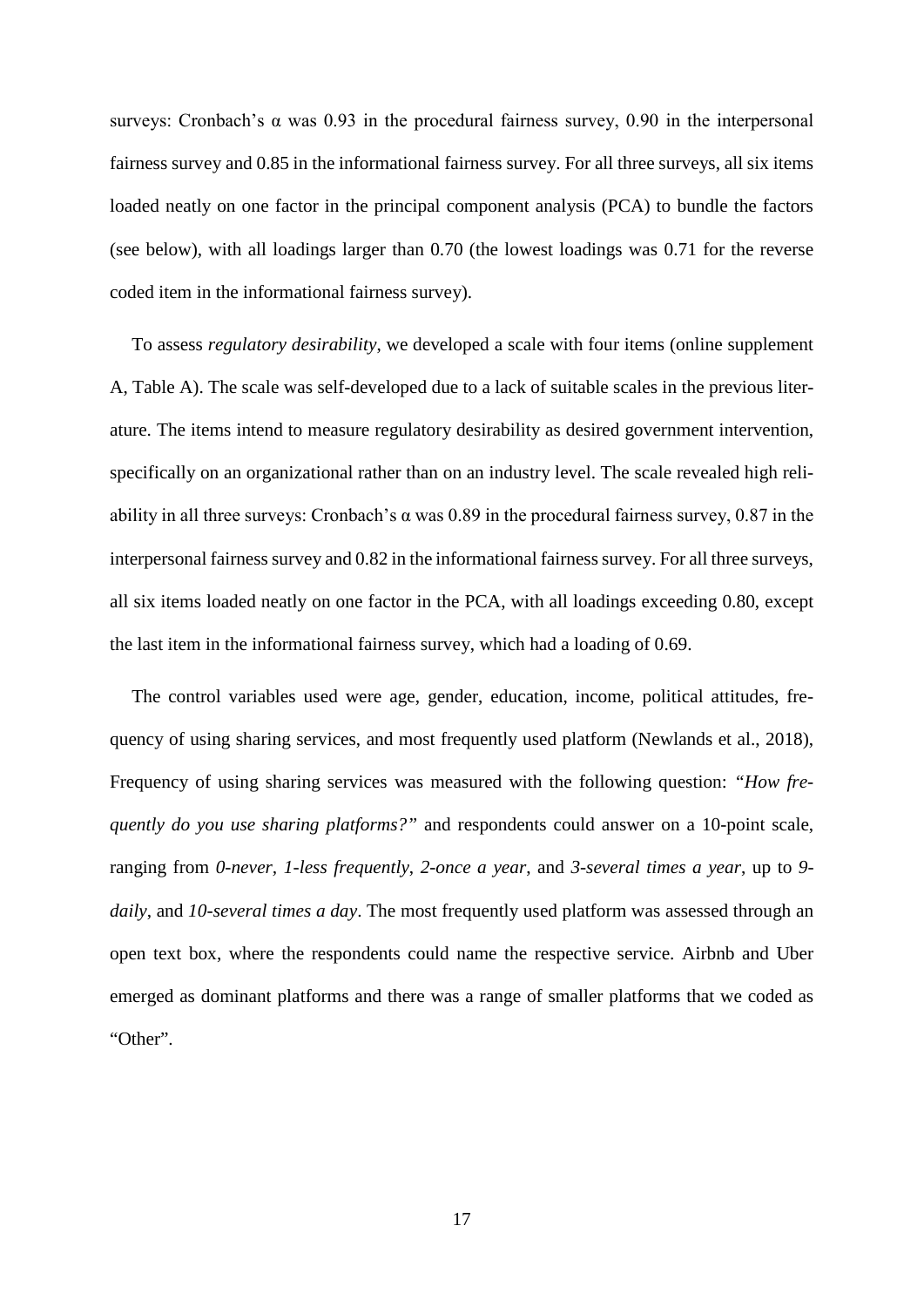#### *Data Analysis Approach*

To assess the effect of the fairness conditions on both moral legitimacy and regulatory desirability, we relied on ordinary least square (OLS) regression. This method is appropriate because it allows to account for control variables, comes with easy interpretation of effects, and gives interpretable summary statistics. The dependent variables of moral legitimacy and regulatory desirability were constructed using PCA in IBM SPSS (v.25) and by then saving the new variable with the default "Regression" command. Thus, the values of moral legitimacy and regulatory desirability are standardized factor scores with an arithmetic mean of 0 and a standard deviation of 1. For the OLS regression, we used Stata (v. 15), relying on the "robust" option to account for potential heteroscedasticity. We also checked for multicollinearity using the postestimation vif command. However, the largest variance inflation factor was 3.49 in the procedural fairness experimental vignette survey, 3.16 in the interpersonal fairness survey and 2.93 in the information fairness survey, thus considerably below the acceptable value of 5 (Hair *et al.*, 1995).

## **Results**

Tables 1-3 display the results of the regression analysis. For all three fairness types, we found a significant and strong effect on the dependent construct of moral legitimacy. Thus, hypotheses 1a, 2a and 3a are supported. In the case of procedural fairness, the standardized regression coefficient is 0.60 and the unstandardized coefficient is 1.19. Thus, respondents in the high fairness condition ascribe considerably more legitimacy to HomeShareCo than those in the low fairness condition. Similar results were found for interpersonal fairness (β = 0.61, B = 1.22), The effect in the informational fairness case was weaker ( $\beta$  = 0.42, B = 0.84) but still pronounced and strongly significant. Thus, individuals who perceive sharing platforms as fair in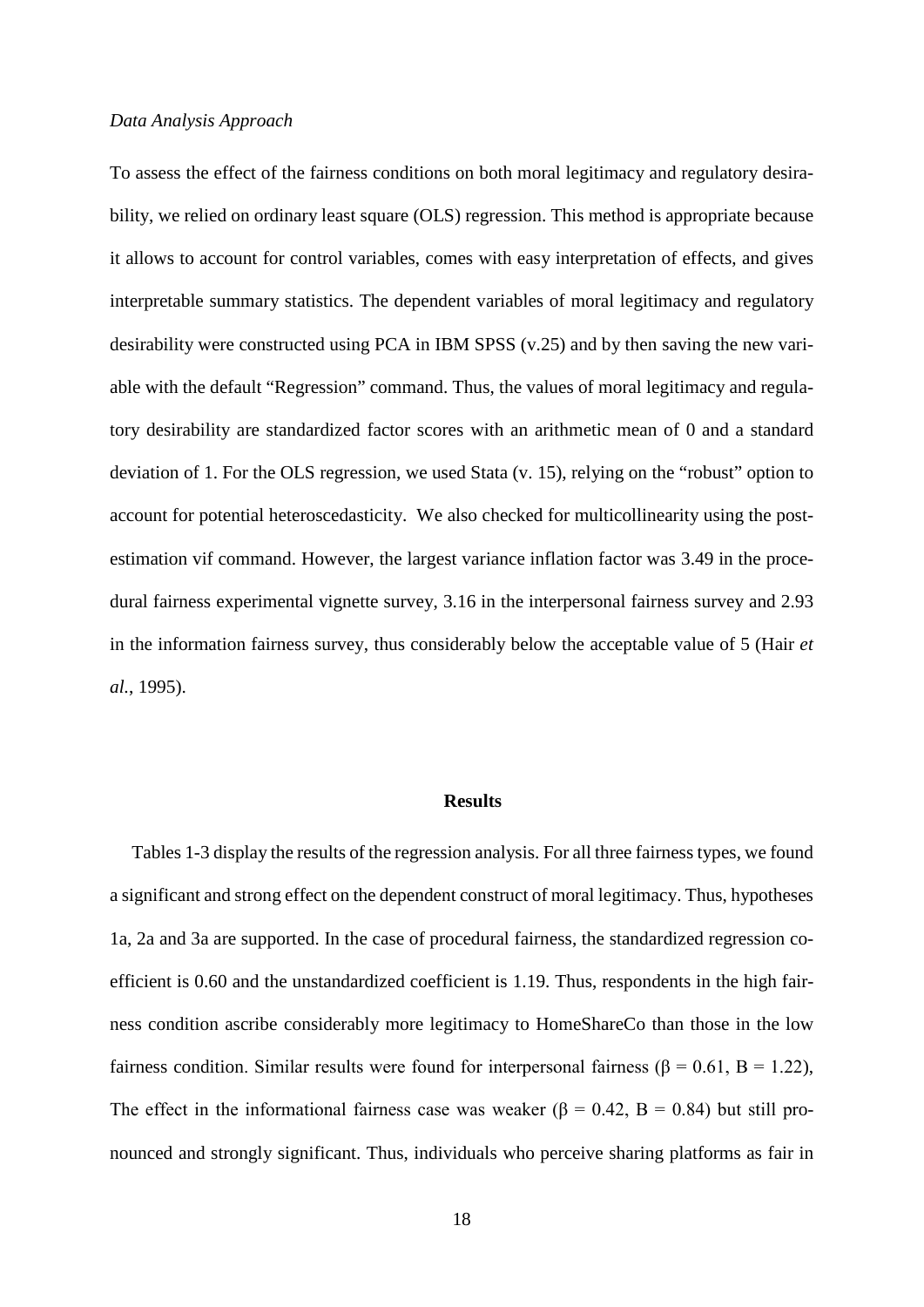procedural, interpersonal and informational terms ascribe to them greater moral legitimacy. We could account for 44% of the variance in moral legitimacy in the procedural fairness regression, for 41% in the interpersonal and for 26% in the informational fairness regression.

| <b>Independent Variable</b>    | <b>Moral</b>      | <b>Regulatory</b>   |
|--------------------------------|-------------------|---------------------|
|                                | <b>Legitimacy</b> | <b>Desirability</b> |
| <b>Procedural Fairness</b>     | $0.60**$ (0.16)   | $-0.59**$ (0.17)    |
| (Condition)                    |                   |                     |
| <b>Gender: Female</b>          | $0.21*(0.17)$     | $-0.13(0.18)$       |
| (Ref.: Male)                   |                   |                     |
| Age                            | 0.09(0.01)        | $-0.13(0.01)$       |
| <b>Education</b>               | $0.18*(0.07)$     | $-0.10(0.08)$       |
| <i>Income</i>                  | $-0.02(0.03)$     | $-0.01(0.03)$       |
| <b>Political Attitudes</b>     | 0.00(0.04)        | $-0.02(0.06)$       |
| <b>Sharing Frequency</b>       | $-0.05(0.06)$     | 0.03(0.07)          |
| <i>Platform</i> (Ref.: Airbnb) |                   |                     |
| <b>Uber</b>                    | 0.12(0.21)        | $-0.02(0.23)$       |
| <b>Other</b>                   | 0.09(0.29)        | 0.17(0.35)          |
| <b>None</b>                    | $-0.01(0.30)$     | 0.17(0.28)          |
| <b>Constant</b>                | $-1.96**$ (0.68)  | 1.37(0.77)          |
| $\mathbb{R}^2$                 | 0.44              | 0.39                |

*Table 1: Results of the regression analysis for procedural fairness*

 $N = 98$  (47 low fairness, 51 high fairness); Standardized regression coefficients (Betas) are shown; Robust standard errors in brackets;  $** p <$ 0.01,  $* p < 0.05$ , no star = not statistically significant; Constant is shown for the unstandardized regression coefficient

In contrast to the strong main effects, few demographic effects occurred. Women and highly educated respondents ascribed greater moral legitimacy to HomeShareCo in the procedural fairness survey, while respondents with a higher income assigned greater moral legitimacy to HomeShareCo in the informational fairness survey. Neither sharing frequency nor the most frequently used platform had a significant effect on moral legitimacy.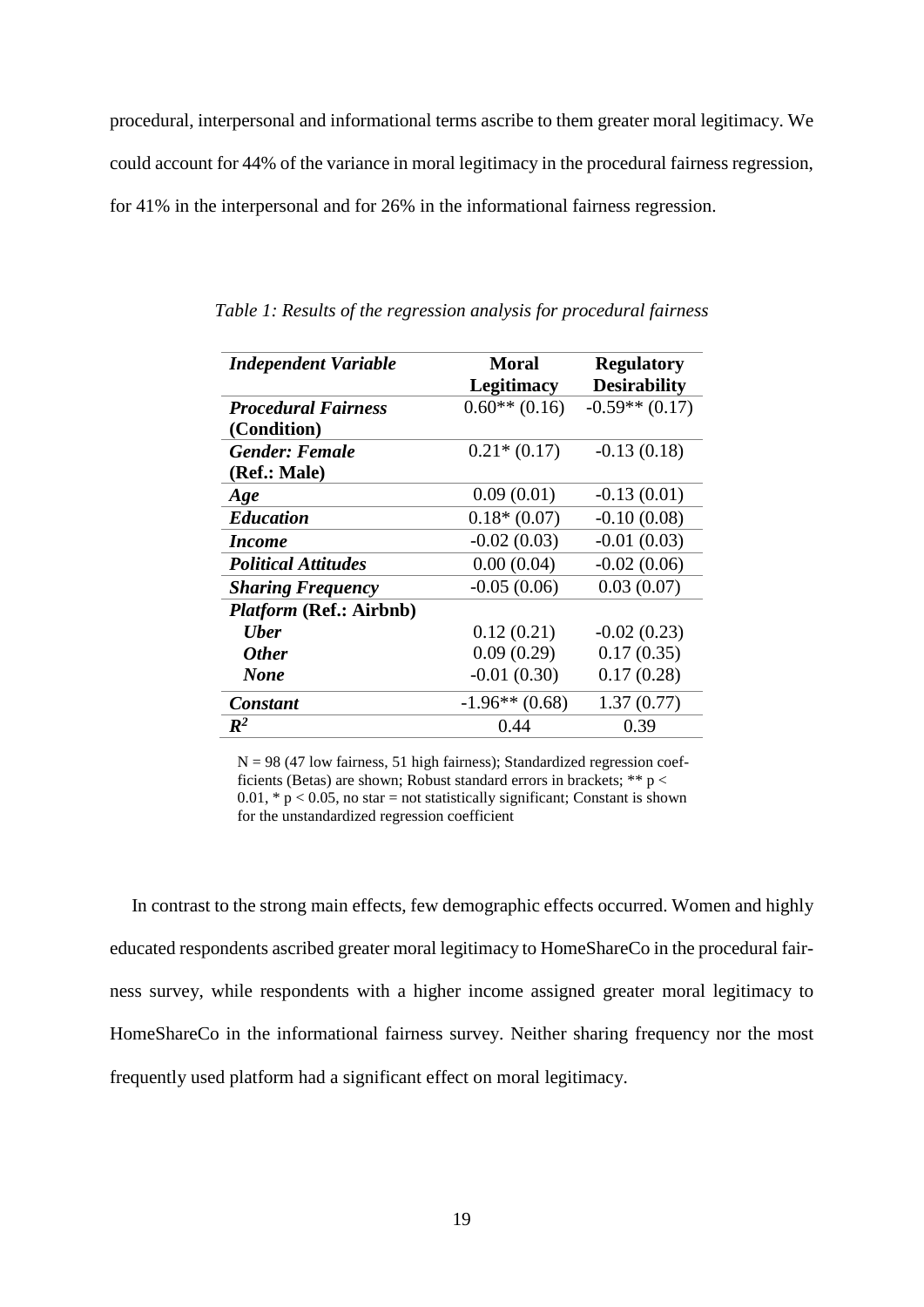| <b>Independent Variable</b>    | Moral<br><b>Legitimacy</b> | <b>Regulatory</b><br><b>Desirability</b> |
|--------------------------------|----------------------------|------------------------------------------|
| <b>Interpersonal Fairness</b>  | $0.61**$ (0.17)            | $-0.52**$ (0.18)                         |
| (Condition)                    |                            |                                          |
| <b>Gender: Female</b>          | 0.02(0.18)                 | 0.17(0.19)                               |
| (Ref.: Male)                   |                            |                                          |
| Age                            | $-0.13(0.01)$              | $-0.01(0.01)$                            |
| <b>Education</b>               | $-0.13(0.09)$              | 0.01(0.09)                               |
| <i>Income</i>                  | $-0.09(0.03)$              | 0.01(0.04)                               |
| <b>Political Attitudes</b>     | 0.02(0.04)                 | $-0.13(0.05)$                            |
| <b>Sharing Frequency</b>       | 0.03(0.07)                 | $-0.04(0.09)$                            |
| <i>Platform</i> (Ref.: Airbnb) |                            |                                          |
| <b>U</b> ber                   | 0.05(0.26)                 | $-0.04(0.25)$                            |
| <b>Other</b>                   | 0.03(0.34)                 | 0.19(0.35)                               |
| <b>None</b>                    | 0.14(0.33)                 | $-0.01(0.36)$                            |
| Constant                       | $-0.22(0.75)$              | 0.60(0.77)                               |
| $\mathbb{R}^2$                 | 0.41                       | 0.36                                     |

*Table 2: Results of the regression analysis for interpersonal fairness*

 $N = 101$  (one missing value due to "prefer not to say" for gender; 51 low fairness, 50 high fairness); Standardized regression coefficients (Betas) are shown; Robust standard errors in brackets; \*\*  $p < 0.01$ , \*  $p < 0.05$ , no star = not statistically significant.

| Table 3: Results of the regression analysis for informational fairness |  |
|------------------------------------------------------------------------|--|
|------------------------------------------------------------------------|--|

| <b>Independent Variable</b>   | Moral             | <b>Regulatory</b>   |
|-------------------------------|-------------------|---------------------|
|                               | <b>Legitimacy</b> | <b>Desirability</b> |
| <b>Informational Fairness</b> | $0.42**$ (0.19)   | $-0.45**$ (0.19)    |
| (Condition)                   |                   |                     |
| <b>Gender: Female</b>         | 0.00(0.20)        | $-0.10(0.23)$       |
| (Ref.: Male)                  |                   |                     |
| Age                           | $-0.04(0.01)$     | 0.00(0.01)          |
| <b>Education</b>              | 0.03(0.10)        | $-0.09(0.09)$       |
| <i>Income</i>                 | $0.20*(0.03)$     | $-0.23**$ (0.03)    |
| <b>Political Attitudes</b>    | 0.00(0.05)        | 0.06(0.06)          |
| <b>Sharing Frequency</b>      | $-0.20(0.07)$     | $0.30**$ (0.05)     |
| Platform (Ref.: Airbnb)       |                   |                     |
| <b>Uber</b>                   | 0.10(0.29)        | $-0.03(0.30)$       |
| <b>Other</b>                  | 0.12(0.33)        | $-0.01(0.30)$       |
| <b>None</b>                   | $-0.16(0.25)$     | $0.29*(0.23)$       |
| <b>Constant</b>               | $-0.70(0.63)$     | 0.92(0.72)          |
| $\mathbb{R}^2$                | 0.26              | 0.27                |

 $N = 100$  (49 low fairness, 51 high fairness); Standardized regression coefficients (Betas) are shown; Robust standard errors in brackets; \*\* p < 0.01,  $* p < 0.05$ , no star = not statistically significant.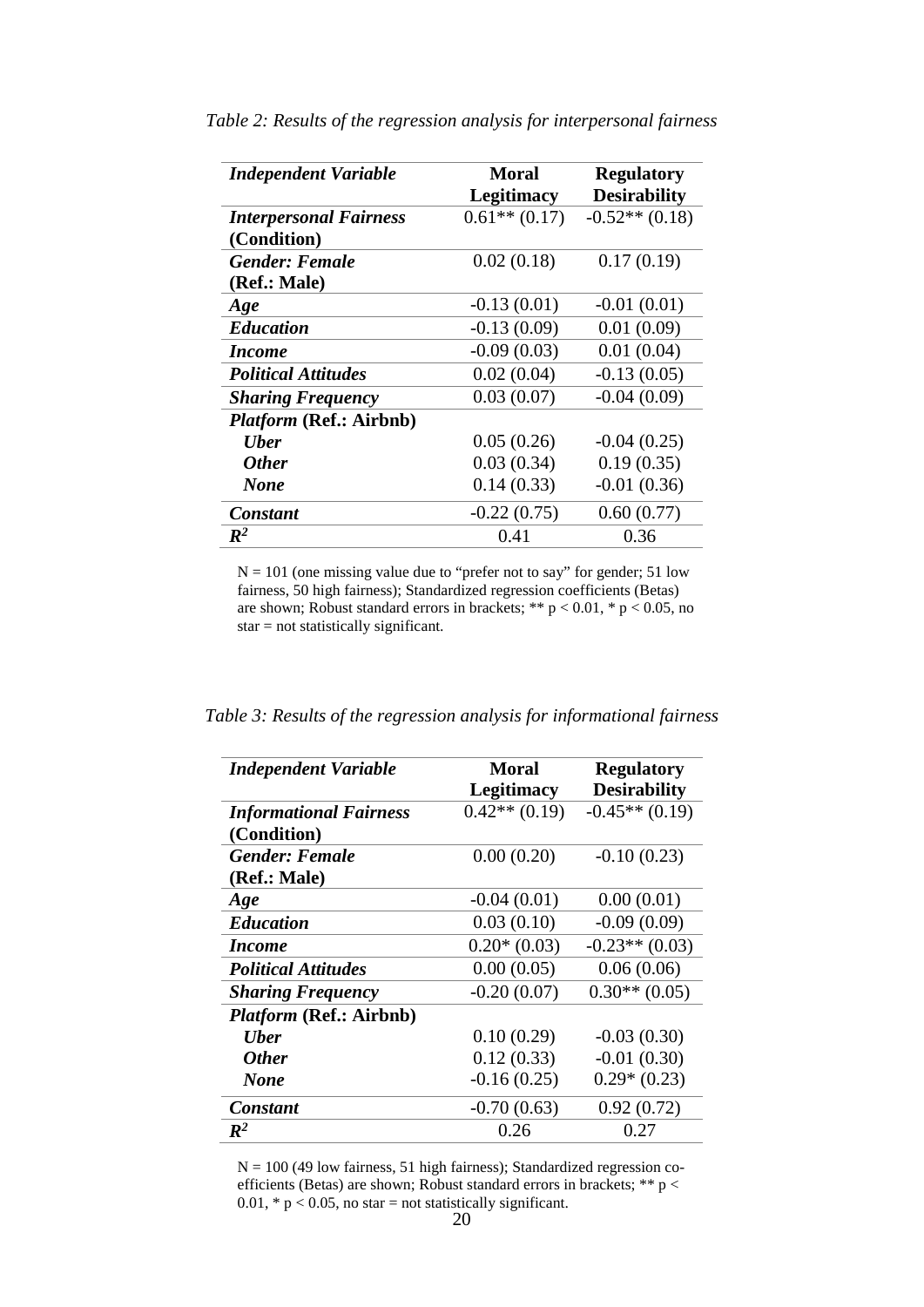The effects of fairness perceptions on regulatory desirability, as expressed through a desire for government intervention, were negative for all fairness types and strongly significant. This lends support to hypotheses 1b, 2b and 3b. The effect for procedural fairness was the strongest ( $\beta$  = -0.59, B = -1.18), followed by interpersonal ( $\beta$  = -0.52, B = -1.03), and informational fairness ( $\beta$  = -0.45, B = -0.89), Thus, individuals who perceive home-share platforms as fair in procedural, interpersonal, and informational terms want them to face less regulation and governmental intervention. We could explain 39% (procedural), 36% (interpersonal), and 27% (informational) of the variance in regulatory desirability with the independent variables.

For informational fairness, there were also relatively pronounced income and sharing frequency effects. While respondents with higher incomes opted for less regulation, those who use sharing platform most frequently wanted more government intervention.

# **Discussion and Conclusion**

#### *Conclusions*

This article focused on the impact of fairness perceptions on perceived moral legitimacy and regulatory desirability of home-sharing platforms. The starting point was the current debate about regulating this industry and the issues and controversies surrounding home-sharing platforms. Not only have the topics of moral legitimacy and regulatory desirability been understudied in the hospitality and tourism literature, they have also been neglected as a subject of interest across other sectors, particularly when considered as an outcome of fairness (Hegtvedt, 2015; Tost, 2011). This oversight is contrasted with the heated public discourse in instances of governmental intrusion into growing business sectors. Situated within this discourse, we developed six hypotheses. Specifically, drawing on the long-standing literature on fairness percep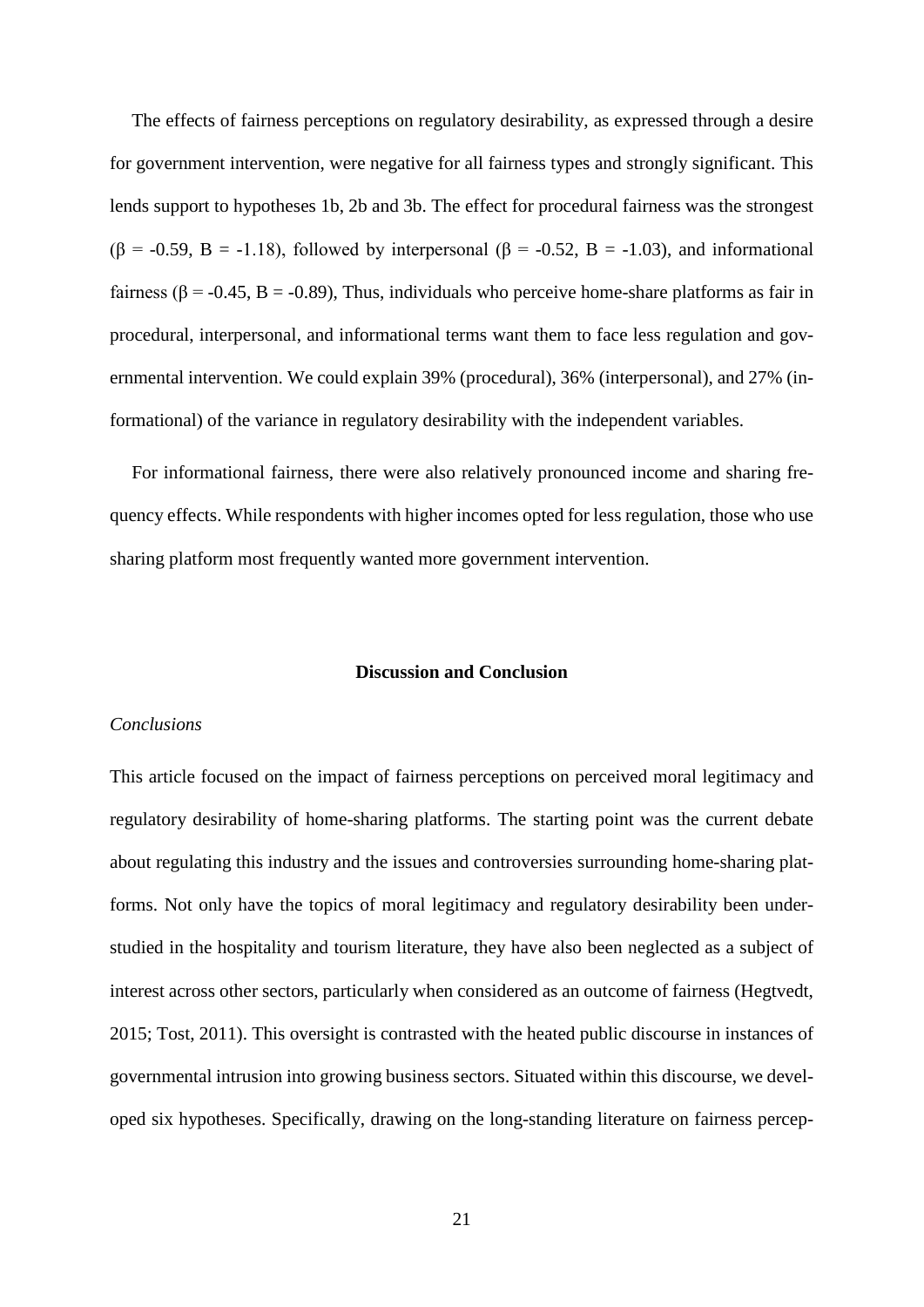tions (Colquitt, 2001), we examined the impact of users' procedural, interpersonal, and informational fairness perspectives on moral legitimacy and regulatory desirability. Using an experimental vignette design, we then examined how fairness perceptions impact moral legitimacy and regulatory desirability causally.

We found that procedural, interpersonal, and informational fairness all have a positive and pronounced effect on the perceived moral legitimacy of a fictional, but realistic, home-sharing platform. The effects were stronger for procedural fairness and interpersonal fairness than for informational fairness. Respondents who were in the high fairness scenarios assigned significantly more moral legitimacy to the fictional home-sharing platform than those in the low fairness scenarios. This shows a mental process where respondents take violations of fairness norms personally and make strong conclusions about the overall moral assessment of the organization. In addition, our findings indicate that procedural, interpersonal, and informational fairness all have a negative and pronounced effect on the regulatory desirability of the fictional home-sharing platform. Thus, respondents who think they are unfairly treated want the platform to be more strongly regulated. Again, this implies a mental process where violations of fairness norms result in an overall more critical assessment of the platform.

## *Theoretical Implications*

Our research has two main theoretical contributions. First, we identify perceived fairness as a key driver of organizational legitimacy. Second, we demonstrate the impact of fairness perceptions on regulatory desirability towards home-sharing platforms. These contributions have implications for the hospitality and tourism literature in the context of home-sharing platforms, particularly nascent literature that tackles social issues such as disability accessibility (Boxall *et al.*, 2018; Olya *et al.*, 2018), discrimination (Cheng and Foley, 2018; Edelman *et al.*, 2017; Piracha *et al.*, 2019) and emotional labor (Bucher *et al.*, 2020; Newlands *et al.*, 2019). While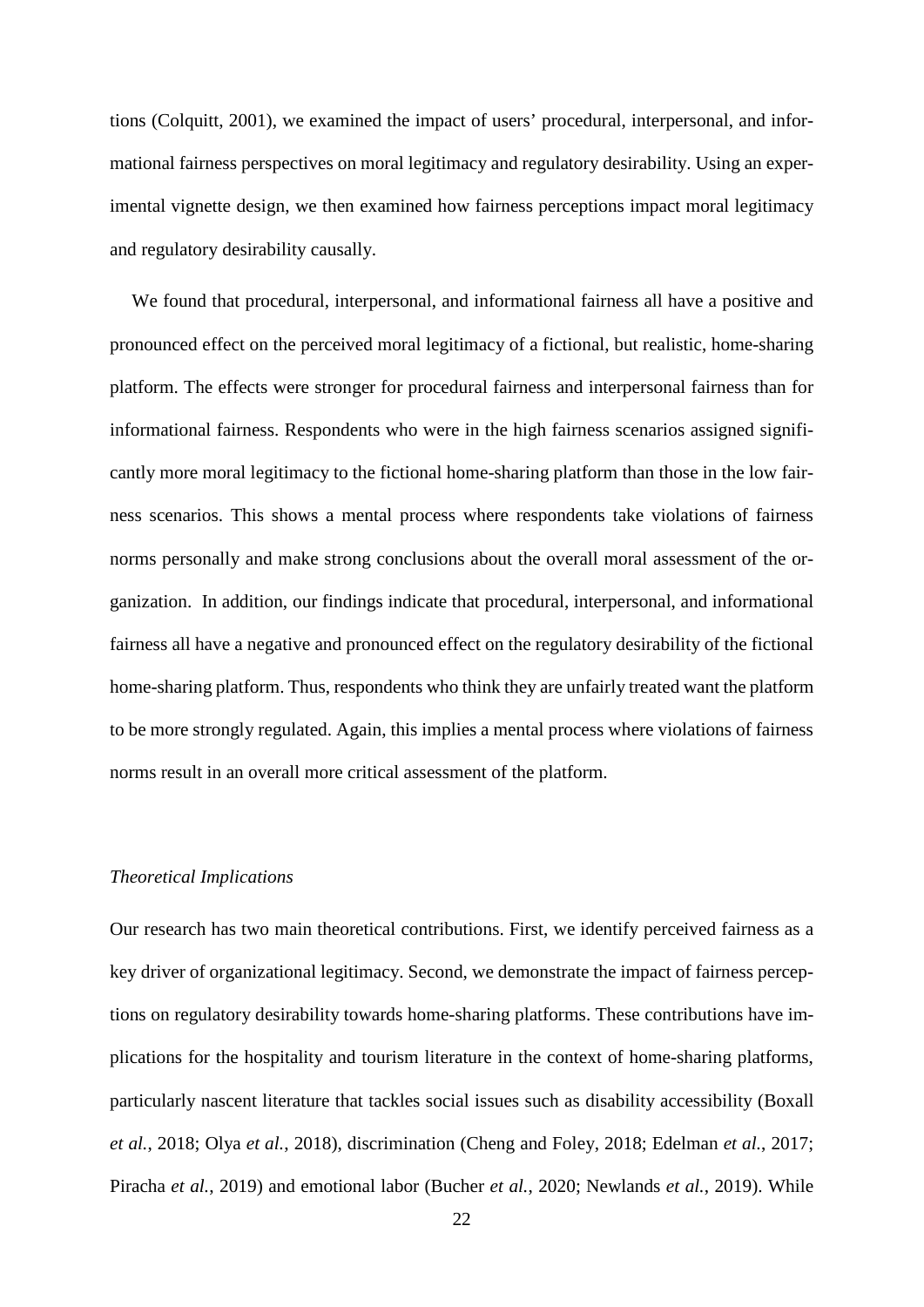such studies have shown problematic or challenging aspects of home-sharing, they have not systematically assessed what consequences certain platform treatment (or the knowledge thereof) might have on user perceptions.

Our study contributes by showing how three key types of fairness affect both moral legitimacy and regulatory desirability. Perceived legitimacy and regulatory desirability do not operate in a social vacuum but are perpetually constructed through experiences and confrontations of stakeholders with platforms, including procedural, interactional and informational aspects. Thus, our novel focus connects business ethics and corporate social responsibility discourses to microlevel research in hospitality and tourism, showing the relevance of an interactional perspective. From a normative and ethical perspective, we can argue that of course home-sharing platforms ought to treat their stakeholders fairly (Clarkson, 1995). From an instrumental perspective, stakeholder theory also suggests that organizations which treat their stakeholders fairly and attempt to satisfy diverse stakeholder interests will create greater value and help in achieving organizational goals (Harrison and Wicks, 2013; Jones, 1995). Organizational literature, particularly from an institutionalist perspective, has long been interested in legitimacy as a key resource for organizations (Suchman, 1995). The peer-to-peer nature of home-sharing platforms further enhances this need for legitimacy, as hosts are reliant on the continued operation of the platform for their own income. An Airbnb host, for instance, has a stake in the continued legitimacy of the platform in order to maintain an income source. Although there have been tensions over the appropriateness of terming participation as micro-entrepreneurship (Kuhn and Maleki, 2017), we can argue that an element remains of individuals not wanting to take part in, or make money through, companies seen as illegitimate.

Similarly, for platforms which operate via regulatory arbitrage, reducing regulatory desirability could be in their interest. Organizations might have to rely strongly on user advocacy, sometimes even co-opting them for regulatory concerns (Holburn and Raiha, 2017). However,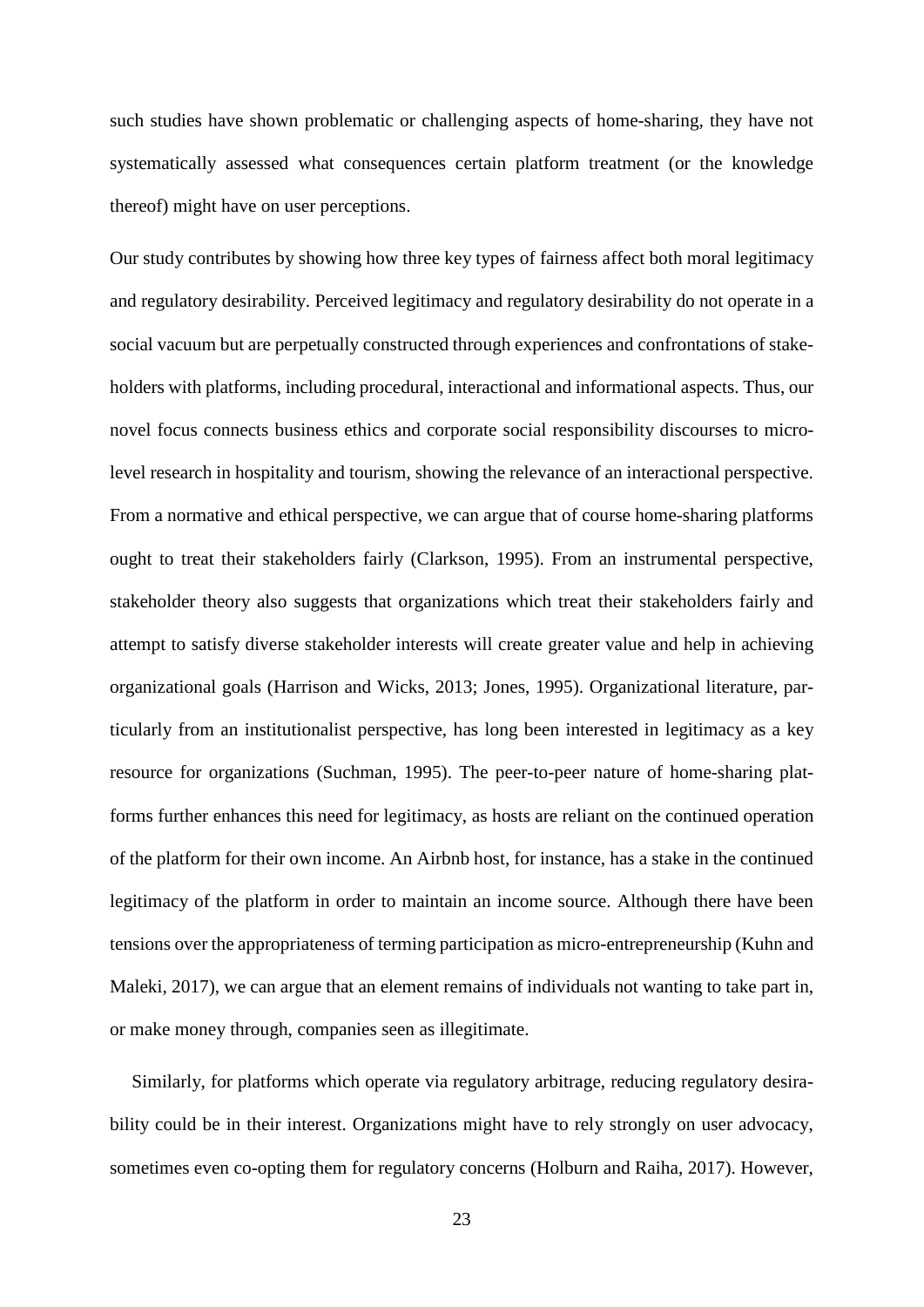recent events in the home-sharing sector, triggered by the Covid-19 pandemic, have shown how fragile the alliances of home-sharing platforms with users can be and how quickly trust is lost. Ironically, our study's vignettes were concerned with a key pressure point for hosts, namely the question of refunds, which has now become a major concern for home-sharing platforms such as Airbnb and their continued operation (Carville and Newcomer, 2020). The considerable outrage by hosts, we would argue, is not only due to the fact that they lose out on projected income but also that they feel treated as second-class users by Airbnb, which favored the guests by changing its cancellation policy to give them full refunds (Rodriguez, 2020). Thus, violations of fairness norms, especially informational and procedural ones, played an important part in the backlash against Airbnb in March 2020 and Airbnb CEO Brian Chesky admitted that "the company has become further removed from hosts' concerns over time, and needs to 'connect better' with hosts again" (Schaal, 2020).

#### *Practical Implications*

Along this line of reasoning, we can argue that home-share platforms can increase their moral legitimacy and reduce regulatory desirability by treating their stakeholders more fairly. Particularly, they can ensure that procedural, interpersonal, and informational fairness levels are high, which can be achieved through open, transparent communication and by a friendly customer service approach. This would be a contrast to current concerns about platforms being opaque, having limited opportunities for direct company interaction and often acting through intermediaries (Newlands *et al.*, 2017).

Notwithstanding the fictional nature of HomeShareCo, the vignettes used in the experimental vignette study were all realistic and achievable. Relatively small and manageable differences in operation can thus result in large effects to perceived moral legitimacy and regulatory desirability. To date, home-sharing platforms have invested considerable resources, both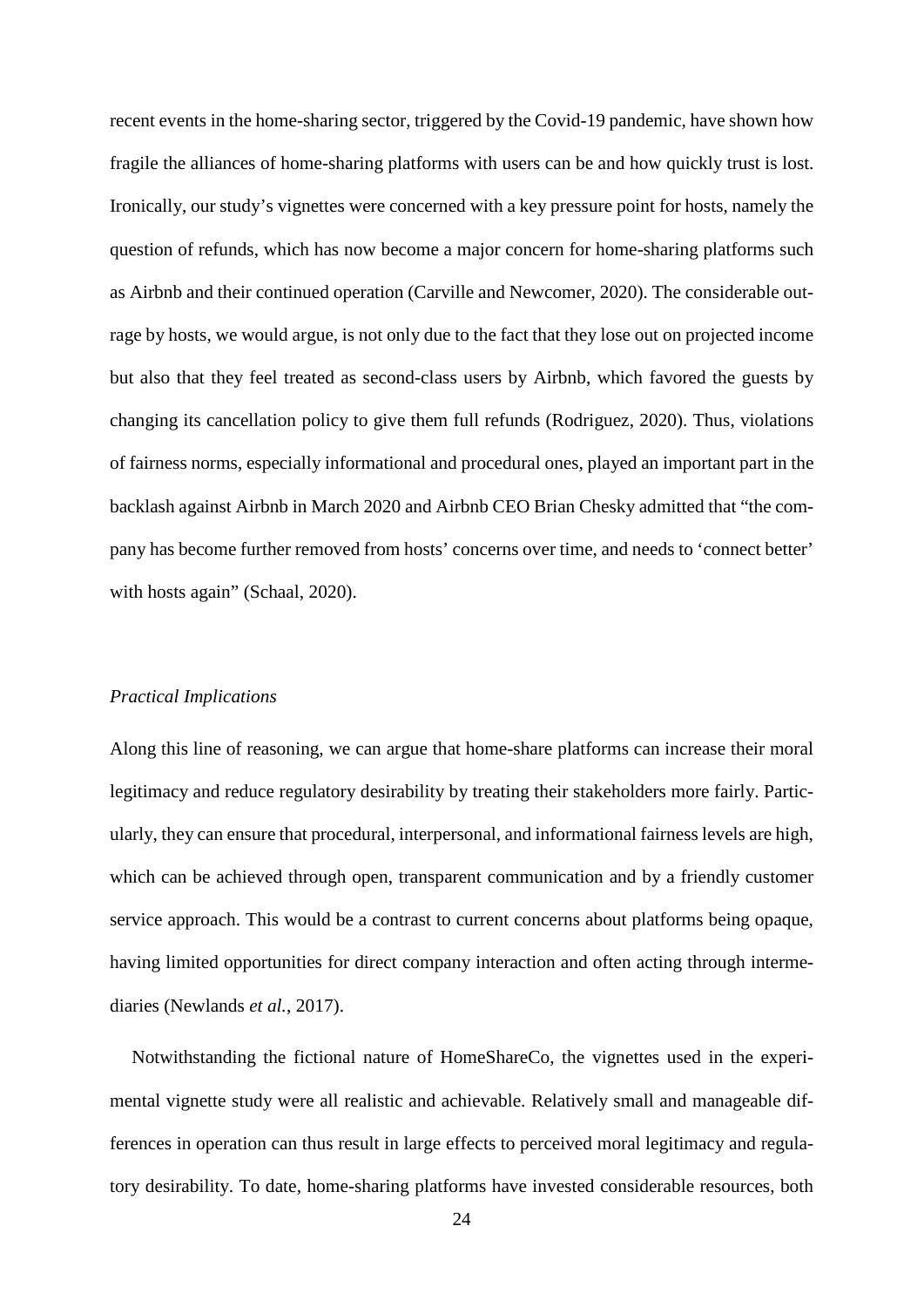financial and reputational, in their legal and regulatory efforts. Although most regulatory and legal intervention emerges as a result of top-down governmental intervention, public voice remains a powerful component of discourse. Indeed, if we draw on the traditional public interest model of regulation (Pigou, 1938), where regulation is implemented to maximize public welfare, then the voice and opinions of the public is a fundamental component in shaping regulation. The dominant implication thus follows the concept of 'prevention is better than cure', whereby home-share platforms can improve moral legitimacy and reduce regulatory desirability by their own actions, rather than spend resources on fighting legal battles after the fact or on extensive media campaigns.

Our findings also could prove useful for policymakers, users, and competitors in the hospitality sector. There has been ample discussion on how to best regulate the sharing economy, including home-sharing platforms (Calo and Rosenblat, 2017; Koopman *et al.*, 2014; Ranchordas, 2015; Rauch and Schleicher, 2015). However, empirical research on how much regulation the broader public actually wants and what the drivers of regulatory desirability are remains scarce. Our findings show the close intertwinement between fairness and regulation. This suggests that policymakers could closely monitor how fair sharing platforms are perceived to be in procedural, interpersonal and informational terms, and to intervene if fairness norms are violated on a consistent basis. This includes aspects such as tax compliance (Park *et al.*, 2019), where home-sharing platforms have lagged behind. Thus, policymakers can profit from our study by being pointed towards fair user treatment as an important consideration in legislation.

The user implications of our findings are similar for guests and hosts, although we focused on hosts in the vignettes to situate our research more firmly in the sharing economy. Users might be empowered by the results to reflect on their own practices and role in the hospitality exchange process – particularly to see how voting with their feet presents a viable strategy.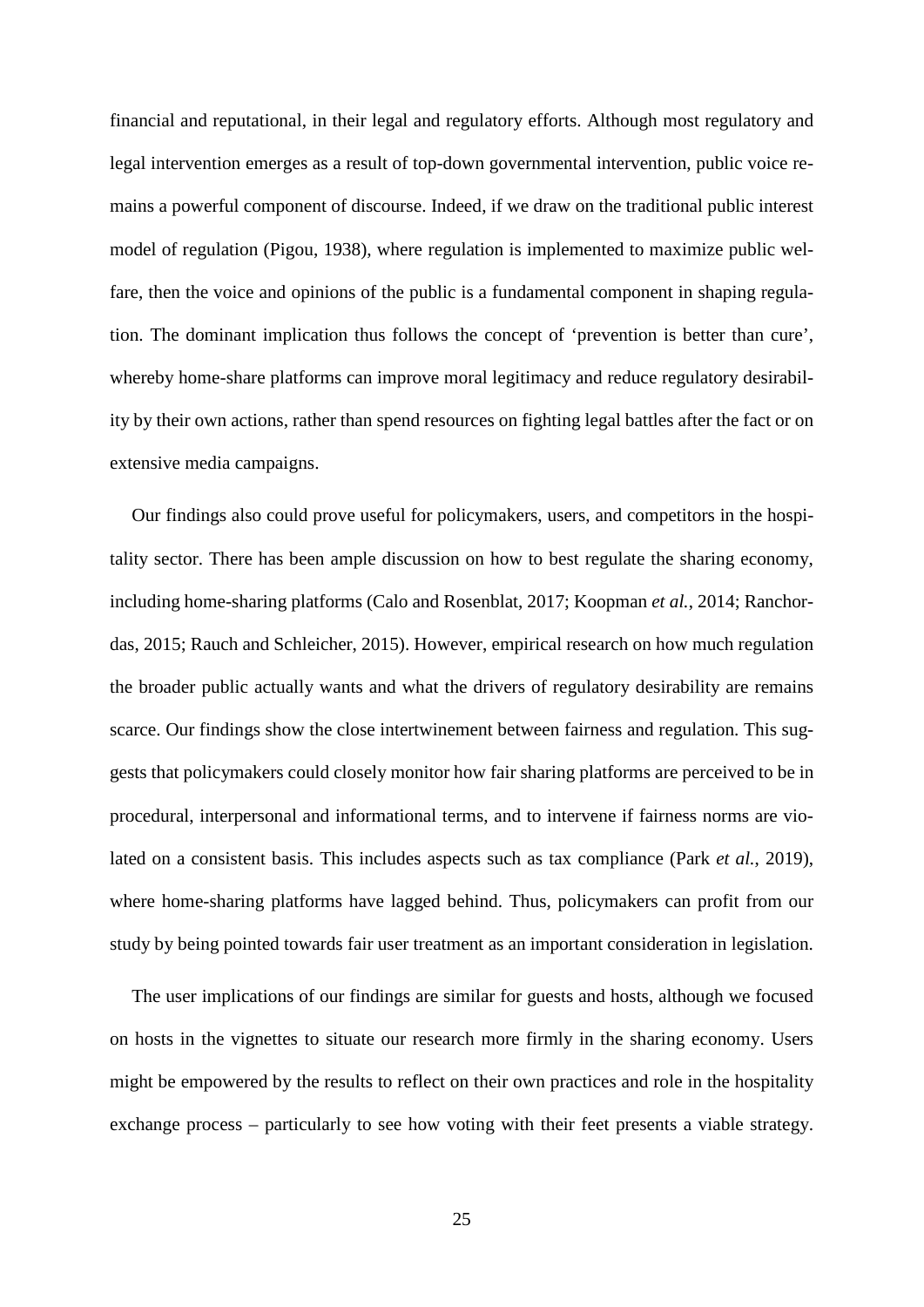Given that perceptions of unfair treatment result in lowered moral legitimacy and higher regulatory desirability, users can be demanding and expect high service standards from home-sharing platforms. They can also be vocal in communicating their dissatisfaction if fairness violations occur, knowing that such violations on a consistent basis will result in substantial issues for the platform down the road.

Finally, our results could be interesting for competitors in the hospitality sector, especially hotels and hostels. They show how fairness should be a guiding principle that might help establish competitive advantage in those areas where sharing platforms might score worse. Particularly, focusing strongly on the controllable aspects of interpersonal fairness (sharing platforms might have a hard time avoiding opportunistic hosts consistently and have less of a reputation for in-depth customer service) and informational fairness (through their long-standing experience, many hotels have an excellent knowledge of local conditions and are in a great spot to provide local and contextualized information) might be a good strategy.

#### *Limitations and Future Research Directions*

One key limitation of this study is the aspect of legacy. HomeShareCo, as a fictional company, was presented without the legacy, media coverage, or personal user experience. Moreover, no reference was made to current or historical regulatory battles of HomeShareCo. Current sharing platforms, by contrast, have developed significant legacies of regulatory interaction and a reputation. We expect that if the study was run with a real company, such as Airbnb, the results may have been affected. Moreover, we cannot ignore that the current reality of the sharing economy and perceptions thereof could have impacted respondents' perceptions of HomeShareCo.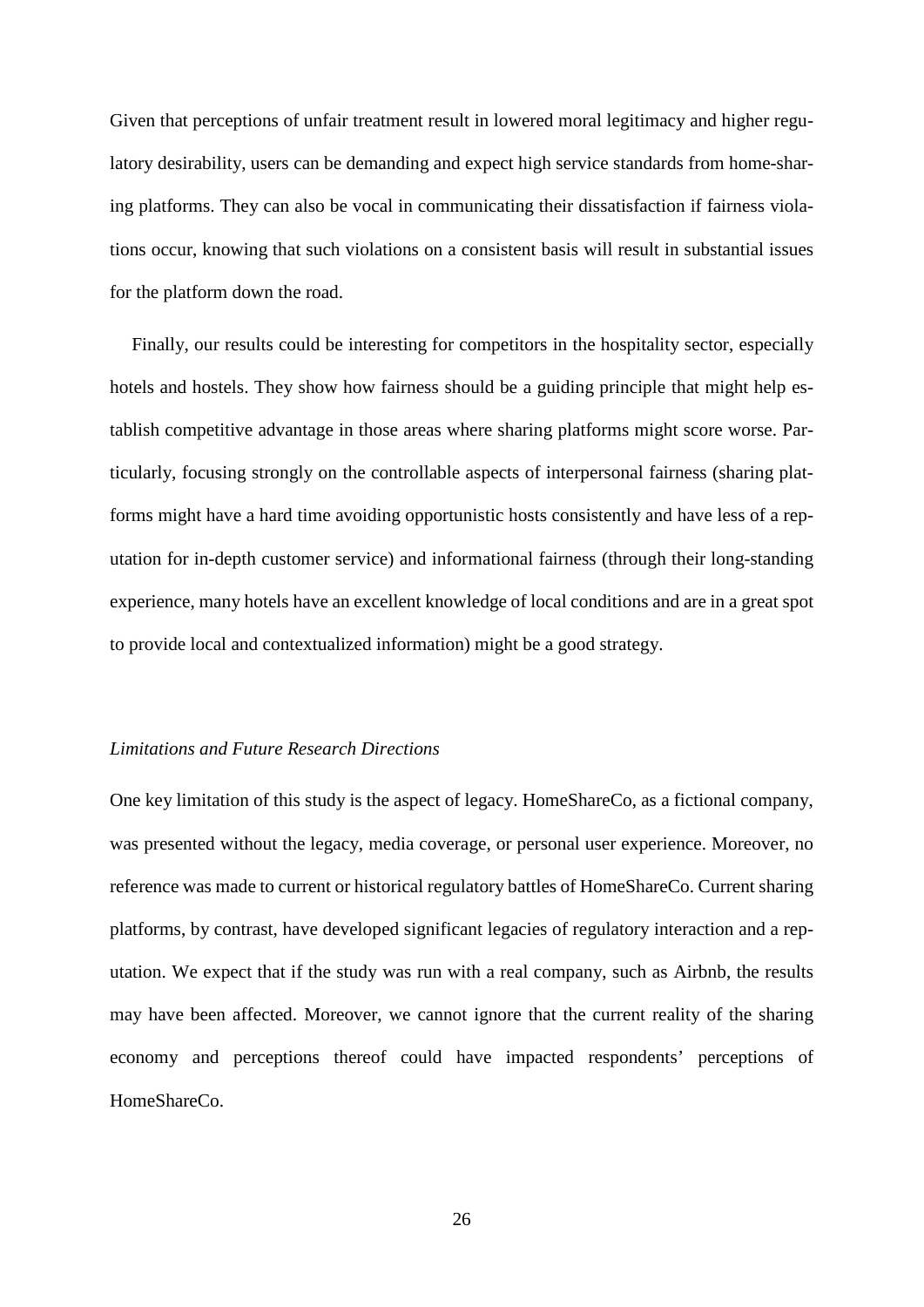Future research could take up our results and use different methods to assess the link between fairness, moral legitimacy and regulatory desirability. A promising approach would be to conduct qualitative interviews with Airbnb hosts with varying levels of perceived fairness. The interviews could then go into more depth how fairness perceptions relate to moral legitimacy and regulatory desirability, trying to identify potential mechanisms such as inference and generalization. Exploratory quantitative research could be used to assess the overall levels of fairness perceptions of existing home-sharing platforms and to explore the frequency of fairness violations.

A second limitation is the relatively small and exploratory scope of the research. Our respondents were based in the UK, a country with a developed sharing economy market and a relatively pronounced interpersonal politeness culture, where violations of interpersonal and procedural fairness are seen as particularly severe. The question remains whether the fairness effects are similarly strong in other contexts. Future research might apply a cross-cultural lens to study the phenomenon more holistically (Arnould and Rose, 2016; Uzunca *et al.*, 2018). Moreover, our study was about home-sharing platforms but did not contrast the findings to more traditional hospitality settings. An interesting avenue for future research would be to undertake comparative studies in different hospitality sectors.

Finally, our research was cross-sectional in nature and did not allow for temporal conclusions. Given the dynamic nature of the sharing economy, legitimacy and regulatory desirability perceptions might change quickly. Longitudinal studies could account for the temporal dimension of regulation and fairness and thus observe developments over a longer timeframe. Despite these limitations, our results have laid the groundwork for future research on the interplay between fairness perceptions, moral legitimacy and regulatory desirability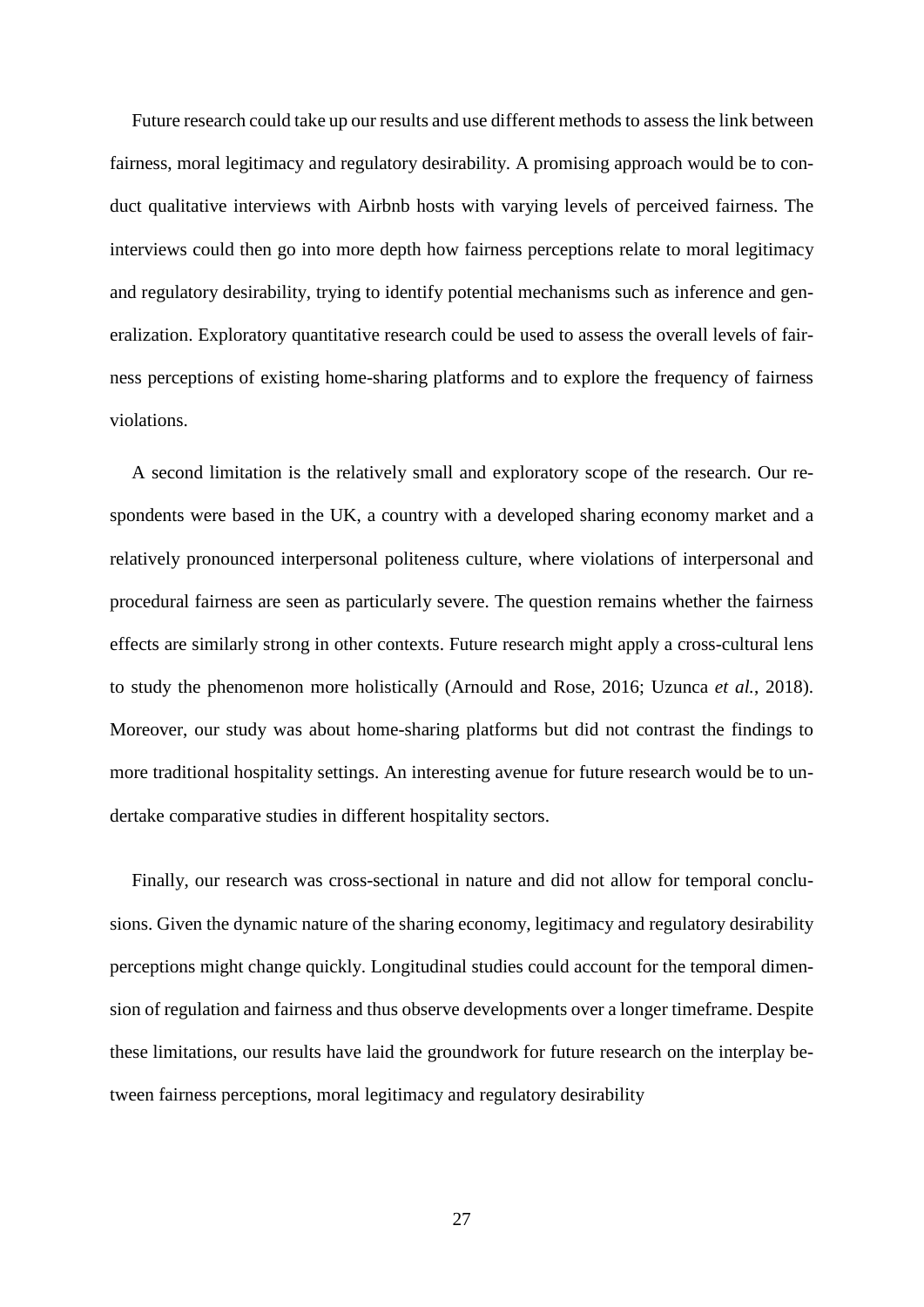#### **References**

- Abrate, G. and Viglia, G. (2017). "Personal or product reputation? Optimizing revenues in the sharing economy", *Journal of Travel Research,* Vol. 58 No. 1, pp. 136-148.
- Aguinis, H. and Bradley, K.J. (2014), "Best practice recommendations for designing and implementing experimental vignette methodology studies", *Organizational Research Methods*, Vol. 17 No. 4, pp. 351-371.
- Altinay, L. and Taheri, B. (2019), "Emerging themes and theories in the sharing economy: a critical note for hospitality and tourism", *International Journal of Contemporary Hospitality Management*, Vol. 31 No. 1, pp. 180-193.
- Arnould, E. and Rose, A.S. (2016), "Mutuality: critique and substitute for Belk's sharing", *Marketing Theory*, Vol. 16 No. 1, pp. 75-99.
- Bachmann, P. and Ingenhoff, D. (2017), "How do media companies gain legitimacy? An experimental study on the (Ir) relevance of CSR communication", *International Journal of Strategic Communication*, Vol. 11 No. 1, pp. 79-94.
- Barling, J., Dupré, K.E. and Kelloway, E.K. (2009), Predicting workplace aggression and violence. *Annual Review of Psychology*, Vol. 60, pp. 671-692.
- Bies, R.J. and Moag, J. F. (1986), "Interactional justice: Communication criteria of fairness", in Lewicki, R.J., Sheppard, B.H. and Bazerman, M.H. (Eds.), *Research on Negotiations in Organizations*, Vol. 1, JAI Press, Greenwich, CT, pp. 43-55.
- Bitektine, A. (2011), "Toward a theory of social judgements of organizations: The case of legitimacy, reputation, and status", *Academy of Management Review*, Vol. 36 No. 1, pp. 151-179.
- Black, J. (2002), "Regulatory conversations", *Journal of Law and Society*, Vol. 29 No. 1, pp. 163-196.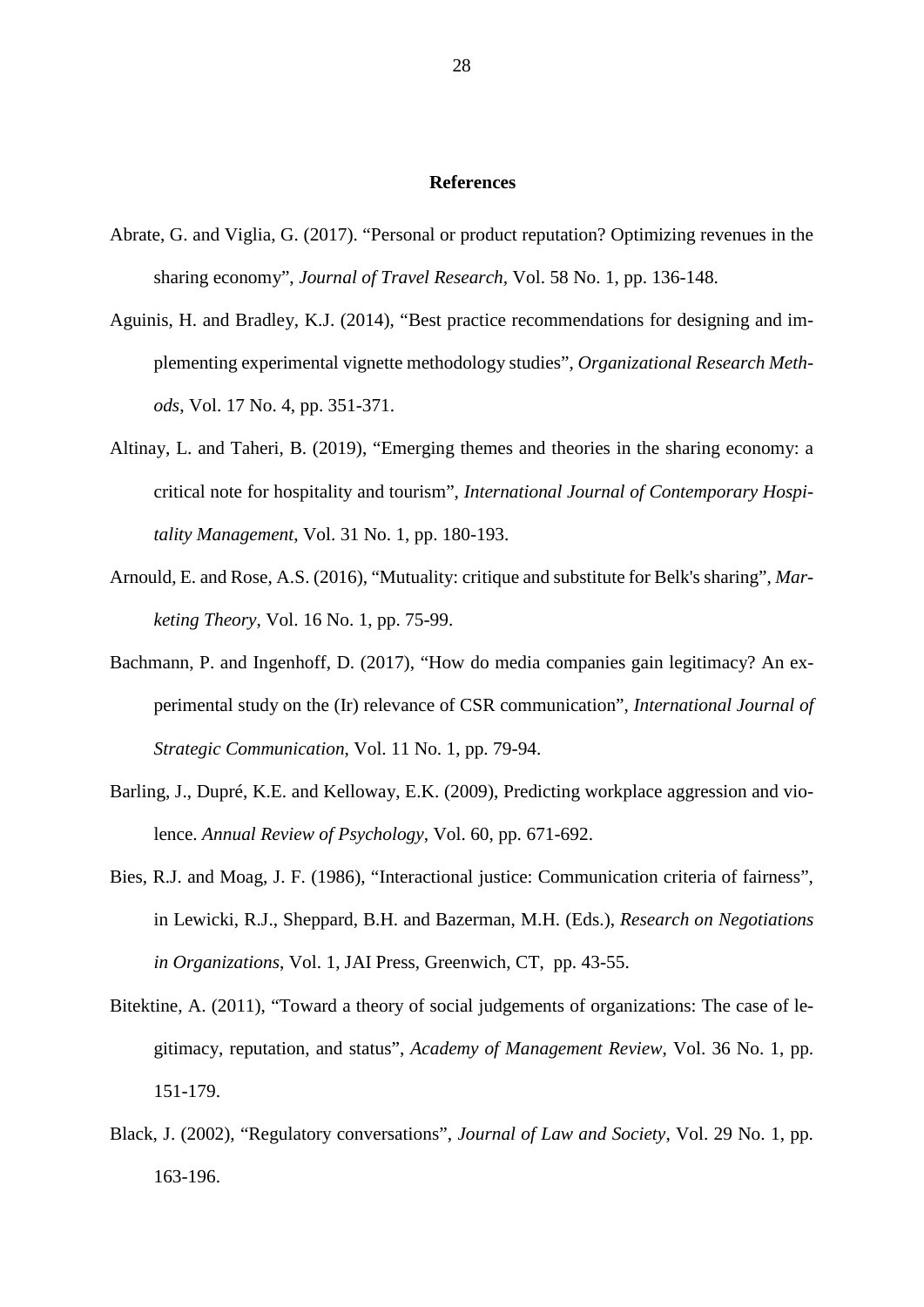- Böcker, L. and Meelen, T. (2017), "Sharing for people, planet or profit? Analysing motivations for intended sharing economy participation", *Environmental Innovation and Societal Transitions*, Vol. 23, pp. 28-39.
- Boxall, K., Nyanjom, J. and Slaven, J. (2018), "Disability, hospitality and the new sharing economy", *International Journal of Contemporary Hospitality Management*, Vol. 30 No. 1, pp. 539-556.
- Bode, K. (2020), "Airbnb has secret 'trustworthy scores' and this privacy group is demanding to see them", *Vice*, 27 February 2020, available at: [https://www.vice.com/en\\_us/arti](https://www.vice.com/en_us/article/4ag7vq/airbnb-has-secret-trustworthy-scores-and-this-privacy-group-is-demanding-to-see-them)[cle/4ag7vq/airbnb-has-secret-trustworthy-scores-and-this-privacy-group-is-demanding](https://www.vice.com/en_us/article/4ag7vq/airbnb-has-secret-trustworthy-scores-and-this-privacy-group-is-demanding-to-see-them)[to-see-them](https://www.vice.com/en_us/article/4ag7vq/airbnb-has-secret-trustworthy-scores-and-this-privacy-group-is-demanding-to-see-them) (accessed 19 March 2020)
- Bosa, D. and Rodriguez S. (2020), "Airbnb to lay off nearly 1,900 people, 25% of company", *CNBC*, 5 May 2020, available at: [https://www.cnbc.com/2020/05/05/airbnb-to-lay-off](https://www.cnbc.com/2020/05/05/airbnb-to-lay-off-nearly-1900-people-25percent-of-company.html)[nearly-1900-people-25percent-of-company.html](https://www.cnbc.com/2020/05/05/airbnb-to-lay-off-nearly-1900-people-25percent-of-company.html) (accessed 16 June 2020)
- Braithwaite, J., Coglianese, G. and Levi-Faur, D. (2007), "Can regulation and governance make a difference", *Regulation and Governance*, Vol. 1 No. 1, pp. 1-7.
- Brockner, J. and Wiesenfeld, B.M. (1996), "An integrative framework for explaining reactions to decisions: Interactive effects of outcomes and procedures", *Psychological Bulletin*, Vol. 120 No. 2, pp. 189-208.
- Bucher, E., Fieseler, C., Lutz, C. and Newlands, G. (2020), "Shaping emotional labor practices in the sharing economy", Maurer I. *et al.* (Eds.), *Theorizing the Sharing Economy: Variety and Trajectories of New Forms of Organizing*, Emerald, Bingley, pp. 55-82.
- Calcagno, P.T. and Sobel, R.S. (2013), "Regulatory costs on entrepreneurship and establishment employment size", *Small Business Economics*, Vol. 41 No. 1, pp. 541-240.
- Calo, R. and Rosenblat, A. (2017), "The taking economy: Uber, information, and power", Columbia Law Review, Vol. 117 No. 6, pp. 1623-1690.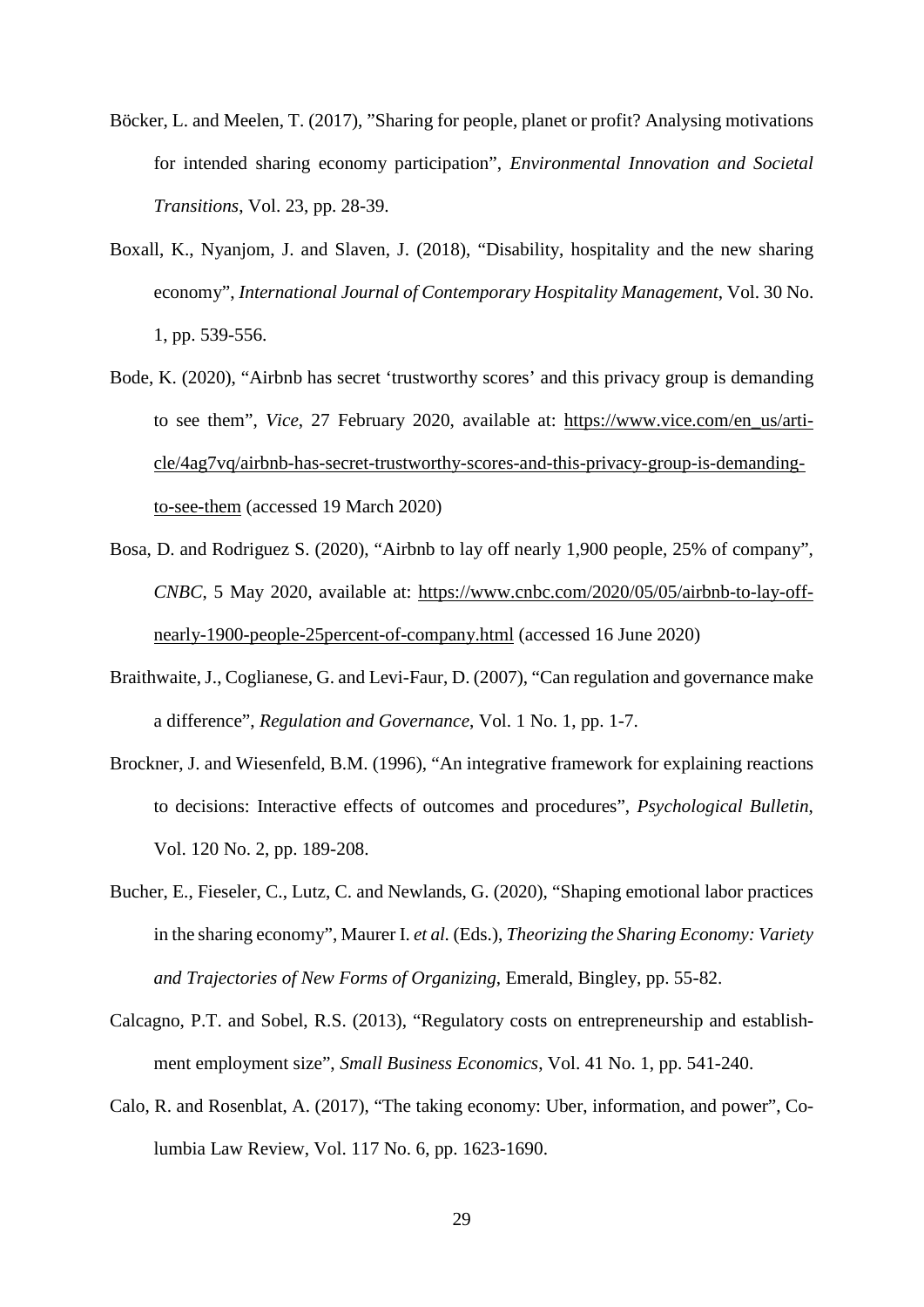- Carville, O. and Newcomer, E. (2020), "Cancel your trip due to Coronavirus? Airbnb refuses scores of refunds", *Bloomberg*, 11 March, available at: https://www.bloomberg.com/news/articles/2020-03-11/airbnb-refuses-guests-refunds-amid-virus-cancellation-frenzy (accessed 19 March 2020)
- Carville, O., Tartar, A. and Lin, J. C. F. (2020), "Airbnb to America's big cities: See you in court", *Bloomberg*, 14 February, available at: [https://www.bloom](https://www.bloomberg.com/graphics/2020-airbnb-ipo-challenges/)[berg.com/graphics/2020-airbnb-ipo-challenges/](https://www.bloomberg.com/graphics/2020-airbnb-ipo-challenges/) (accessed 16 June 2020)
- Cetin, T. and Deakin, E. (2019). "Regulation of taxis and the rise of ridesharing", *Transport Policy*, Vol. 76, pp. 149-158.
- Chebat, J. C. and Slusarczyk, W. (2005), "How emotions mediate the effects of perceived justice on loyalty in service recovery situations: an empirical study", *Journal of Business Research*, Vol. 58 No. 5, pp. 664-673.
- Cheng, M. and Foley, C. (2018), "The sharing economy and digital discrimination: The case of Airbnb", *International Journal of Hospitality Management*, Vol. 70, pp. 95-98.
- Clarkson, M.B.E. (1995), "A stakeholder framework for analyzing and evaluating corporate social performance", *Academy of Management Review*, Vol. 20 No. 1, pp. 92-117.
- Coffey, H. (2017), "Strict new rules imposed on Airbnb rentals in Paris", *Independent*, November 14, available at [http://www.independent.co.uk/travel/news-and-advice/airbnb-paris](http://www.independent.co.uk/travel/news-and-advice/airbnb-paris-rules-new-rental-limit-bookings-stay-nights-latest-a8054771.html)[rules-new-rental-limit-bookings-stay-nights-latest-a8054771.html](http://www.independent.co.uk/travel/news-and-advice/airbnb-paris-rules-new-rental-limit-bookings-stay-nights-latest-a8054771.html) (accessed 19 March 2020)
- Cohen, M. and Sundararajan, A. (2015), "Self-regulation and innovation in the peer-to-peer sharing economy", *University of Chicago Law Review Dialogue*, Vol. 82, pp. 116-133.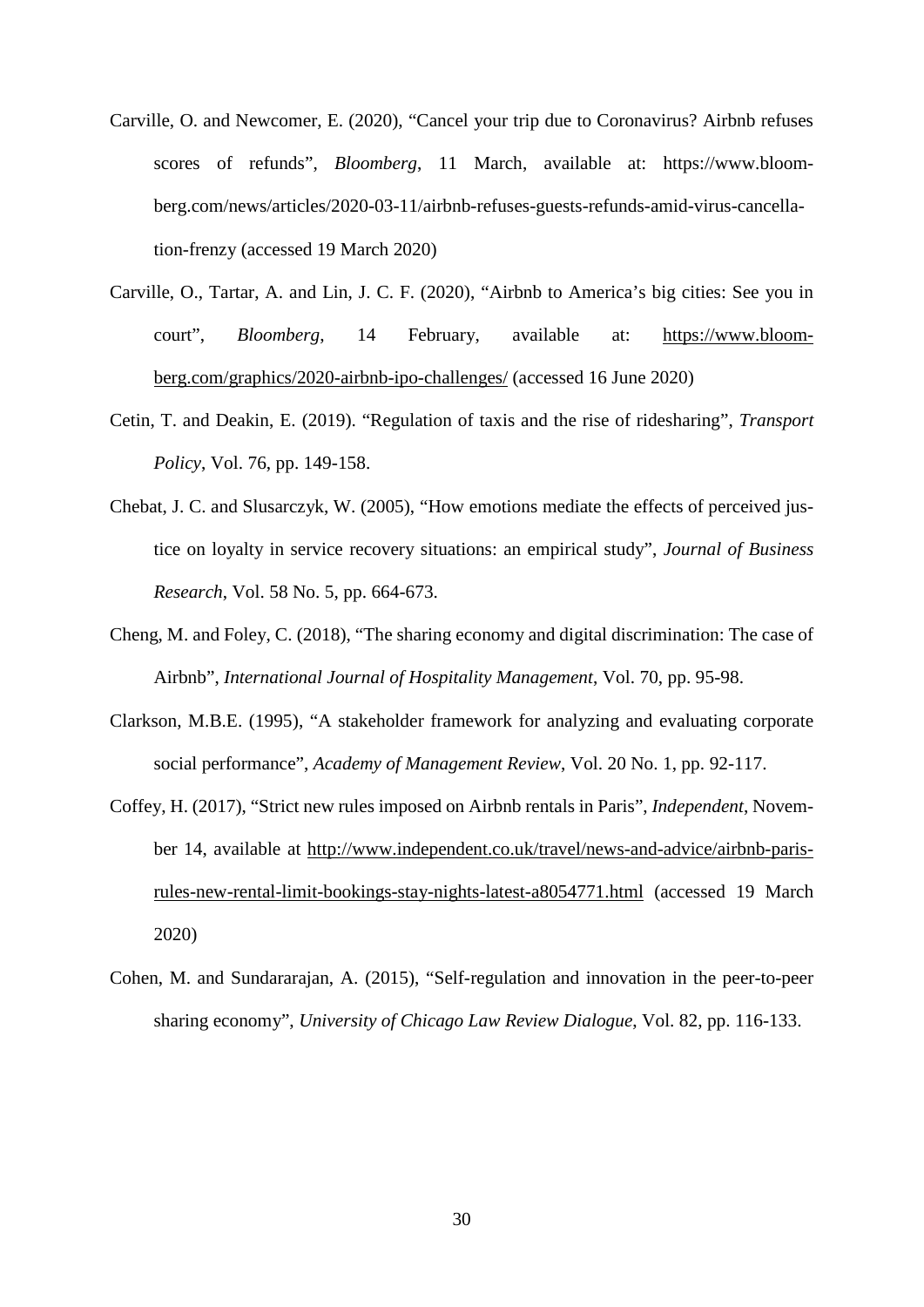- Collier, R.B., Dubal, V.B. and Carter, C. (2018), "Disrupting regulation, regulating disruption: The politics of Uber in the United States", *Perspectives on Politics*, UC Hastings Research Paper No. 280, available at https://papers.ssrn.com/sol3/papers.cfm?abstract\_id=3147296 (accessed 19 March 2020)
- Colquitt, J. A. (2001), "On the dimensionality of organizational justice: A construct validation of a measure", *Journal of Applied Psychology*, Vol. 86 No. 3, pp. 386-400.
- Crespo, Y. (2016), "Uber v. regulation: 'Ride-sharing' creates a legal grey area", *University of Miami Business Law Review*, Vol. 1, pp. 79-110.
- Culnan, M.J. and Armstrong, P.K. (1999), "Information privacy concerns, procedural fairness, and impersonal trust: An empirical investigation", *Organization Science*, Vol. 10 No. 1, pp. 104-115.
- Dann, D., Teubner, T. and Weinhardt, C. (2019), "Poster child and guinea pig–insights from a structured literature review on Airbnb", *International Journal of Contemporary Hospitality Management*, Vol. 31 No. 1, 427-473.
- Davidson, N. M. and Infranca, J. J. (2016), "The sharing economy as an urban phenomenon", *Yale Law Policy Review*, Vol. 34 No. 2, pp. 215-279.
- Deephouse, D. L., and Suchman, M. C. (2008), "Legitimacy in organizational institutionalism", in Greenwood, R. *et al.* (Eds.), *The Sage Handbook of Organizational Institutionalism*, Sage, Thousand Oaks, CA, pp. 49-77.
- Djankov, S., McLiesh, C. and Ramalho, R.M. (2006), "Regulation and growth", *Economics Letters*, Vol. 92 No. 3, pp. 395-401.
- Edelman, B., Luca, M. and Svirsky, D. (2017), "Racial discrimination in the sharing economy: Evidence from a field experiment", *American Economic Journal: Applied Economics*, Vol. 9 No. 2, pp. 1-22.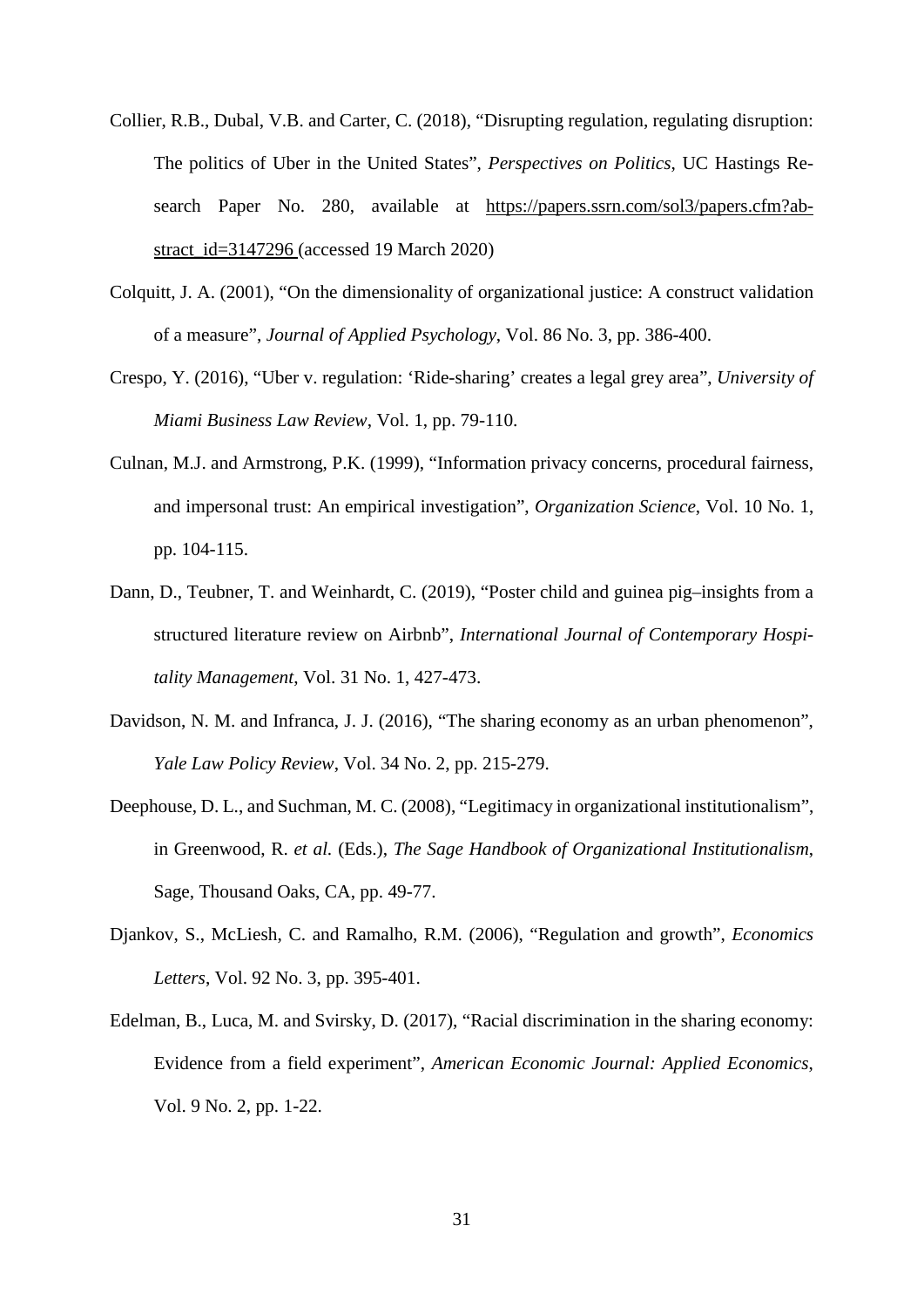- Einav, L., Farronato, C. and Levin, J. (2016), "Peer-to-peer markets", *Annual Review of Economics*, Vol. 8, pp. 615-635.
- Ert, E., Fleischer, A. and Magen, N. (2016), "Trust and reputation in the sharing economy: The role of personal photos in Airbnb", *Tourism Management*, Vol. 55, pp, 62-73.
- EU Commission (2016), "A European agenda for the collaborative economy", Brussels: European Commission, available at [https://ec.europa.eu/transparency/reg](https://ec.europa.eu/transparency/regdoc/rep/1/2016/EN/1-2016-356-EN-F1-1.PDF)[doc/rep/1/2016/EN/1-2016-356-EN-F1-1.PDF](https://ec.europa.eu/transparency/regdoc/rep/1/2016/EN/1-2016-356-EN-F1-1.PDF) (accessed 19 March 2020)
- Finch, D., Deephouse, D. and Varella, P. (2015), "Examining an individual's legitimacy judgement using the value-attitude system: The role of environmental and economic values and source credibility", *Journal of Business Ethics*, Vol. 127 No. 2, pp. 265-281.
- Folger, R. and Cropanzano, R. (1998), *Organizational Justice and Human Resource Management*, Sage, Thousand Oaks, CA.
- Frenken, K. and Schor, J. (2017), "Putting the sharing economy into perspective", *Environmental Innovation and Societal Transitions*, Vol. 23, pp. 3-10.
- Gibbs, C., Guttentag, D., Gretzel, U., Yao, L. and Morton, J. (2018), "Use of dynamic pricing strategies by Airbnb hosts", *International Journal of Contemporary Hospitality Management*, Vol. 30 No. 1, pp. 2-20.
- Greenberg, J. (1994), "Using socially fair treatment to promote acceptance of a work site smoking ban", *Journal of Applied Psychology*, Vol. 79 No. 2, pp. 288-297.
- Guttentag, D. (2015), "Airbnb: disruptive innovation and the rise of an informal tourism accommodation sector", *Current Issues in Tourism*, Vol. 18 No. 12, pp. 1192-1217.
- Guttentag, D. (2019), "Progress on Airbnb: A literature review", *Journal of Hospitality and Tourism Technology*, Vol. 10 No. 4, pp. 814-844.
- Gyódi, K. (2018). "Airbnb and the hotel industry in Warsaw: an example of the sharing economy?", *Central European Economic Journal*, Vol. 2 No. 49, pp. 23-34.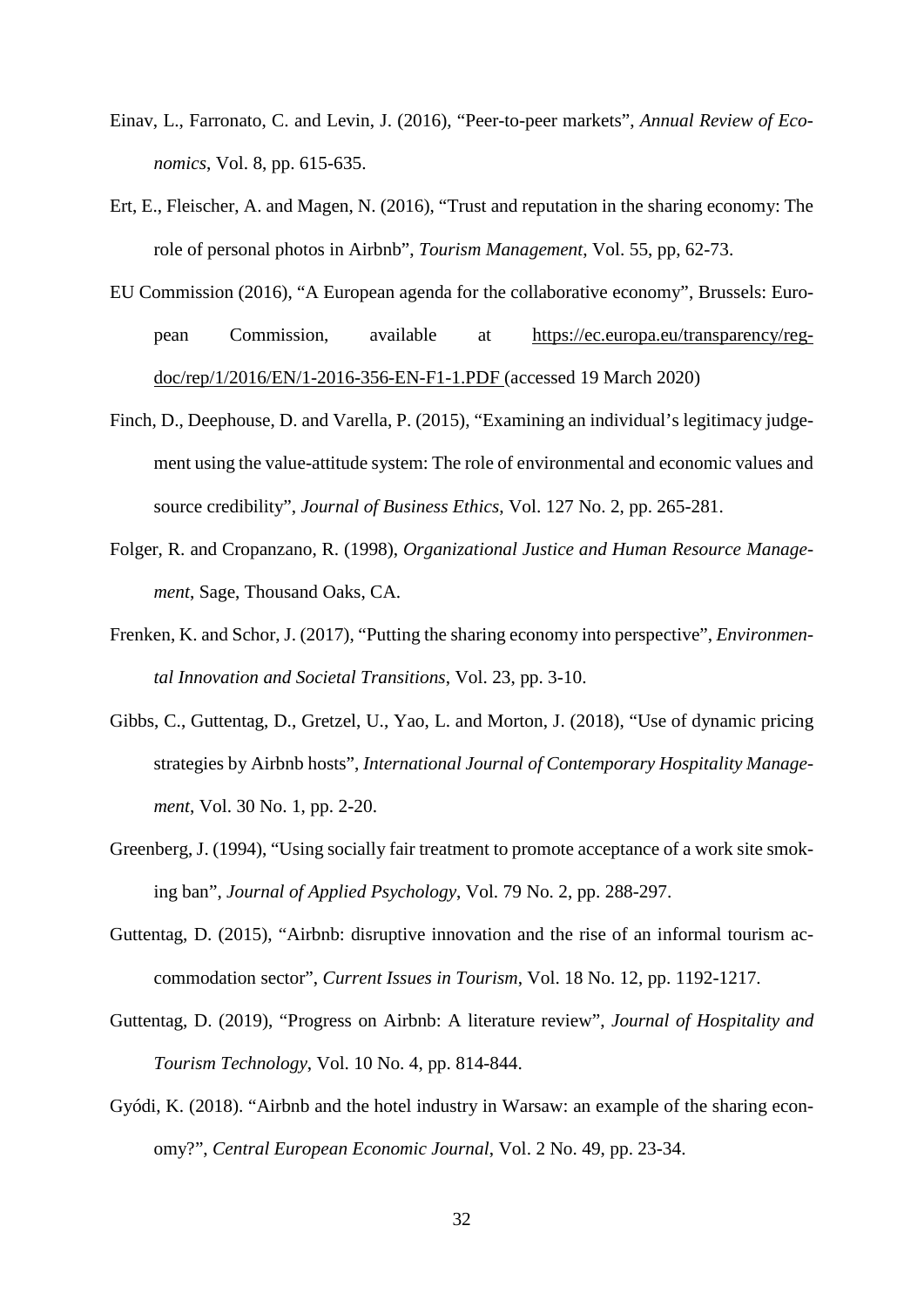- Gyódi, K. (2019), "Airbnb in European cities: Business as usual or true sharing economy?", *Journal of Cleaner Production*, Vol. 221, pp. 536-551.
- Hair, J.F., Anderson, R.E., Tatham, R.L. and Black, W.C. (1995), *Multivariate Data Analysis*, Macmillan, New York, NY.
- Hamari, J., Sjöklint, M. and Ukkonen, A. (2016), "The sharing economy: Why people participate in collaborative consumption", *Journal of the Association for Information Science and Technology*, Vol. 67 No. 9, pp. 2047-2059.
- Han, H., Shin, S., Chung, N. and Koo, C. (2019) "Which appeals (ethos, pathos, logos) are the most important for Airbnb users to booking?", *International Journal of Contemporary Hospitality Management*, Vol. 31 No. 3, pp. 1205-1223.
- Harrison, J. S. and Wicks, A. C. (2013), "Stakeholder theory, value, and firm performance", *Business Ethics Quarterly*, Vol. 23 No. 1, pp. 97-124.
- Hegtvedt, K. A. (2015), "Creating legitimacy: The interrelated roles of justice and trust", in Bornstein, B.H. and Tomkins, A.J. (Eds.), *Motivating Cooperation and Compliance with Authority*, Springer, Cham, pp. 55-80.
- Holburn, G. and Raiha, D. (2017), Startups are turning customers into lobbyists. *Harvard Business Review*, October 24, available at [https://hbr.org/2017/10/startups-are-turning-cus](https://hbr.org/2017/10/startups-are-turning-customers-into-lobbyists)[tomers-into-lobbyists](https://hbr.org/2017/10/startups-are-turning-customers-into-lobbyists) (accessed 19 March 2020)
- Holtz, B.C. and Harold, C. M. (2013), "Interpersonal justice and deviance: The moderating effects of interpersonal justice values and justice orientation", *Journal of Management*, Vol. 39 No. 2, pp. 339-365.
- Hope, A. (2017), "Airbnb renters in Brussels must charge hotel tax", *Flanders Today*, January 17, available at [http://www.flanderstoday.eu/current-affairs/airbnb-renters-brussels](http://www.flanderstoday.eu/current-affairs/airbnb-renters-brussels-must-now-charge-hotel-tax)[must-now-charge-hotel-tax](http://www.flanderstoday.eu/current-affairs/airbnb-renters-brussels-must-now-charge-hotel-tax) (accessed 19 March 2020)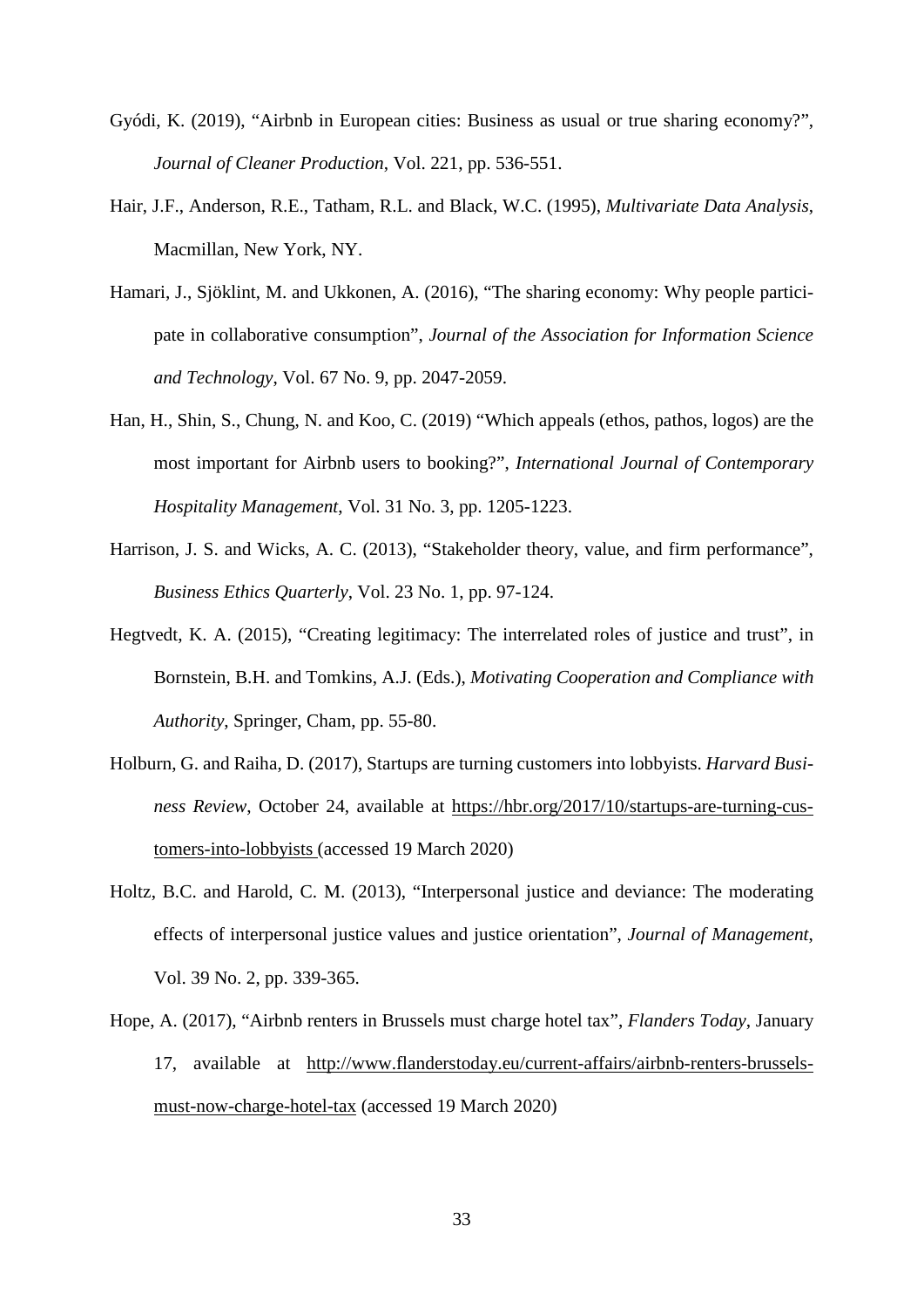- Jahn, J., Eichhorn, M. and Brühl, R. (2020), "How do individuals judge organizational legitimacy? Effects of attributed motives and credibility on organizational legitimacy", *Business & Society*, Vol. 59 No. 3, pp. 545-576.
- Jones, T.M. (1995), "Instrumental stakeholder theory: A synthesis of ethics and economics", *Academy of Management Review*, Vol. 20 No. 2, pp. 404-437.
- Katz, V. (2015), "Regulating the sharing economy", *Berkeley Technology Law Journal*, Vol. 30, pp. 1067- 1126.
- Kernan, M.C. and Hanges, P.J. (2002), "Survivor reactions to reorganization: Antecedents and consequences of procedural, interpersonal, and informational justice", *Journal of Applied Psychology*, Vol. 87 No. 5, pp. 916-928.
- Koop, C. and Lodge, M. (2017), "What is regulation? An interdisciplinary concept analysis", *Regulation & Governance*, Vol. 11 No. 1, pp. 95-108.
- Koopman, C., Mitchell, M. D. and Thierer, A. D. (2014), "The sharing economy and consumer protection regulation: The case for policy change", *The Journal of Business, Entrepreneurship & the Law*, Vol. 8 No. 2, 529-545.
- Kuhn, K. and Maleki, A. (2017), "Micro-entrepreneurs, dependent contractors, and instaserfs: Understanding online labor platform workforces", *Academy of Management Perspectives*, Vol. 31 No. 3, pp. 183-200.
- Lee, D. (2016), "How Airbnb short-term rentals exacerbate Los Angeles's affordable housing crisis: Analysis and policy recommendations", *Harvard Law & Policy Review*, Vol. 10, pp. 229-255.
- Lee, Y-J., Yoon, H.J. and O'Donnell, N.H. (2018), "The effects of information cues on perceived legitimacy of companies that promote corporate social responsibility initiatives on social networking sites", *Journal of Business Research*, Vol. 83, pp. 202-214.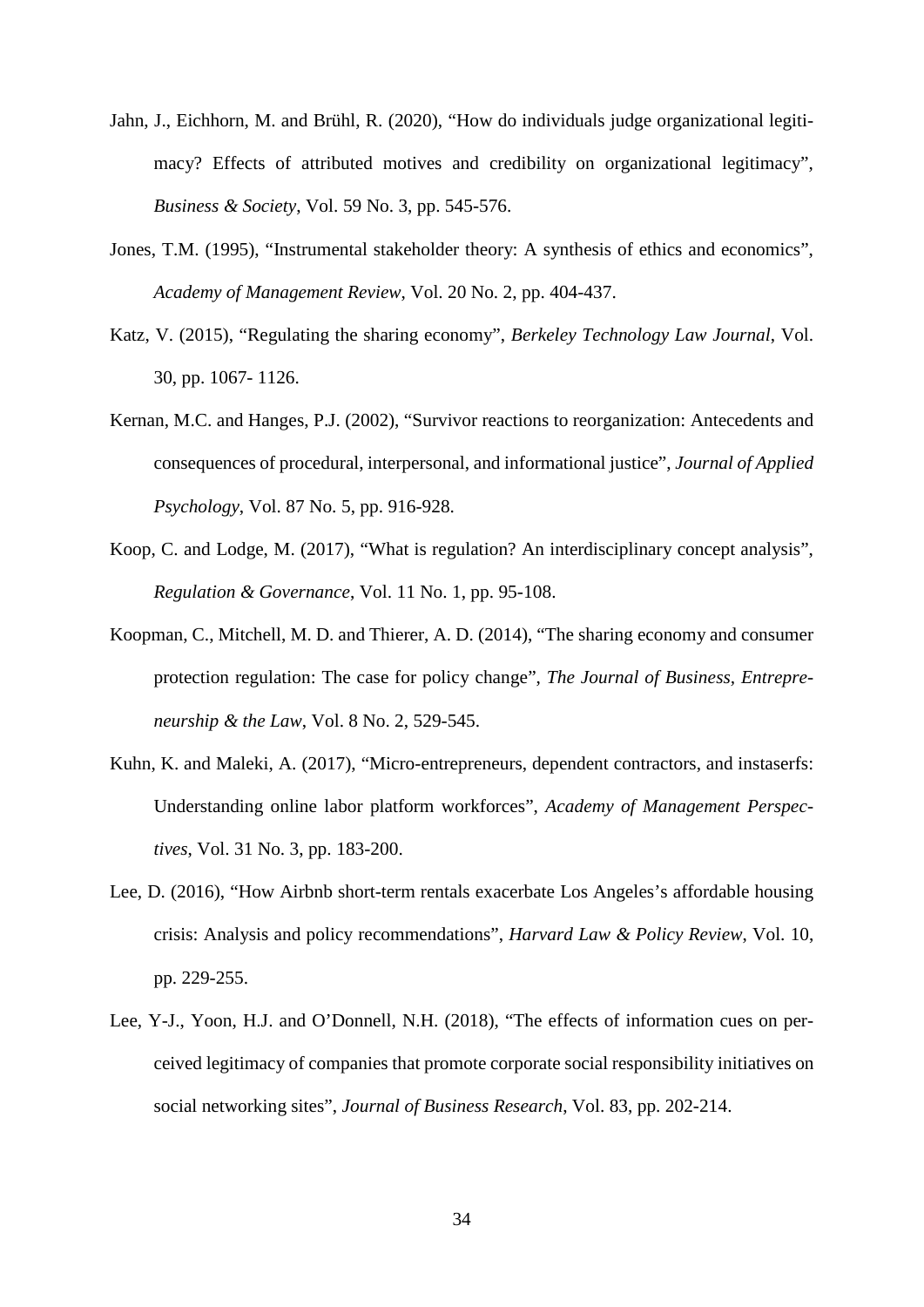- Leventhal, G.S. (1980), "What should be done with equity theory? New approaches to the study of fairness in social relationship", In Gergen, K.J., Greenberg, M.S. and Willis, R.H. (Eds.), *Social Exchange: Advances in Theory and Research*, Plenum, New York, NY, pp. 27–55.
- Lind, E.A., Kanfer, R., & Earley, P.C. (1990), "Voice, control, and procedural justice: Instrumental and noninstrumental concerns in fairness judgments", *Journal of Personality and Social Psychology*, Vol. 59 No. 5, pp. 952-959.
- Lind, E.A., Kulik, C.T., Ambrose, M. and De Vera Park, M.V. (1993), "Individual and corporate dispute resolution: Using procedural fairness as a decision heuristic", *Administrative Science Quarterly*, Vol. 38 No. 2, pp. 224-251.
- Lind, E.A. and Tyler, T.R. (1988), *The Social Psychology o Procedural Justice*, Plenum, New York, NY.
- Llop, N. L. (2017), "A policy approach to the impact of tourist dwellings in condominiums and neighbourhoods in Barcelona", *Urban Research & Practice*, Vol. 10 No. 1, 120-129.
- Lutz, C. and Newlands, G. (2018), "Consumer segmentation within the sharing economy: The case of Airbnb", *Journal of Business Research*, Vol. 88, pp. 187-196.
- Malhotra, A. and Van Alstyne, M. (2014), "The dark side of the sharing economy… and how to lighten it", *Communications of the ACM*, Vol. 57 No. 11, pp. 24-27.
- Millar, C.C., Eldomiaty, T.I., Choi, C.J. and Hilton, B. (2005), "Corporate governance and institutional transparency in emerging markets", *Journal of Business Ethics*, Vol. 59 No. 1- 2, pp. 163-174.
- Mody, M. A., Suess, C. and Lehto, X. (2017), "The accommodation experiencescape: a comparative assessment of hotels and Airbnb", *International Journal of Contemporary Hospitality Management*, Vol. 29 No. 9, pp. 2377-2404.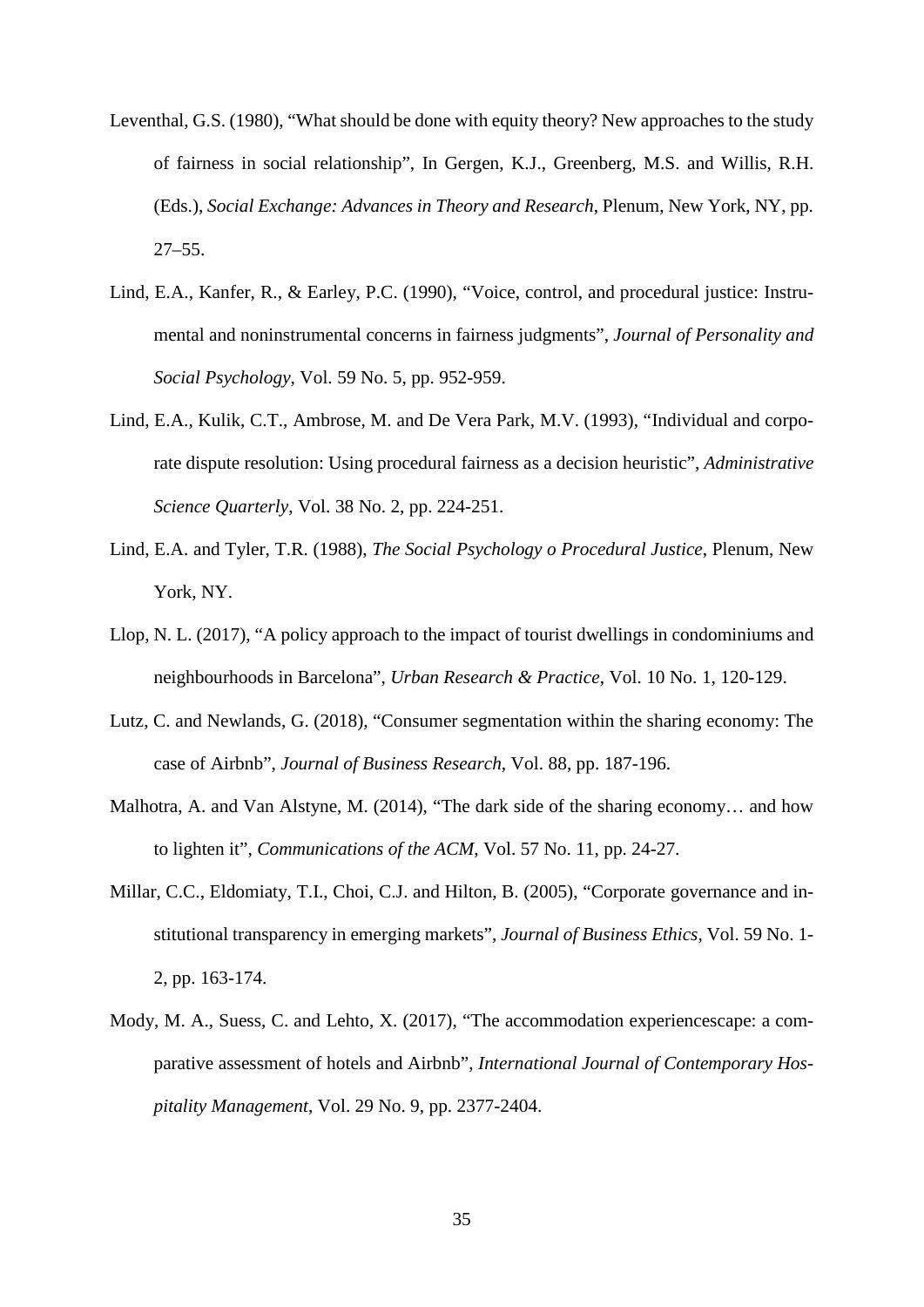- Mody, M., Suess, C. and Dogru, T. (2019), "Not in my backyard? Is the anti-Airbnb discourse truly warranted?", *Annals of Tourism Research*, Vol. 74, pp. 198-203.
- Murillo, D., Buckland, H. and Val, E. (2017), "When the sharing economy becomes neoliberalism on steroids: Unravelling the controversies", *Technological Forecasting & Social Change*, Vol. 125, pp. 66-76.
- Newlands, G., Lutz, C. and Fieseler, C. (2017), "Power in the sharing economy", *SSRN Electronic Journal*, 2 May 2017, available at [https://papers.ssrn.com/sol3/papers.cfm?ab](https://papers.ssrn.com/sol3/papers.cfm?abstract_id=2960938)stract  $id=2960938$  (accessed 28 July 2020)
- Newlands, G., Lutz, C., & Fieseler, C. (2018), "European perspectives on power in the sharing economy", *SSRN Electronic Journal*, 3 January, available at: [https://pa](https://papers.ssrn.com/sol3/papers.cfm?abstract_id=3046473)[pers.ssrn.com/sol3/papers.cfm?abstract\\_id=3046473](https://papers.ssrn.com/sol3/papers.cfm?abstract_id=3046473)
- Newlands, G., Lutz, C., & Fieseler, C. (2019), "The conditioning function of rating mechanisms for consumers in the sharing economy", *Internet Research*, Vol. 29 No. 5, pp. 1090-1108.
- Norberg, P. (2018), "Bankers bashing back: Amoral CSR justifications", *Journal of Business Ethics*, Vol. 147 No. 2, pp. 401-418.
- Olya, H. G., Gazi, Z. A., Aksal, F. A. and Altinay, M. (2018), "Behavioral intentions of disabled tourists for the use of peer-to-peer accommodations", *International Journal of Contemporary Hospitality Management*, Vol. 30 No. 1, pp. 436-454.
- Oskam, J. and Boswijk, A. (2016), "Airbnb: The future of networked hospitality businesses", *Journal of Tourism Futures*, Vol. 2 No. 1, pp. 22-42.
- Palan, S. and Schitter, C. (2018), "Prolific.ac A subject pool for online experiments. *Journal of Behavioral and Experimental Finance*, Vol. 17, pp. 22-27.
- Palazzo, G. and Richter, U. (2005), "CSR as business as usual? The case of the tobacco industry", *Journal of Business Ethics*, Vol. 61 No. 4, pp. 387-401.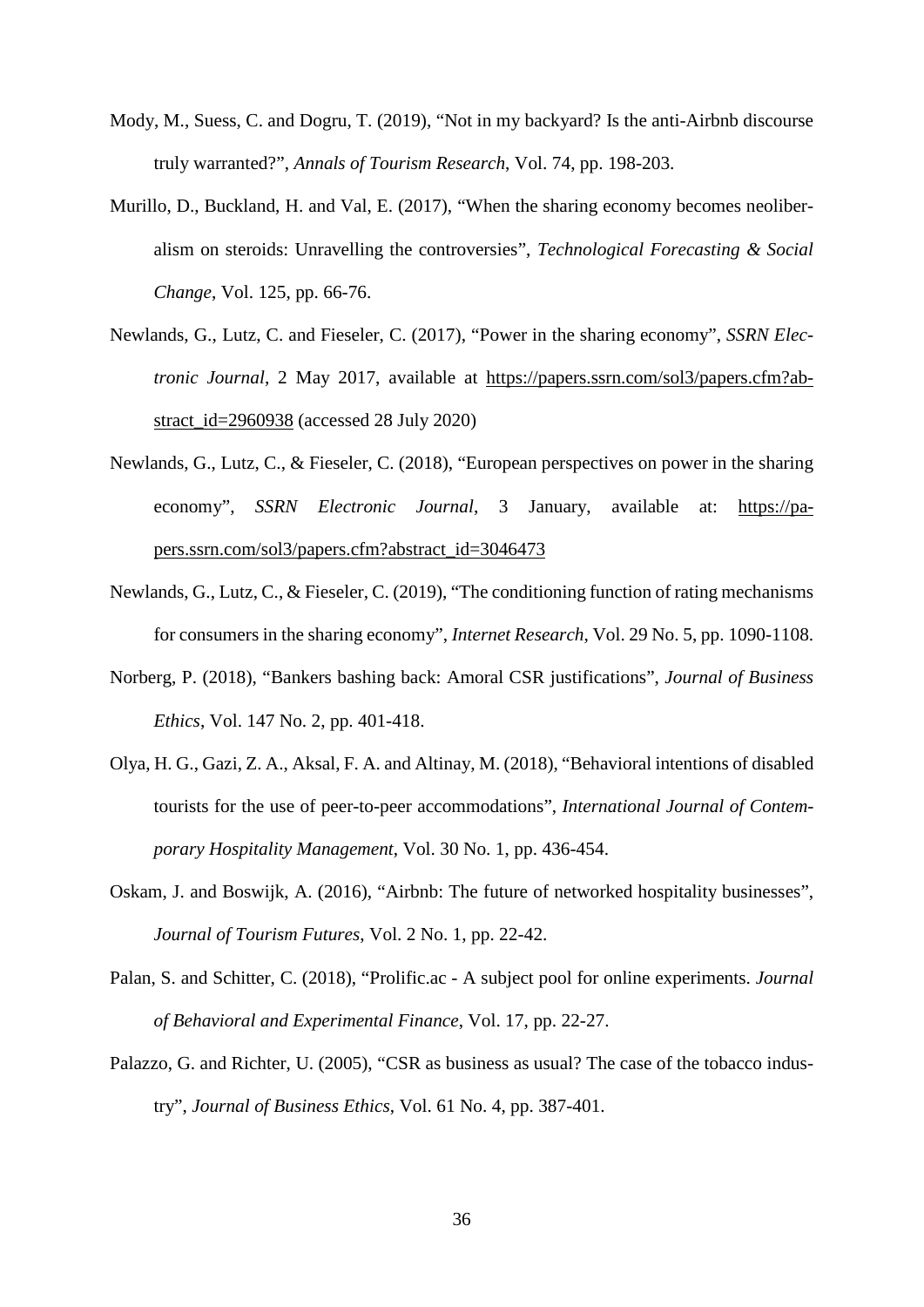Park, S. K., Kwak, K. T. and Lee, B. G. (2019), "Policy compliance and deterrence mechanism in the sharing economy", *Internet Research*, Vol. 29 No. 5, pp. 1124-1148.

Pigou, A. (1938), *The Economics of Welfare*, McMillan, London.

- Piracha, A., Sharples, R., Forrest, J. and Dunn, K. (2019), "Racism in the sharing economy: Regulatory challenges in a neo-liberal cyber world", *Geoforum,* Vol. 98, pp. 144-152.
- Pollman, E. and Barry, J.M. (2017), "Regulatory entrepreneurship", *Southern California Law Review*, Vol. 90, pp. 383-447.
- Rader, E., Cotter, K. and Cho, J. (2018), "Explanations as mechanisms for supporting algorithmic transparency, in *Proceedings of the 2018 CHI Conference on Human Factors in Computing Systems*, ACM, New York, NY, paper 103, pp 1-13.
- Ranchordas, S. (2015), "Does sharing mean caring? Regulating innovation in the sharing economy", *Minnesota Journal of Law, Science & Technology*, Vol. 16 No. 1, pp. 413-475.
- Rauch, D. E. and Schleicher, D. (2015), "Like Uber, but for local government law: The future of local regulation of the sharing economy", *Ohio State Law Journal*, Vol. 76, pp. 901- 963.
- Rodriguez S. (2020), "Airbnb hosts are upset that the company is refunding travelers but not covering hosts' costs", *CNBC*, 19 March 2020, available at: <https://www.cnbc.com/2020/03/19/coronavirus-airbnb-hosts-angry-at-refunds.html> (accessed 16 June 2020)
- Schaal, D. (2020), "Airbnb CEO Apologizes to Hosts With a \$260 Million Relief Package", Skift, 30 March 2020, available at: [https://skift.com/2020/03/30/airbnb-ceo-apologizes](https://skift.com/2020/03/30/airbnb-ceo-apologizes-to-hosts-with-a-260-million-relief-package/)[to-hosts-with-a-260-million-relief-package/](https://skift.com/2020/03/30/airbnb-ceo-apologizes-to-hosts-with-a-260-million-relief-package/) (accessed 16 June 2020)
- Schor, J.B. and Attwood-Charles, W. (2017), "The 'sharing' economy: Labor, inequality and sociability on for-profit platforms", *Sociology Compass*, Vol. 11 No. 8, pp. 1-16.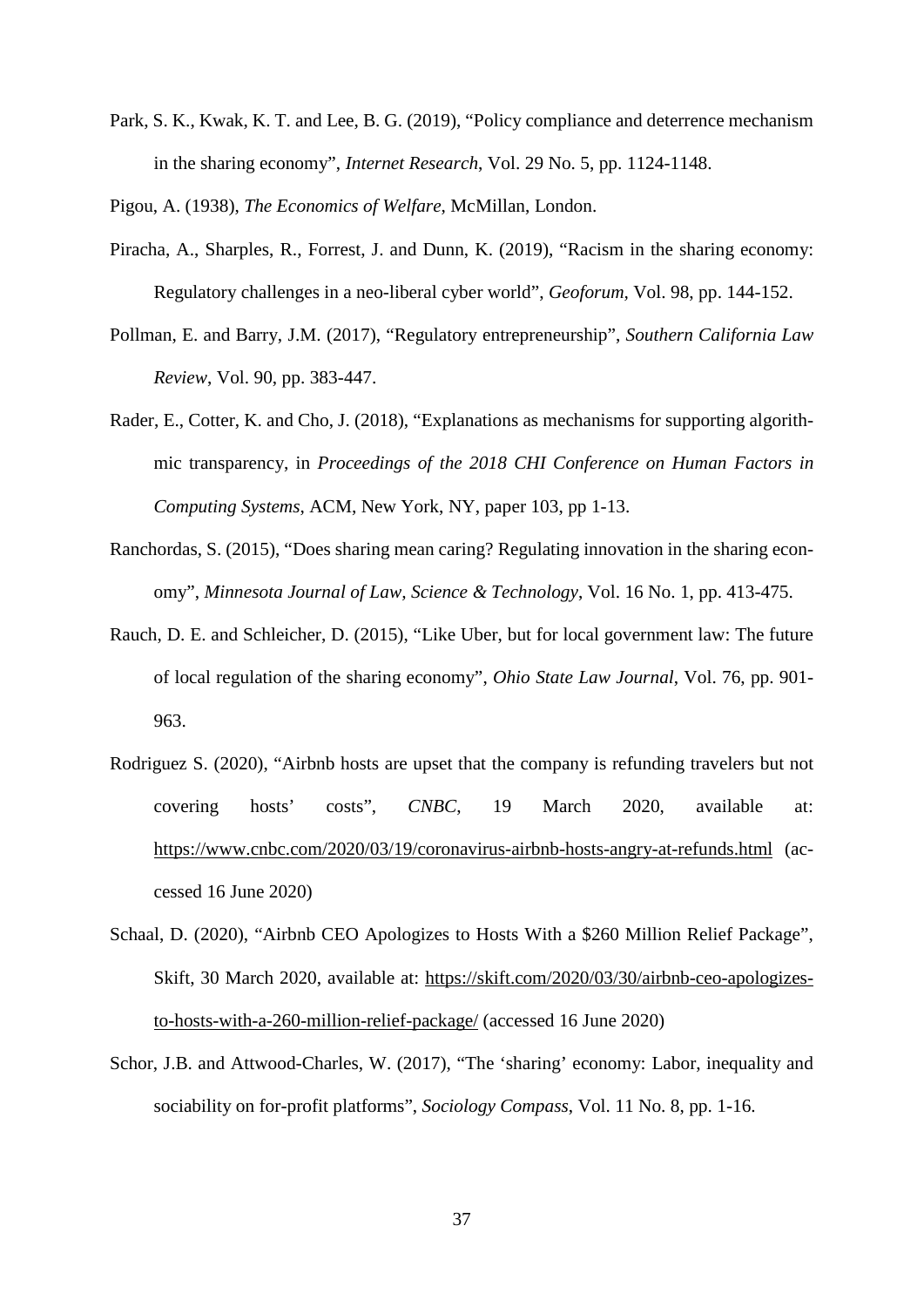- Scott, W.R. (1995), *Institutions and Organizations. Ideas, Interests and Identities*, Sage: Los Angeles, CA.
- Shapiro, D.L., Buttner, E.H. and Barry, B. (1994), "Explanations: What factors enhance their perceived adequacy?", *Organizational Behavior and Human Decision Processes*, Vol. 58 No. 3, pp. 346-368.
- Sheppard, S. and Udell, A. (2016), "Do Airbnb properties affect house prices?" *Williams College*, Department of Economics Working Papers No. 2016-03, available at [http://web.wil](http://web.williams.edu/Economics/wp/SheppardUdellAirbnbAffectHousePrices.pdf)[liams.edu/Economics/wp/SheppardUdellAirbnbAffectHousePrices.pdf](http://web.williams.edu/Economics/wp/SheppardUdellAirbnbAffectHousePrices.pdf) (accessed 19 March 2020)
- Smith, A. (2016), "Shared, collaborative and on demand: The new digital economy", *Pew Research Center Report*, available at [http://www.pewinternet.org/2016/05/19/the-new-dig](http://www.pewinternet.org/2016/05/19/the-new-digital-economy/)[ital-economy/](http://www.pewinternet.org/2016/05/19/the-new-digital-economy/) (accessed 19 March 2020)

Srnicek, N. (2017), *Platform Capitalism*, Polity Press, Cambridge.

- Stergiou, D. P. and Farmaki, A. (2019), "Resident perceptions of the impacts of P2P accommodation: Implications for neighbourhoods", *International Journal of Hospitality Management*, Vol. online first. <https://doi.org/10.1016/j.ijhm.2019.102411> (accessed 19 March 2020)
- Stigler, G.J. (1971), "The theory of economic regulation", *The Bell Journal of Economics and Management*, Vol. 2 No. 1, pp. 3-21.
- Strabowski, F. (2017). "'People as businesses': Airbnb and urban micro-entrepreneurialism in New York City", *Cambridge Journal of Regions, Economy and Society*, Vol. 10 No. 2, pp. 327-347.
- Suchman, M.C. (1995), "Managing legitimacy: Strategic and institutional approaches", *Academy of Management Review*, Vol. 20 No. 3, pp. 571-610.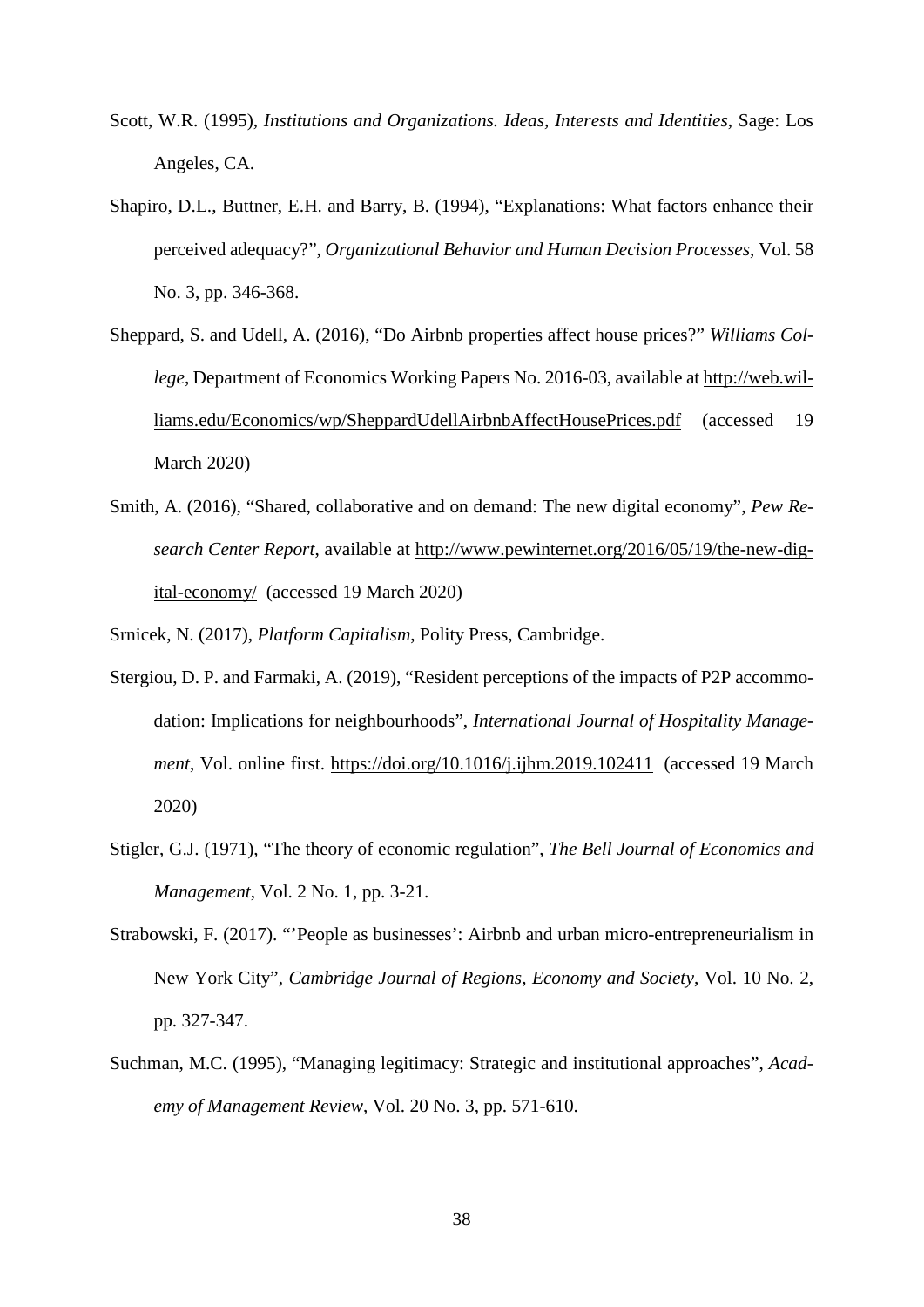- Tost, L.P. (2011), "An integrative model of legitimacy judgments", *Academy of Management Review*, Vol. 36 No. 4, pp. 686-710.
- Tyler, T. R. (2003). "Procedural justice, legitimacy, and the effective rule of law", *Crime and Justice*, Vol. 30, pp. 283-357.
- Tyler, T.R. and Lind, E.A. (1992), "A relational model of authority in groups", in Zanna, M.R. (Ed.), *Advances in Experimental Social Psychology*, Academic Press, San Diego, CA, pp. 115-191.
- Tyler, T.R. and Mitchell, G. (1994), "Legitimacy and the empowerment of discretionary legal authority: The United States Supreme Court and abortion rights", *Duke Law Journal*, Vol. 43 No. 4, pp. 703-815.
- Tyler, T.R. and Smith, H.J. (1998), "Social justice and social movements", in Gilbert, D., Fiske, S.T. and Lindzey, G. (Eds.), *Handbook of Social Psychology*, McGraw-Hill, Boston, MA, pp. 595-629.
- Tyler, T.R., Rasinski, K.A. and McGraw, K.M. (1985), "The influence of perceived injustice on the endorsement of political leaders", *Journal of Applied Social Psychology*, Vol. 15 No. 8, pp. 700-725.
- Uzunca, B. and Borlenghi, A. (2019), "Regulation strictness and supply in the platform economy: The case of Airbnb and Couchsurfing", *Industry & Innovation*, Vol. 26 No. 8, pp. 920-942.
- Uzunca, B., Rigtering, J.C. and Ozcan, P. (2018), "Sharing and shaping: A cross-country comparison of how sharing economy firms shape their institutional environment to gain legitimacy", *Academy of Management Discoveries*, Vol. 4 No. 3, pp. 248-272.
- Wenzel, M. (2006), "A letter from the tax office: Compliance effects of informational and interpersonal justice", *Social Justice Research*, Vol. 19 No. 3, pp. 345-364.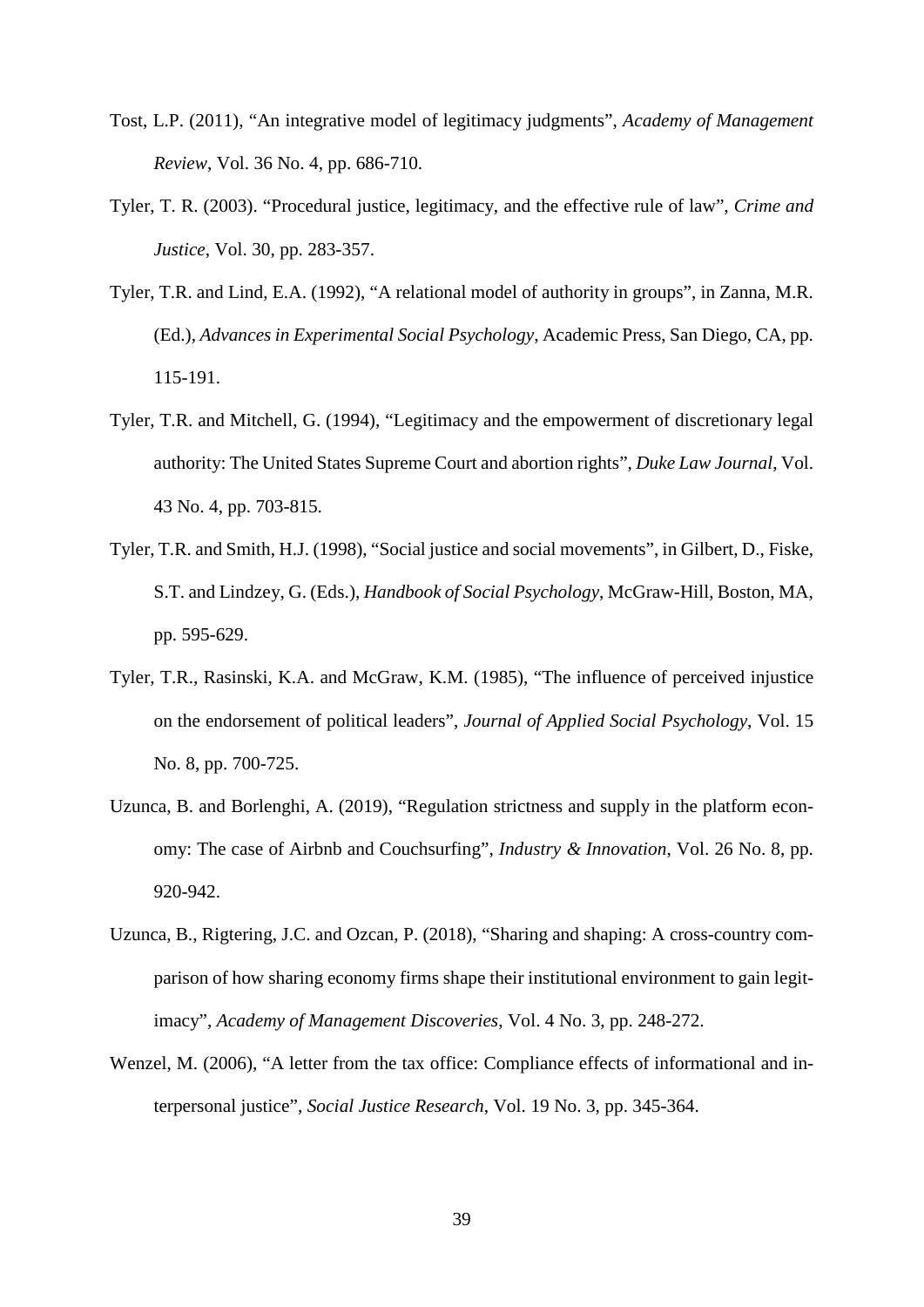- Wiles, A. and Crawford, A. (2017), "Network hospitality in the share economy: Understanding guest experiences and the impact of sharing on lodging", *International Journal of Contemporary Hospitality Management*, Vol. 29 No. 9, pp. 2444-2463.
- Wu, J., Ma, P. and Xie, K. L. (2017), "In sharing economy we trust: the effects of host attributes on short-term rental purchases", *International Journal of Contemporary Hospitality Management*, Vol. 29 No. 11, pp. 2962-2976.
- Yun, T. (2020). "Airbnb seeks federal help for hosts to cover COVID-19 losses", The Star, 6 April 2020, available at: [https://www.thestar.com/news/gta/2020/04/06/airbnb-seeks](https://www.thestar.com/news/gta/2020/04/06/airbnb-seeks-federal-help-for-hosts-to-cover-covid-19-losses.html)[federal-help-for-hosts-to-cover-covid-19-losses.html](https://www.thestar.com/news/gta/2020/04/06/airbnb-seeks-federal-help-for-hosts-to-cover-covid-19-losses.html) (accessed 16 June 2020).
- Yurieff, K. (2020), "Airbnb hosts are planning to sell of their properties because of the pandemic", *CNN*, 25 May 2020, available at: [https://edi](https://edition.cnn.com/2020/05/25/tech/airbnb-hosts/index.html)[tion.cnn.com/2020/05/25/tech/airbnb-hosts/index.html](https://edition.cnn.com/2020/05/25/tech/airbnb-hosts/index.html) (accessed 16 June 2020)
- Zapata-Phelan, C.P., Colquitt, J.A., Scott, B.A. and Livingston, B. (2009), "Procedural justice, interactional justice, and task performance: The mediating role of intrinsic motivation", *Organizational Behavior and Human Decision Processes*, Vol. 108 No. 1, pp. 93-105.
- Zervas, G., Proserpio, D. and Byers, J. (2017), "The rise of the sharing economy: Estimating the impact of Airbnb on the hotel industry", *Journal of Marketing*, Vol. 54 No. 5, pp. 687- 705.
- Zhang, T.C., Jahromi, M.F. and Kizildag, M. (2018), "Value co-creation in a sharing economy: the end of price wars?", *International Journal of Hospitality Management*, Vol. 71, pp. 51-58.